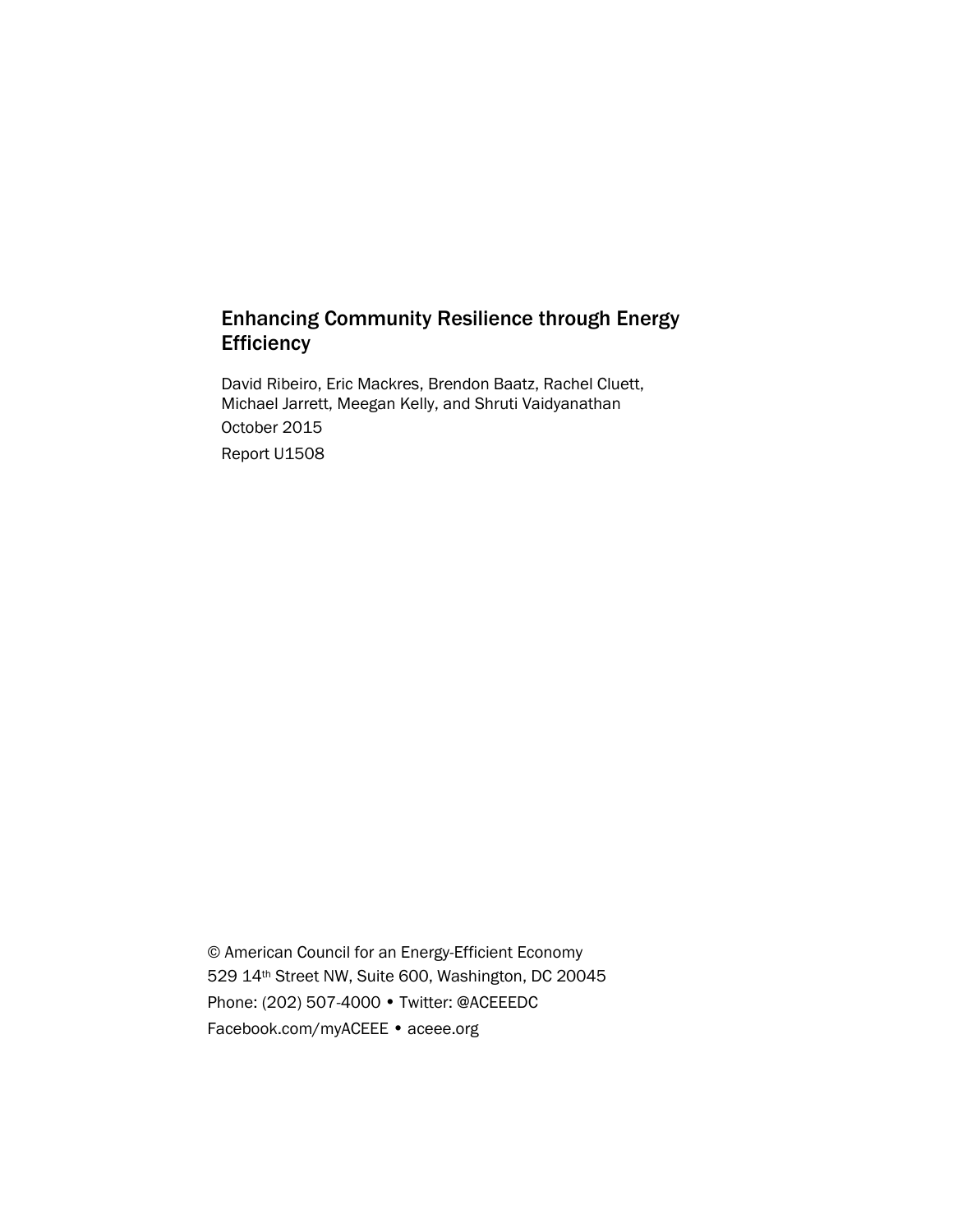# **Contents**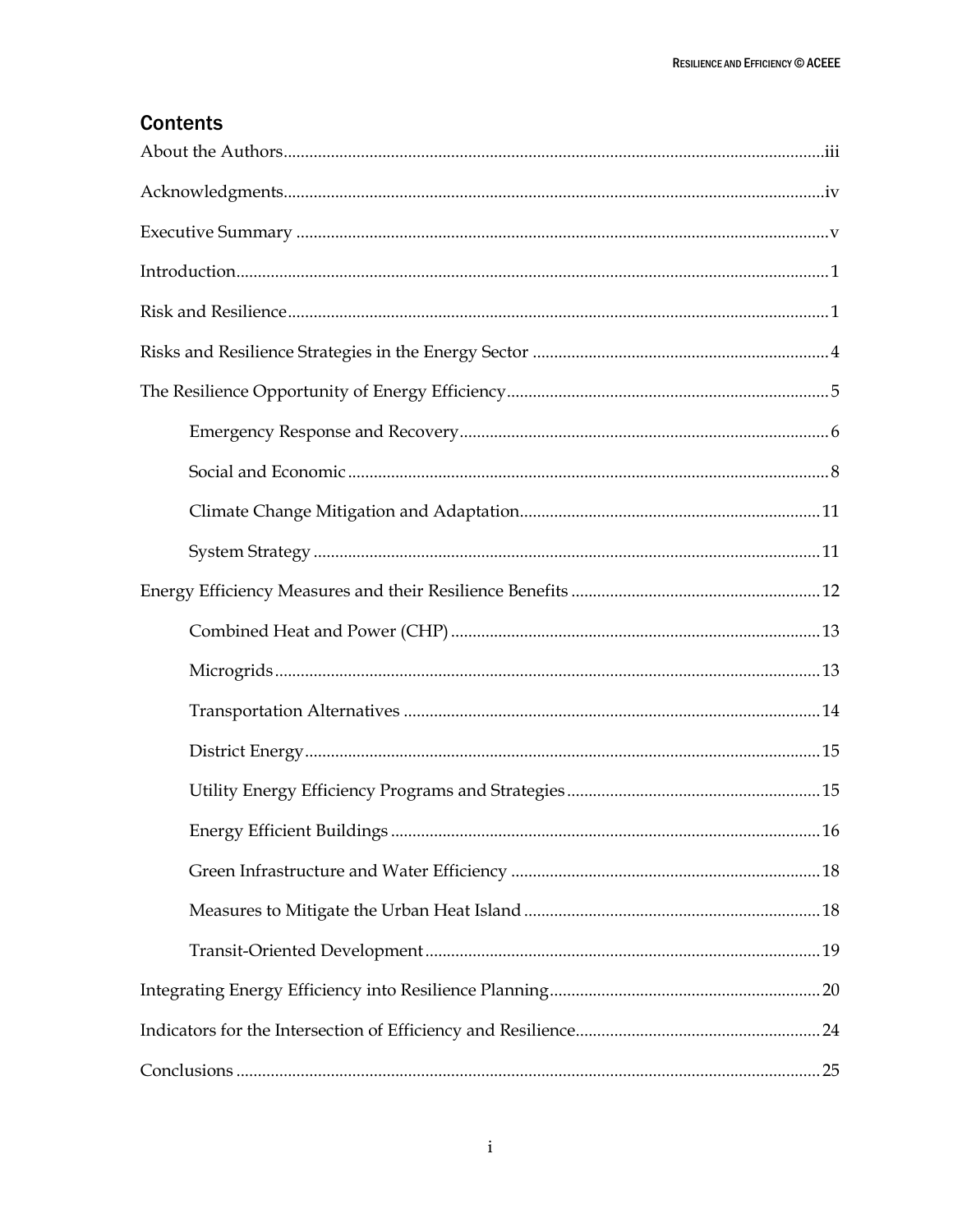| Case Study A. Water Utility Uses CHP To Safely Process Sewage during Outage  37 |
|---------------------------------------------------------------------------------|
| Case Study B. Transit Oriented Development (TOD) in Chicago Metro Region39      |
| Case Study C. Increasing Reliability through Brooklyn Queens Demand Management  |
|                                                                                 |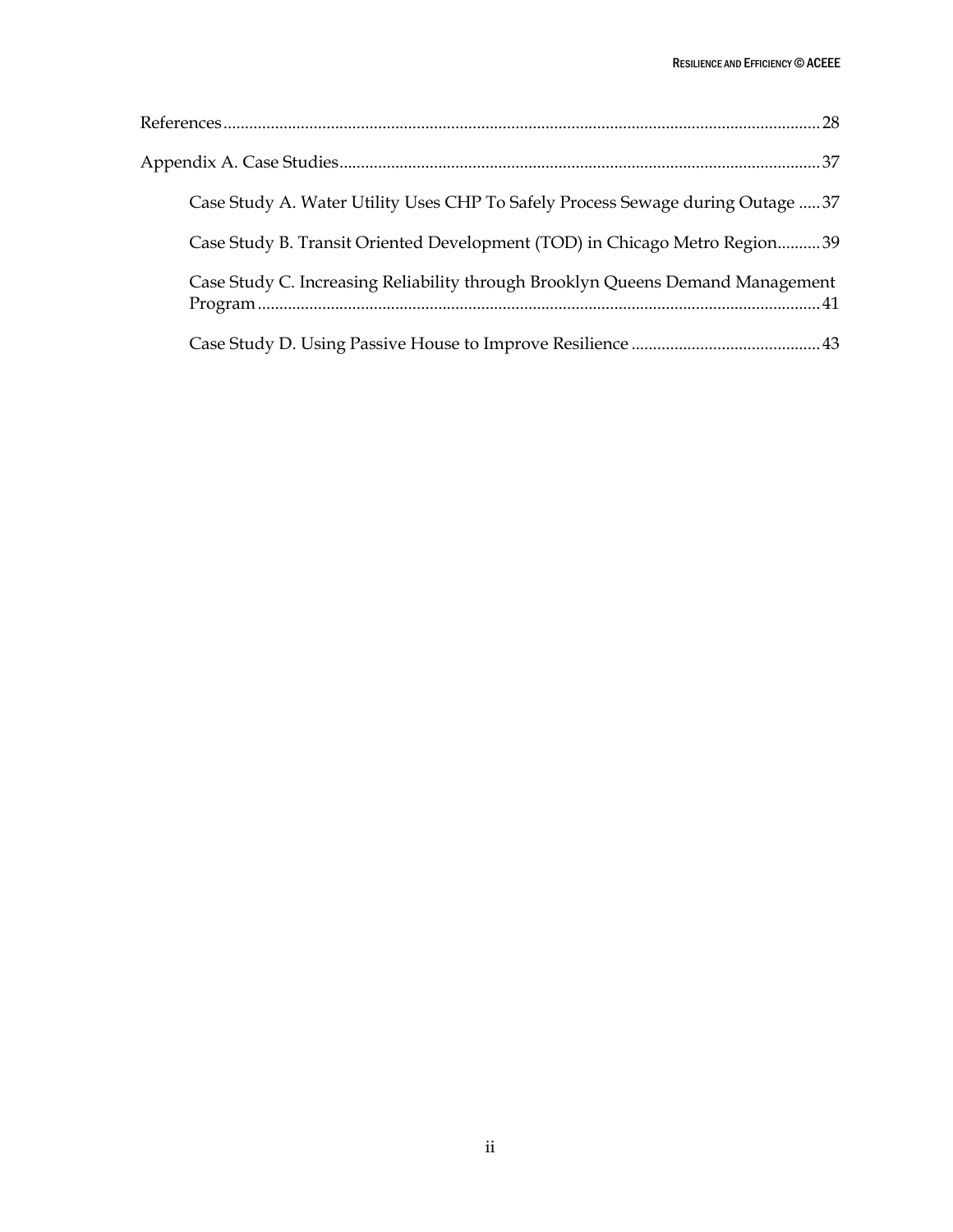# <span id="page-3-0"></span>About the Authors

**David Ribeiro** joined ACEEE in the spring of 2013. He conducts research on energy efficiency implementation at the local level, including lead-by-example strategies and the interconnection between efficiency and community resilience. He is also the lead author of the *City Energy Efficiency Scorecard* and contributes to the Local Policy Database.

**Eric Mackres** was manager of local policy and community strategies at ACEEE through January 2015. He provided technical assistance to communities beginning or expanding energy efficiency efforts. In addition, he managed ACEEE research related to local implementation of energy efficiency.

**Brendon Baatz** joined ACEEE in the fall of 2014. His research focuses on state energy efficiency policy, utility regulation, energy markets, utility resource planning, and utilitysector efficiency programs.

**Rachel Cluett** joined ACEEE in November 2012. Her work focuses on residential-sector energy efficiency, including energy use transparency, efficiency program design, and product standards and labeling.

**Michael Jarrett** conducts research and analysis on local-level energy efficiency initiatives, including programs to improve energy efficiency in multifamily housing. He joined ACEEE in 2015.

**Meegan Kelly** conducts research and outreach on the impacts of state and federal energy efficiency programs and policies on energy use in the industrial sector. She is also engaged in research on combined heat and power and intelligent efficiency. She joined ACEEE in 2014.

**Shruti Vaidyanathan** is the principal analyst for ACEEE's *Green Book Online*, a comprehensive environmental ranking of consumer vehicles. Her recent work has also focused on transportation policy at the state and regional levels, including an analysis of policy options for New Mexico and North Carolina. She joined ACEEE in 2007.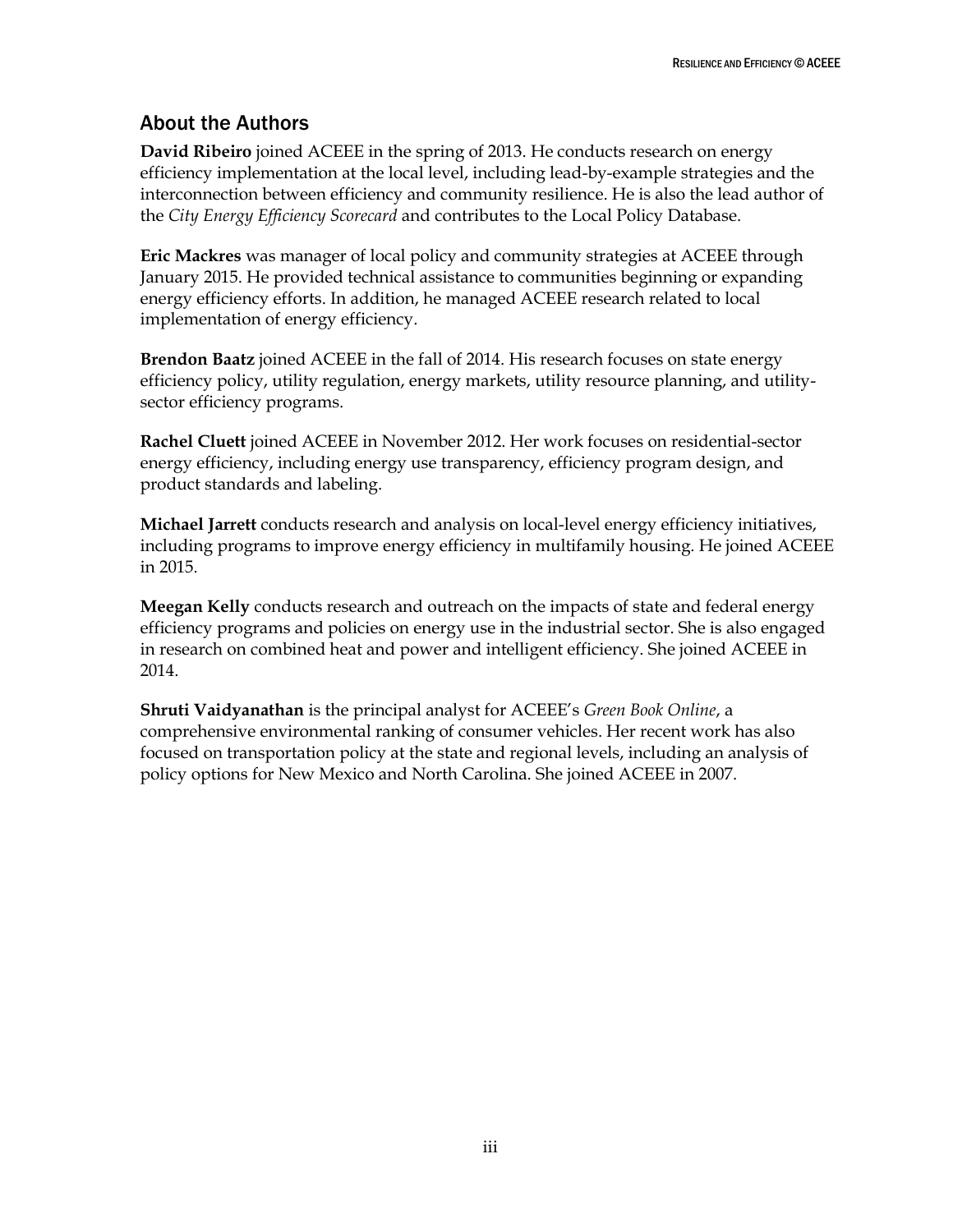### <span id="page-4-0"></span>Acknowledgments

This report was made possible through the generous support of the Kresge Foundation.

Thanks to the numerous ACEEE staff members who acted as project advisors and reviewed drafts: Steven Nadel, Neal Elliott, Maggie Molina, Therese Langer, Jennifer Amann, Lauren Ross, and Jim Barrett. Thanks to ACEEE staff who supported the production of the report and the related communications, especially Patrick Kiker, Eric Schwass, and Glee Murray. Special thanks to Fred Grossberg for managing the editorial process, and to Miranda Kaplan for copyediting and Roxanna Usher for proofreading.

We are also grateful to the many experts and stakeholders who commented on the draft report, participated in interviews, or otherwise contributed their expertise. In alphabetical order by organization, we would like to thank: Jen McGraw and Kyle Smith (Center for Neighborhood Technology), Jacqui Bauer (City of Bloomington, Indiana), Rebecca Craft (Con Edison), Anne McKibbin (Elevate Energy), Teresa Garcia and Laurie Schoeman (Enterprise Community Partners), Angie Fyfe and Brian Holland (ICLEI), Mark Spurr (International District Energy Association), Sandy Fazeli and Shemika Spencer (National Association of State Energy Officials), Deron Lovaas (Natural Resources Defense Council), Ronda Mosley (Public Technology Institute), Richard Sedano (Regulatory Assistance Project), Francesca Wahl (formerly of the Silicon Valley Leadership Group), Susanna Sutherland (Southeast Sustainability Directors Network), Linda Wigington (Thousand Home Challenge), Kevin Bush (US Department of Housing and Urban Development), Cecil Scheib (Urban Green Council), Carlos Martín (Urban Institute), and Rose Grant.

ACEEE is solely responsible for the content of this report.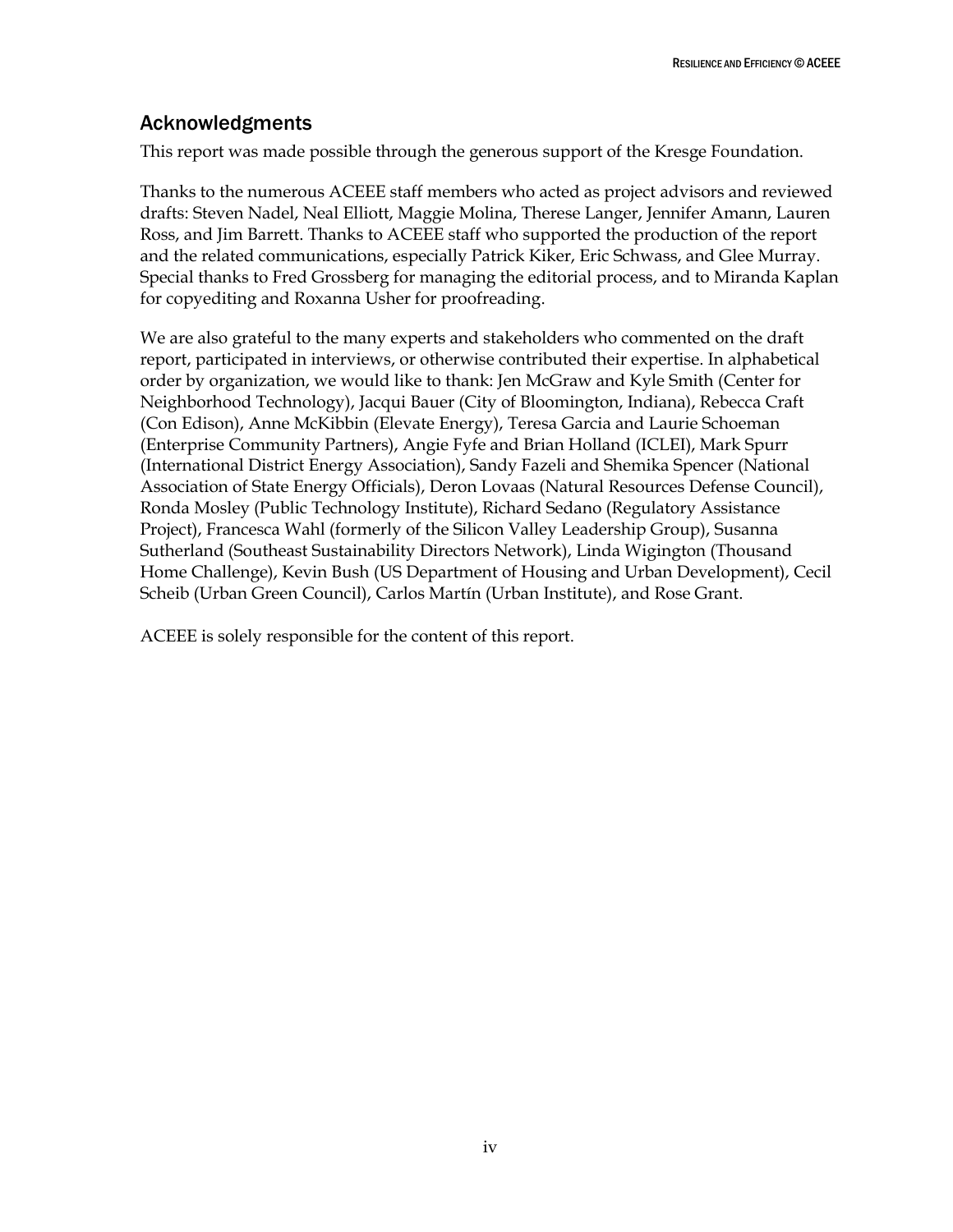# <span id="page-5-0"></span>Executive Summary

Cities and municipalities across the United States face a growing number of threats to their residents and economies. The specific threats vary depending on the local context, but may include aging infrastructure, extreme weather, and economic volatility. Many municipalities lack the resources to prepare for and respond effectively to these threats. US energy systems are particularly vulnerable due to their interactions with other systems that allow communities to function and thrive, such as transportation, housing, and business activity. A resilience perspective requires looking outside the traditional definition of the energy system to consider its interactions with other systems, including water, air, health, and the broader economic system. Energy efficiency can support community resilience by strengthening local energy systems and delivering more-reliable and affordable energy for local governments, households, and businesses.

### *RISK AND RESILIENCE*

 $\overline{a}$ 

The level of risk to a community is a function of the hazards it faces, its vulnerability to the damaging effects of those hazards, and its capacity to cope with those effects. For our purposes we define risk with a formula that relates it to each of these components. 1

> Hazards x Vulnerability Risk = ----------------------------------- Capacity to cope

We define community resilience as a community's reduction of and preparation for risk. Resilience can result from low vulnerability to hazards, high capacity to cope with hazards, or both. Resilience generally focuses more on vulnerability and capacity to cope than hazards themselves because those are the elements of risk over which the community can exercise the most control.

Resilience is not a result or static state, because communities cannot eliminate all risk. Rather, increasing resilience is a continuous process of evaluating risk and proactively taking steps to mitigate the impacts of disruptions before, during, and after their occurrence. Improved resilience means that a community is better prepared to minimize disruptions and respond to those that occur, not that it is perfectly prepared to neutralize all risks. The aim is for communities not only to survive disruptions but to emerge with increased adaptation skills and strategies afterward.

### *ENERGY EFFICIENCY'S ROLE IN INCREASING RESILIENCE*

As shown in table ES1, the myriad benefits of energy efficiency can make it an effective strategy for improving the resilience of community systems. We disaggregate those benefits here, but energy efficiency's potential effectiveness as a resilience tool is best recognized

<sup>1</sup> Inter-Agency Task Force on Climate Change and Disaster Risk Reduction, "Disaster Risk Reduction Tools and Methods for Climate Change Adaptation" (Geneva: United Nations Office for Disaster Risk Reduction, undated) [http://www.unisdr.org/files/5654\\_DRRtoolsCCAUNFCC.pdf.](http://www.unisdr.org/files/5654_DRRtoolsCCAUNFCC.pdf)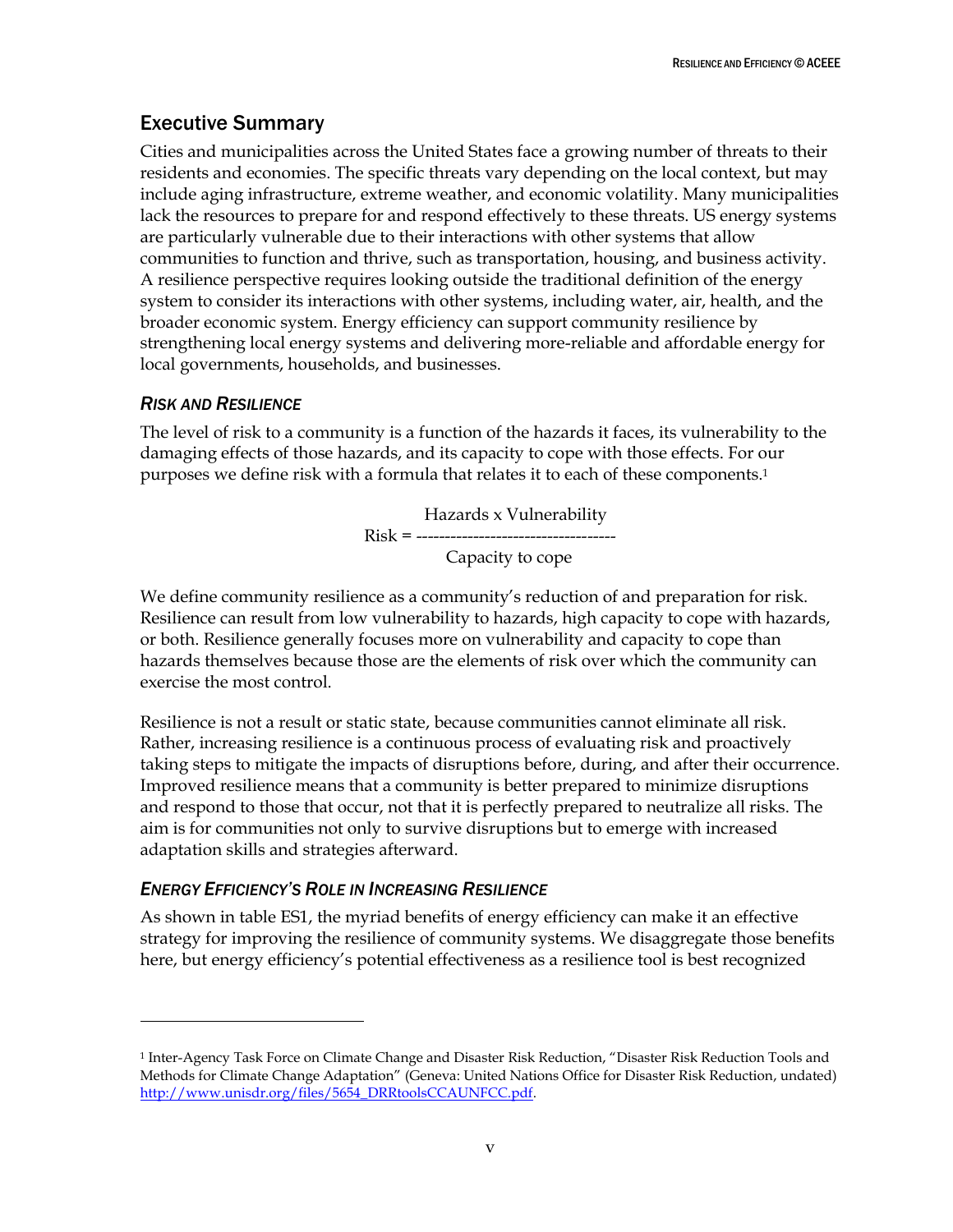when we consider them as a cohesive set. Together, they help reduce vulnerabilities to hazards while increasing communities' capacity to cope.

| Benefit type                               | Energy efficiency outcome                                                   | <b>Resilience benefit</b>                                                                                                              |
|--------------------------------------------|-----------------------------------------------------------------------------|----------------------------------------------------------------------------------------------------------------------------------------|
| Emergency<br>response<br>and recovery      | Reduced electric demand                                                     | Increased reliability during times of stress on<br>electric system and increased ability to respond to<br>system emergencies           |
|                                            | Backup power supply from<br>combined heat and power (CHP)<br>and microgrids | Ability to maintain energy supply during emergency<br>or disruption                                                                    |
|                                            | Efficient buildings that maintain<br>temperatures                           | Residents can shelter in place as long as buildings'<br>structural integrity is maintained.                                            |
|                                            | Multiple modes of transportation<br>and efficient vehicles                  | Several travel options that can be used during<br>evacuations and disruptions                                                          |
| Social and<br>economic                     | Local economic resources may<br>stay in the community                       | Stronger local economy that is less susceptible to<br>hazards and disruptions                                                          |
|                                            | Reduced exposure to energy<br>price volatility                              | Economy is better positioned to manage energy<br>price increases, and households and businesses<br>are better able to plan for future. |
|                                            | Reduced spending on energy                                                  | Ability to spend income on other needs, increasing<br>disposable income (especially important for low-<br>income families)             |
|                                            | Improved indoor air quality and<br>emission of fewer local<br>pollutants    | Fewer public health stressors                                                                                                          |
| Climate<br>mitigation<br>and<br>adaptation | Reduced greenhouse gas<br>emissions from power sector                       | Mitigation of climate change                                                                                                           |
|                                            | Cost-effective efficiency<br>investments                                    | More leeway to maximize investment in resilient<br>redundancy measures, including adaptation<br>measures                               |

Table ES1. Resilience benefits of energy efficiency

When considering energy efficiency, there are many options and measures to draw from. Table ES2 details energy efficiency measures that reduce vulnerability and increase capacity to cope.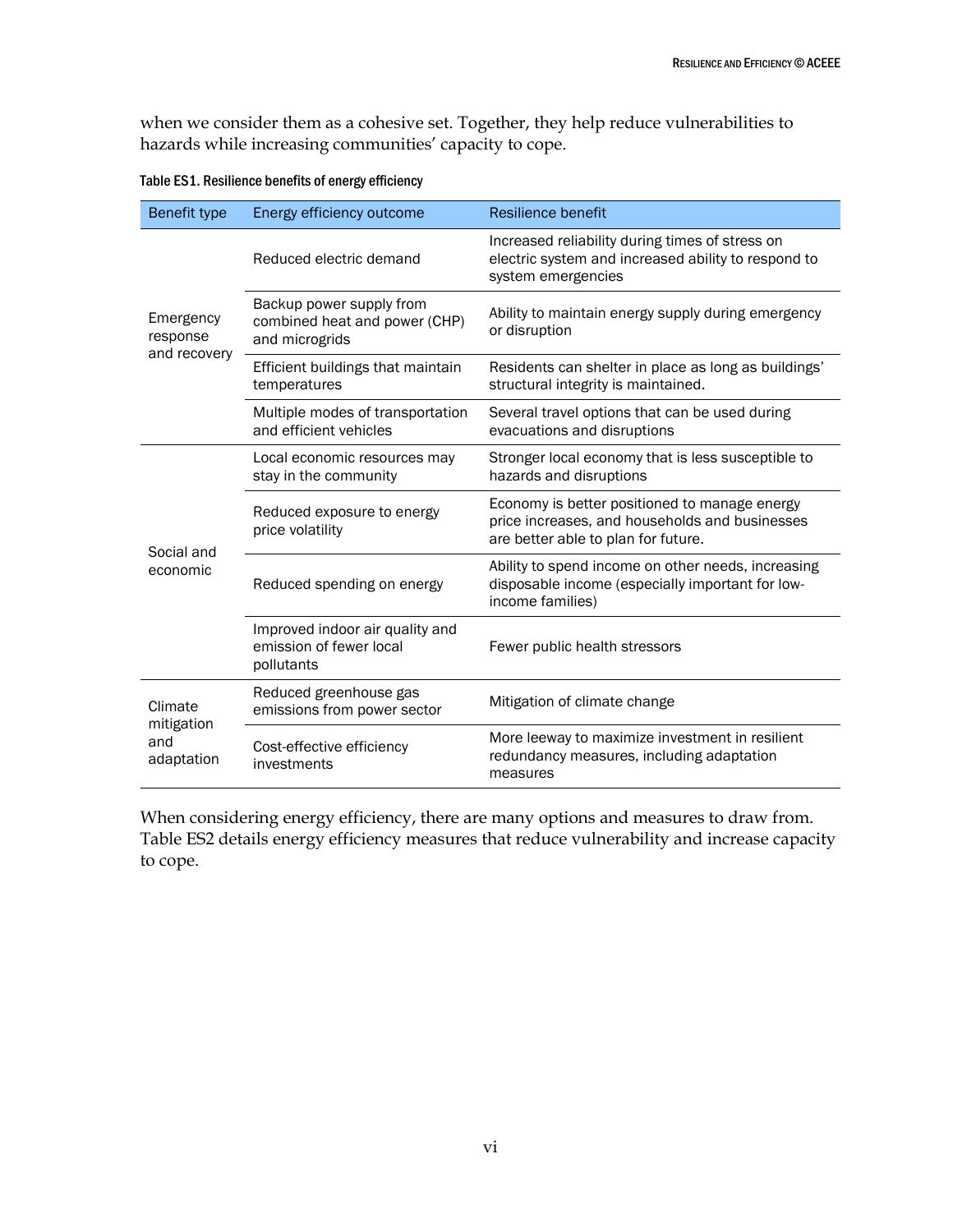| Energy efficiency measure             | Resilience implications                                                                                                                                                                                                                                                                |
|---------------------------------------|----------------------------------------------------------------------------------------------------------------------------------------------------------------------------------------------------------------------------------------------------------------------------------------|
| <b>CHP</b>                            | Provides backup power, allows facilities receiving backup power to<br>double as shelter for displaced residents, reduces overall net emissions,<br>and potentially increases cost savings                                                                                              |
| Microgrids                            | May disconnect from grid during power outage, maintaining power<br>supply; allows facilities receiving backup power to double as shelter for<br>displaced residents; reduces overall net emissions; and potentially<br>increases cost savings                                          |
| <b>Transportation alternatives</b>    | Multiple transportation modes that can be used during evacuations and<br>everyday disruptions                                                                                                                                                                                          |
| District energy systems               | Provides heating, cooling, and electricity using local energy sources and<br>reduces peak power demand through thermal energy storage                                                                                                                                                  |
| Utility energy efficiency<br>programs | Increases reliability and reduces utility costs                                                                                                                                                                                                                                        |
| Energy-efficient buildings            | Allows residents/tenants to shelter in place longer, reduces annual<br>energy spending, and reduces overall net emissions. Can help<br>vulnerable populations avoid dangerous and occasionally life-<br>threatening situations in which weather and economics present a dual<br>threat |
| Green infrastructure                  | Reduces localized flooding due to storms, reduces energy demand, and<br>reduces urban heat island (UHI) effect in cities and electricity demand                                                                                                                                        |
| Cool roofs and surfaces               | Reduces UHI effect and electricity demand and reduces overall net<br>emissions                                                                                                                                                                                                         |
| Transit-oriented<br>development       | Increases economic development opportunities; provides transportation<br>cost savings and reduces impacts of price volatility; and may improve air<br>quality                                                                                                                          |

|  | Table ES2. Energy efficiency measures that reduce vulnerability and increase capacity to cope |  |
|--|-----------------------------------------------------------------------------------------------|--|
|--|-----------------------------------------------------------------------------------------------|--|

The case studies in Appendix A show that energy efficiency has already proven its value in unanticipated events. After Hurricane Sandy hit the Northeast, CHP ensured that a critical water pollution control facility in New Jersey stayed online. This prevented untreated sewage from polluting local waterways, which would have had implications for public health. Looking forward, the Brooklyn/Queens Demand Management Program will increase the reliability of the electric system and reduce costs for Con Edison ratepayer initiatives. Other efficiency measures discussed in case studies, including transit-oriented development and energy-efficient buildings, also have implications for community resilience.

Despite growing interest in local resilience, local governments have not coalesced around a specific resilience planning process. Most resilience efforts also do not recognize the value of energy efficiency fully, if at all. The renewed attention to local resilience planning provides a significant opportunity to improve energy efficiency's integration into such plans and their implementation.

In our discussion of resilience planning, we indicate the role that energy efficiency typically has or has not played in various planning processes, including locally developed resilience plans, energy assurance plans, and hazard mitigation plans. By indicating the potential for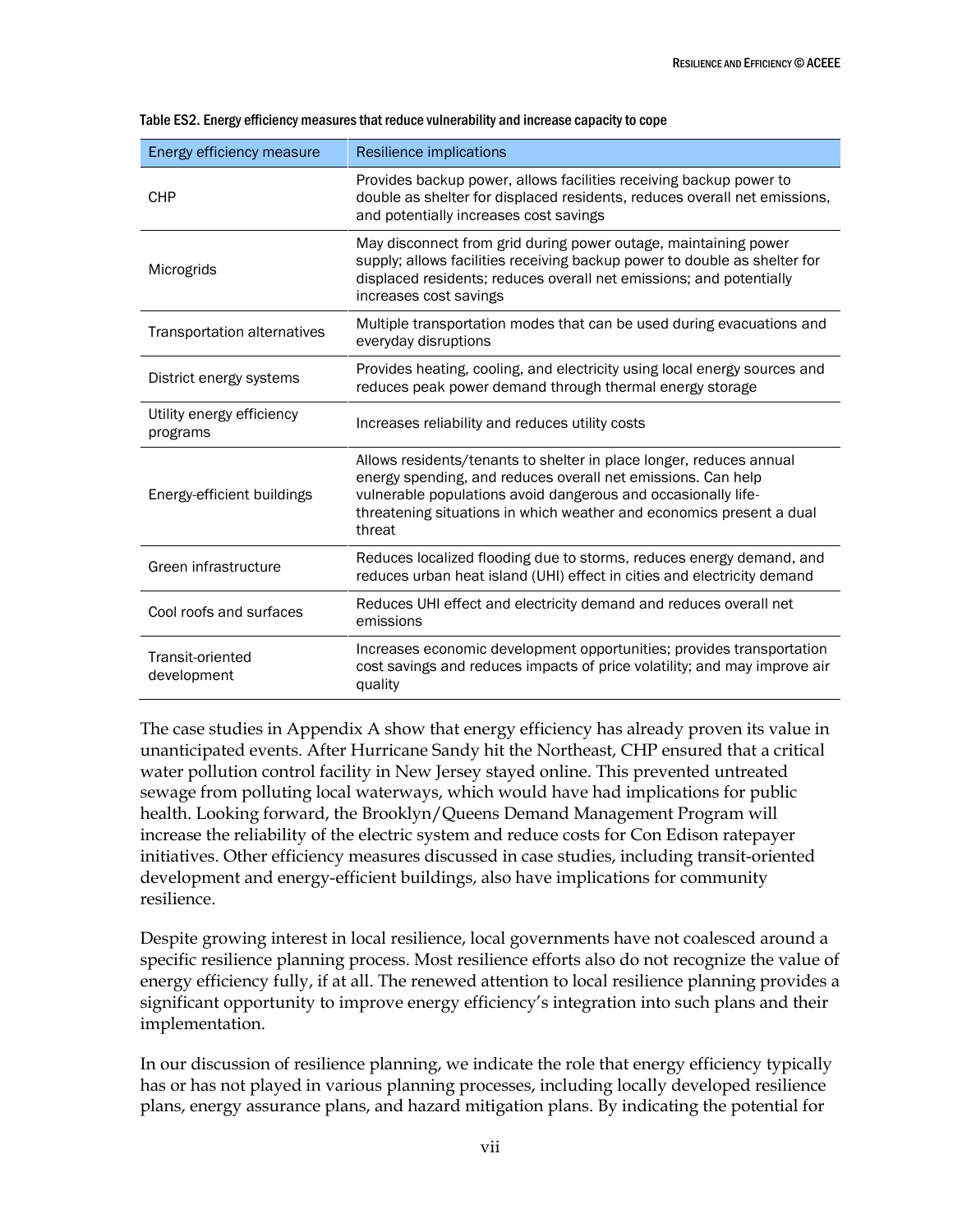energy efficiency to be included in resilience planning, this guide gives local governments a variety of customizable pathways toward resilience.

#### *CONCLUSIONS*

When we define resilience as a community's reduction of and better preparation for risk and separate resilience into its component parts, the value of energy efficiency as a resilience strategy becomes clear. It offers various benefits for emergency response and recovery and climate change adaptation and mitigation, as well as social and economic benefits. Although it appears that most cities and municipalities have not tapped energy efficiency as a resilience resource, the opportunity for including energy efficiency measures in resilience planning processes is significant. Energy efficiency is a clear pathway toward making communities and their residents stronger, safer, and more resilient.

As this is the first research effort to explore the broad connection between energy efficiency and resilience, it not only answers questions but raises them as well. The following are some areas we may explore in the future:

- *Water–energy nexus*. How do initiatives that save both water and energy increase community resilience, and what specific initiatives best achieve this goal?
- *Energy efficiency measures*. What synergies exist between energy efficiency and renewable energy, particularly distributed solar energy, and how could the strategic deployment of both help maximize resilience in communities? Also, are there other case studies of specific energy efficiency measures pursued for resilience purposes that could be valuable for cities looking for implementation examples from peers?
- *Resilience planning*. What are the optimal routes to include energy efficiency in resilience planning mechanisms? Technical assistance on methods to incorporate efficiency into communities' planning processes would be valuable.
- *Indicators*. What are some broad, holistic measures to quantify energy efficiency's impact on resilience?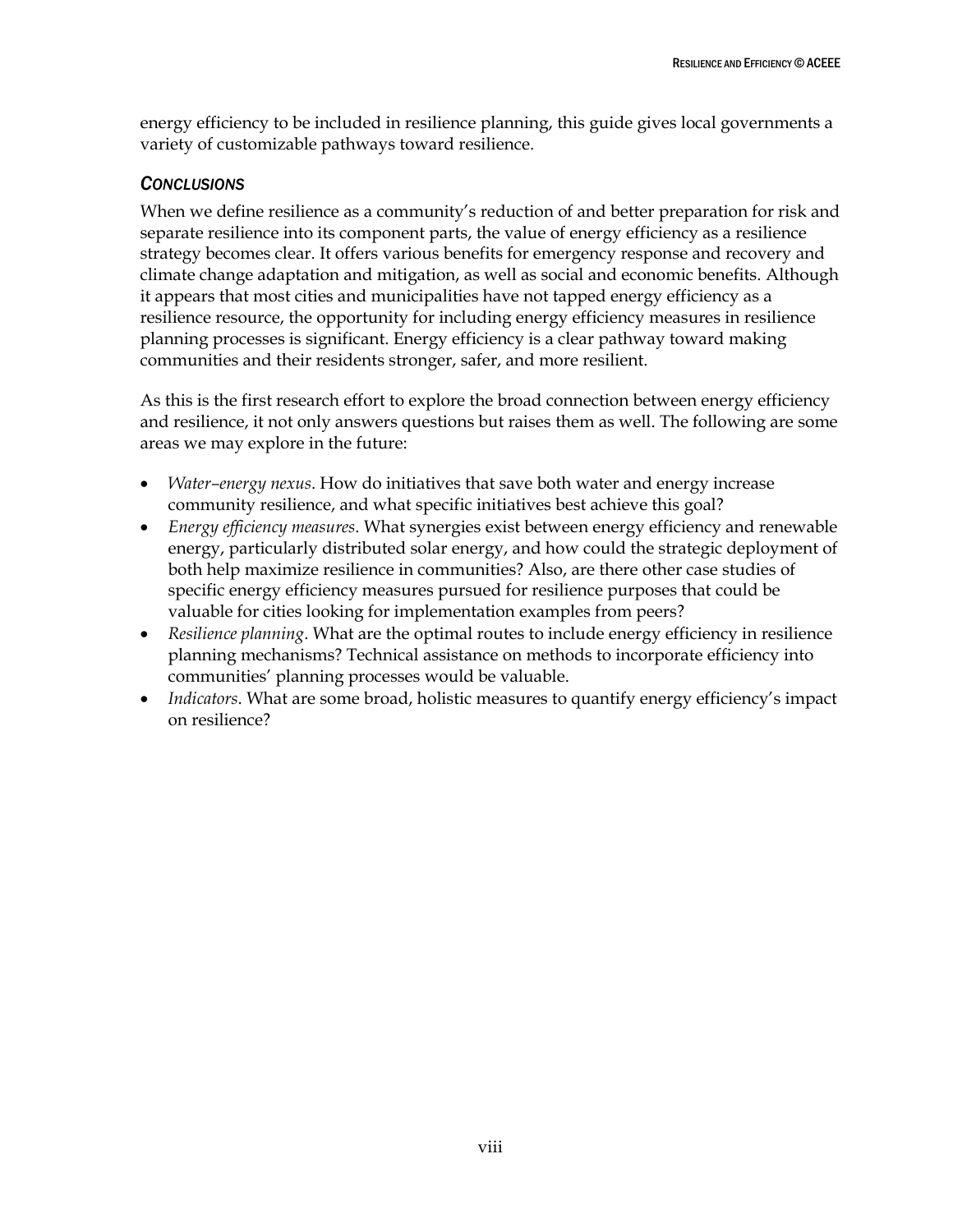## <span id="page-9-0"></span>Introduction

Cities and municipalities across the United States face a growing number of threats to their residents and economies. The specific threats vary depending on the local context, but may include aging infrastructure, extreme weather, and economic volatility. Many municipalities lack the resources to prepare for and respond effectively to these threats. US energy systems are particularly vulnerable due to their interactions with other systems that allow communities to function and thrive, such as transportation, housing, and business activity. Energy efficiency can support community resilience by strengthening local energy systems and delivering more-reliable and affordable energy for local governments, households, and businesses.

Hurricane Katrina's impacts on the Gulf Coast and Hurricane Sandy's impacts on northeastern states brought community resilience to local policymakers' attention throughout the country. But beyond bringing the issue to the forefront and serving as vivid examples of the dangers of extreme weather, they showed that community stresses and unanticipated events impact the various systems that allow communities to flourish. For example, local economies are damaged when businesses do not reopen, hurting the bottom lines of households that rely on the income from these jobs. Social circumstances can also exacerbate the impacts of severe storms or other events on certain communities, especially low-income communities, which are typically most impacted by disruptions.

Energy efficiency can be a core strategy to reduce risks and enhance the resilience of the communities that energy systems serve. Energy efficiency can reduce vulnerability to hazards, including extreme weather and climate change, and increase community capacity to cope with stresses by providing public health, safety, equity, and quality of life benefits.

The connection between resilience and energy efficiency has not been broadly acknowledged, but this report seeks to address that research gap. The case studies in the appendix also explore specific energy efficiency strategies that communities and utilities have used or will use in the future to increase resilience. This report is not the final assessment of how energy efficiency increases resilience. Rather, it is a foundation that will serve as a springboard for additional research and stakeholder outreach.

### <span id="page-9-1"></span>Risk and Resilience

Risk has long been a concept and an important basis for decisions in finance and management. In recent years, risk has also come to the forefront of analysis and public policy decision making for countries, states, and communities. This development is due in part to improved data, analysis, and outreach, which allow for deeper understanding of the complex interactions of community systems. Cities and municipalities are coming to a better understanding of the hazards and vulnerabilities they face, as well as their increasing magnitude.

The scale of risk to a community is a function of the hazards it faces, its vulnerability to them, and its capacity to cope with their adverse impacts (CCDRR Inter-Agency Task Force, undated). For our purposes we define risk with a formula that relates it to each of these components.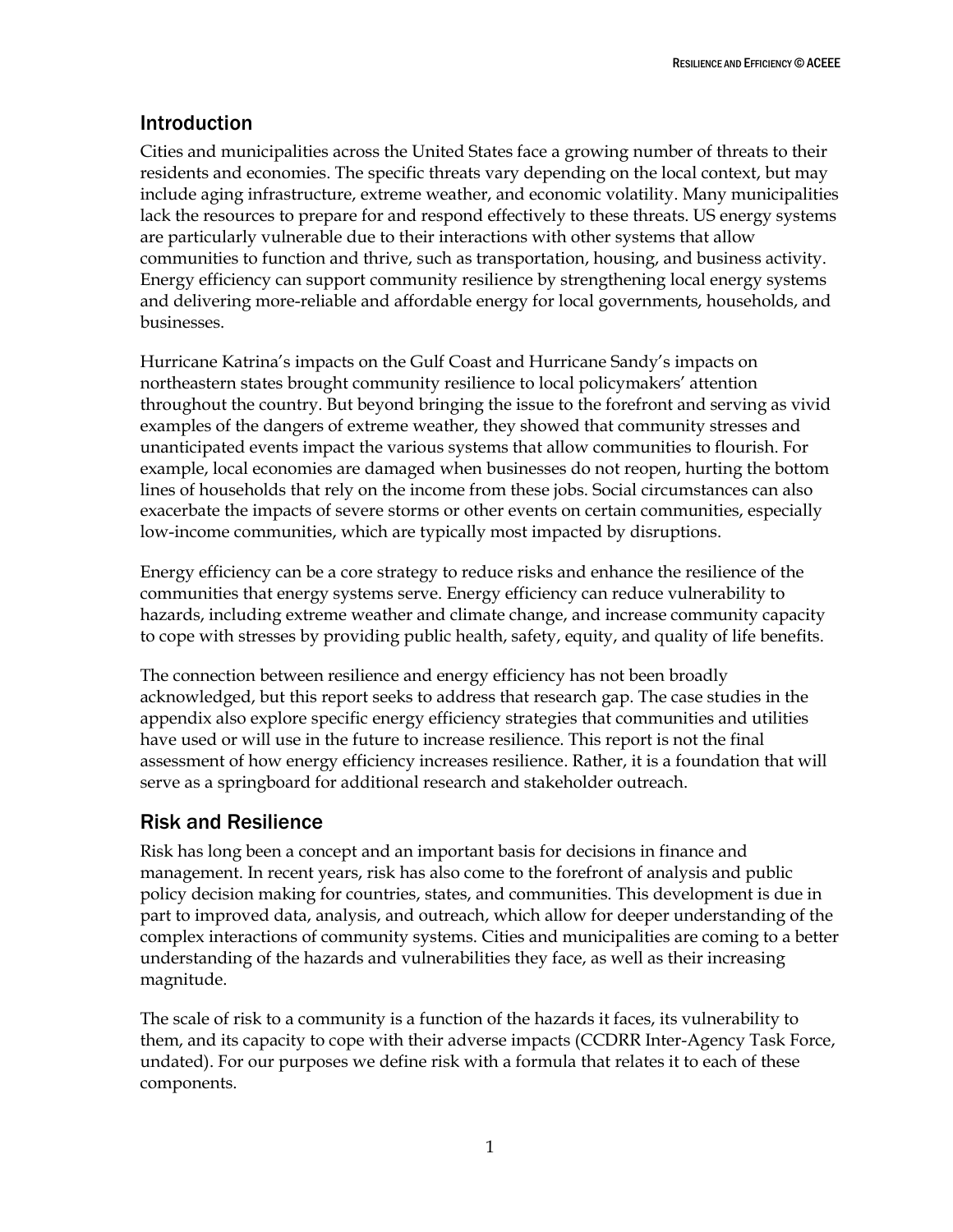Hazards x Vulnerability Risk = -----------------------------------

Capacity to cope

#### Source: CCDRR Inter-Agency Task Force, undated

This formula helps differentiate the components that make up risk and help us understand variations in how risk is structured and how it can be changed. The components of the formula are defined as follows:

- *Hazards*. Threats a community is facing. These can be natural (e.g., flooding, heat, fire), human-made (e.g., disruptions from human error or computer failures, or intentional disruptions), or some combination of the two.
- *Vulnerability*. The susceptibility of a community to the damaging effects of hazards.
- *Capacity to cope*. The ability of individuals or a community to respond to or bounce back from impacts in a way that decreases the negative consequence to households, businesses, or communities.

A hurricane is often used as an example of a hazard. A community's vulnerability to a hurricane would include factors such as the likelihood that it leads to loss of life and property and whether local industries see their revenues decrease in the wake of the storm. A community's capacity to cope would be determined by several factors, including the capability to evacuate impacted areas, insurance reimbursements for houses destroyed, family savings to pay for alternative shelter, and neighbors who could provide shelter or money to affected families.

The formula also shows how risks can look different in various communities. For example, high risk can result from a high level of hazards even if vulnerability is low and capacity to cope is high. An example of this might be coastal California, where the frequent occurrence of earthquakes presents a considerable risk even with seismic provisions in building codes, emergency response plans, high levels of social services, and high average income in the most vulnerable areas. Alternatively, high risk can result from high vulnerability and low capacity to cope, even if the hazards present are relatively small. An example of this could be the Mississippi Delta. The region experiences chronic flooding from the Mississippi River, and many low-income residents in the area have inadequate capacity to cope with the impacts of flooding.

#### *WHAT IS RESILIENCE?*

We define community resilience as a community's reduction of and preparation for risk. Using the risk formula, we can conceptualize the various components of resilience and ways to increase it. Resilience can result from low vulnerability to hazards, high capacity to cope with hazards, or both. Improved resilience decreases risk because of actions to change these two components of the risk formula. Resilience generally focuses more on vulnerability and capacity to cope than hazards themselves because those are the elements of risk over which the community can exercise the most control. For example, a city may be able to plan and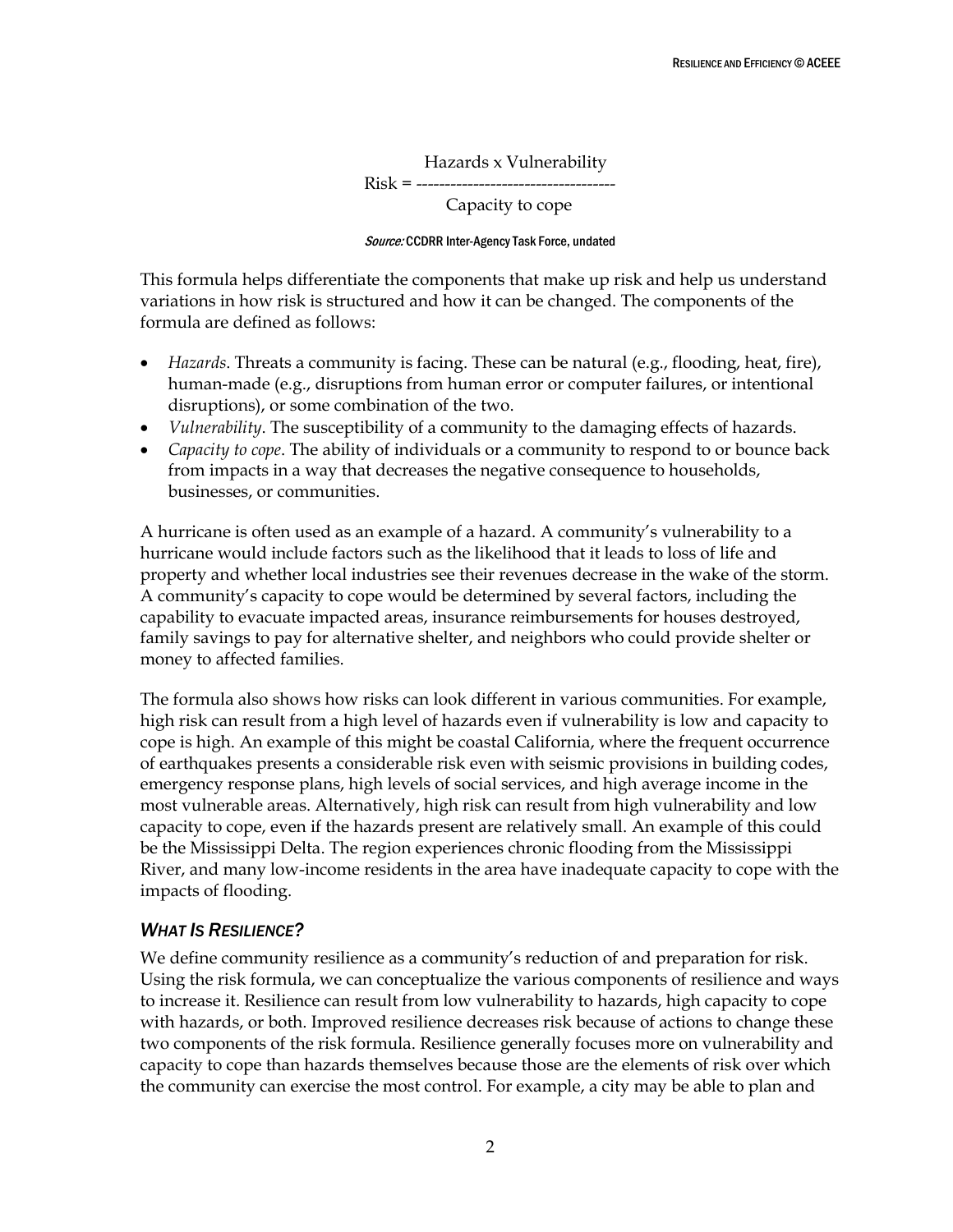prepare for the impacts of a hurricane, but it cannot prevent a hurricane from affecting the city in the first place.<sup>2</sup>

Resilience is not a result or static state, because communities cannot eliminate all risk. Rather, increasing resilience is a continuous process of evaluating risk and proactively taking steps to mitigate the impacts of disruptions before, during, and after their occurrence. Improved resilience means that a community is better prepared to minimize disruptions and respond to those that occur, not that it is perfectly prepared to neutralize all risks. The aim is for communities to not only survive disruptions but emerge with increased adaptation skills and strategies afterward.

Although stakeholders have not coalesced around one multidisciplinary definition of resilience, most have similar approaches, focusing on readiness, responsiveness, and revitalization (Arup 2014; Island and Kresge 2015; Task Force 2014; ULI 2014). The largest difference among these approaches is the hazards covered within each approach's respective scope, with many focusing on the impacts from climate change. Our broad approach to resilience accounts for diverse hazards. Our definition of resilience accounts for emergency response and recovery, social and economic factors impacting residents' and businesses' coping capacities, and climate change concerns.

### *RISK AMPLIFIERS*

 $\overline{a}$ 

Cities and municipalities face a number of hazards that are being further amplified by various factors. Climate change has been found to increase the magnitude of hazards already facing a community (DOD 2014). For example, more-extreme storms and higher storm surges can stress aging infrastructure and accelerate property damage. Those living in areas vulnerable to more extreme weather may have more difficulty getting insurance to cover their losses as insurance rates increase (Melillo, Richmond, and Yohe 2014). Hotter temperatures could amplify the urban heat island (UHI) effect in cities, leading to higher cooling needs during summer months and increased demand on energy systems. <sup>3</sup> As a result, climate risks and resilience are increasingly major issues of concern for communities. This includes both mitigation of carbon pollution and adaptation of social, environmental, and economic systems to new climate characteristics.

The potential impacts of climate change receive the most attention, but researchers and decision makers have identified other social, economic, and environmental factors that are risk amplifiers. For example, increasing urbanization may make it more difficult to keep up the pace of infrastructure upgrades, like expanded sanitation systems, to accommodate more residents, especially when systems are already aging (Rodin 2014). In the United States, urban areas accounted for 81% of the population in 2010, up from 79% in 2000 (Census 2012). Some communities also face risk due to nondiversified local economies.

<sup>&</sup>lt;sup>2</sup> An exception to this could be establishing a city policy to avoid siting new assets in places where hazards exist, thereby eliminating the danger.

<sup>&</sup>lt;sup>3</sup> The UHI effect is a global phenomenon in which a predominance of dark, impermeable surfaces and concentrated human activity causes urban temperatures to be several degrees hotter than those in surrounding suburban and rural areas (Hewitt, Mackres, and Shickman 2014).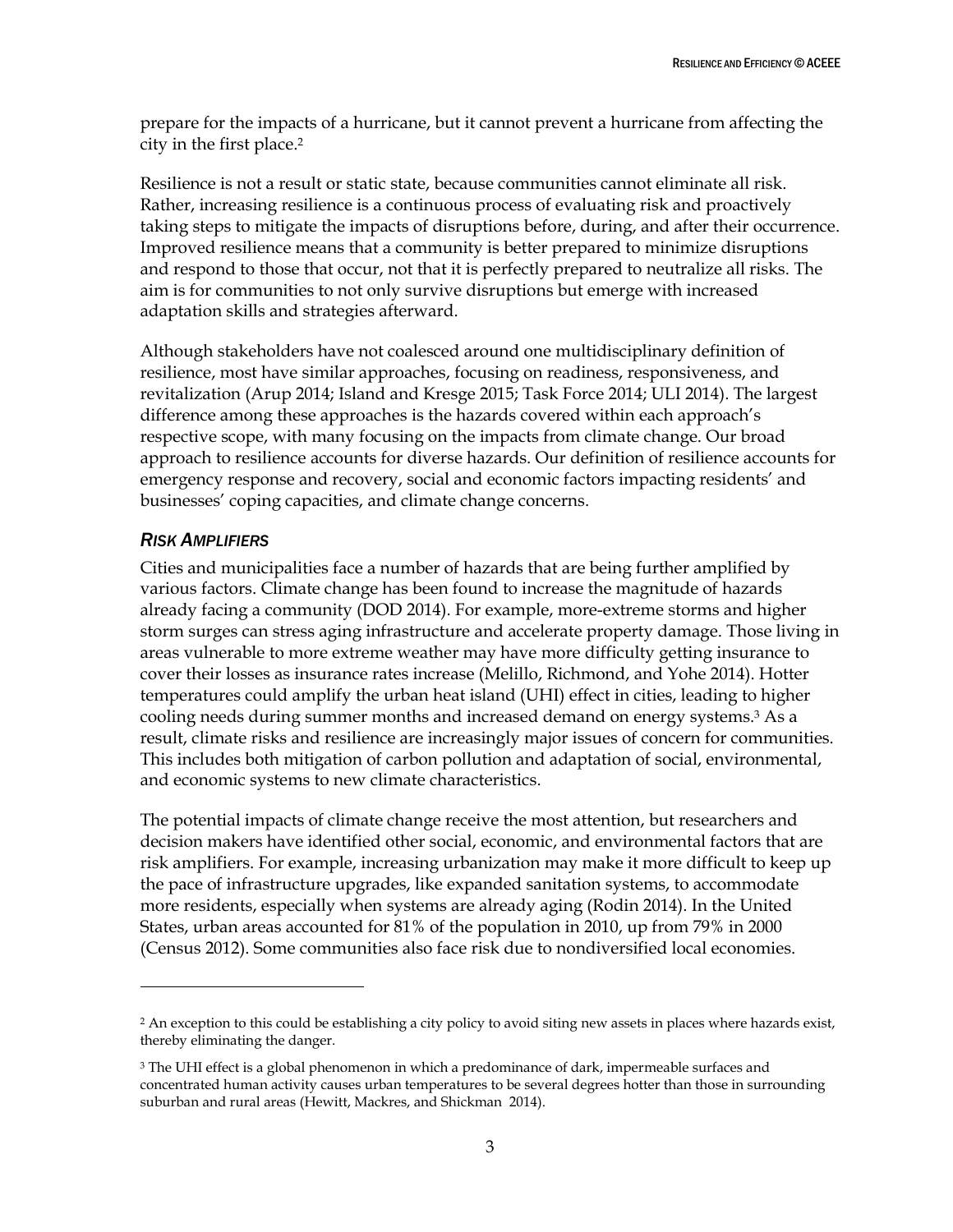Communities that are overly reliant on one industry are more susceptible to economic downturns, as was the case with Detroit and the auto industry. Unequal income distribution, the concentration of poverty, dependence on foreign resources, shifting social relationships, and biodiversity loss can also amplify risk.

### <span id="page-12-0"></span>Risks and Resilience Strategies in the Energy Sector

Now that we have described resilience generally, what does it mean to focus on energyrelated resilience in buildings, transportation, and industry? Approaching energy from a resilience perspective has implications for investment and decision making for the entire energy system, including procurement, generation, distribution, and end uses. A resilience perspective also requires looking outside the traditional definition of the energy system to consider its interactions with other systems, including water, air, health, and the broader economic system.

The interaction of these various systems during unanticipated disturbances can lead to cascading effects, wherein the failure of one system detrimentally impacts other systems. For example, water utilities need energy to source, treat, and transport drinking water to consumers. If a region experiences a widespread power outage and the water utility does not have a backup power source, the utility may not be able to provide water to residents who need it. In this way, a disturbance that started with the traditional energy system can lead to wider public health problems.

Energy systems face varied hazards, and energy efficiency can mitigate the impacts of some of them. Extreme heat events, which may increase in magnitude and frequency due to climate change, could increase peak electricity demand (DOE 2013). For example, electric systems may need to meet higher demand during heat waves to accommodate the high airconditioning load from consumers. Weather events combined with an aging infrastructure could heighten the risk of power outages. The transportation system faces similar risks. Increasing intensity and frequency of flooding events may disrupt rail and barge transport of oil, petroleum products, and coal, causing supply shortages (DOE 2013). For example, after Hurricanes Gustav and Ike hit the Southeast in 2008, vehicle owners had to wait in long lines at gasoline stations and pay high prices to fill up their cars (Mufson 2008). The transportation system may also face domestic fuel supply shortages from supply-side disruptions abroad.

These risks also have social and economic impacts. For example, power outages may affect an entire city, but disproportionately affect those who cannot leave their homes, such as the elderly. In Chicago, hundreds died from heat-related factors during a 1995 heat wave; many of the dead were elderly residents who were hesitant to leave their homes (Klineberg 2002). Similarly, interruptions in public transit service could limit economic opportunity for those who depend on public transit to get to work. While these examples are meant to be illustrative, they are by no means a comprehensive assessment of potential hazards and the resulting impacts on communities. In fact, many risks are not even fully known or understood.

A combination of economic and environmental imperatives, market developments, and policy innovations is making resilient energy systems increasingly urgent, feasible, and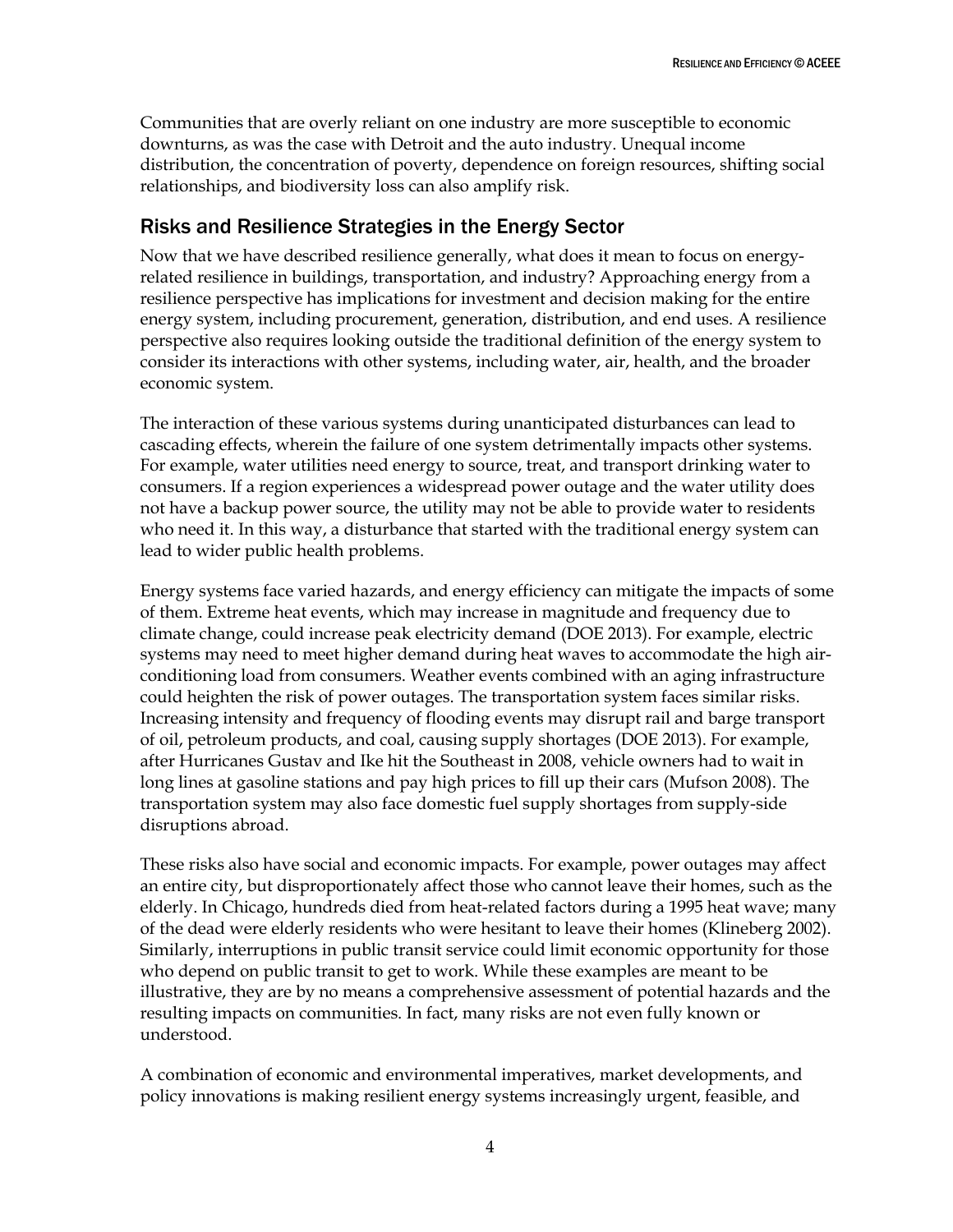economically beneficial for communities. Many policymakers recognize the need to integrate risk awareness into regulation (Binz et al. 2014). The improved economics of clean distributed energy and advanced energy-efficient technologies and strategies are making new energy solutions affordable and feasible (Clean Energy Group 2014). The global trend toward an urbanized future presents many new opportunities for reshaping energy use in the built environment (IEA 2013). The accelerating impacts of climate change, in large part a result of past energy practices that did not follow the resilience approach, add a timesensitive global importance to these changes (Melillo, Richmond, and Yohe 2014; IPCC 2014). Additionally, increasing strain on water resources and more-frequent droughts mean that the myriad interactions between water systems and energy systems are more important than ever, and increasingly vulnerable (DOE 2014).

For the energy system, resilience means providing affordable energy services, minimizing disruption or volatility of those services, and providing them without adversely impacting other systems. While the first two pieces of this definition have long been the focus of efforts related to "energy assurance," the final piece has not. The new developments outlined above mean that the old understanding of energy assurance is no longer enough. A resilient energy system needs to go beyond hardening infrastructure to reduce vulnerability, and begin including measures to increase residents' and businesses' capacities to cope with stresses.

# <span id="page-13-0"></span>The Resilience Opportunity of Energy Efficiency

Energy efficiency can be an effective strategy for improving the resilience of community systems. In table 1, we organize energy efficiency's resilience-related benefits into three categories. First, energy efficiency benefits communities as they respond to and recover from emergencies and shocks, such as extreme storms, drought, and flooding. Second, energy efficiency has social and economic benefits that strengthen community systems, increasing households' and businesses' capacities to cope with unanticipated events. Third, energy efficiency can help communities mitigate as well as adapt to the impacts of climate change. We disaggregate energy efficiency's benefits in our discussion, but its potential effectiveness as a resilience tool is best recognized when considering these benefits as a cohesive set of gains that accrue to communities. Energy efficiency can be a particularly effective resilience strategy because these myriad co-benefits, when taken together, allow it to reduce vulnerabilities to hazards while simultaneously increasing communities' capacity to cope. We elaborate on these benefits in the following sections.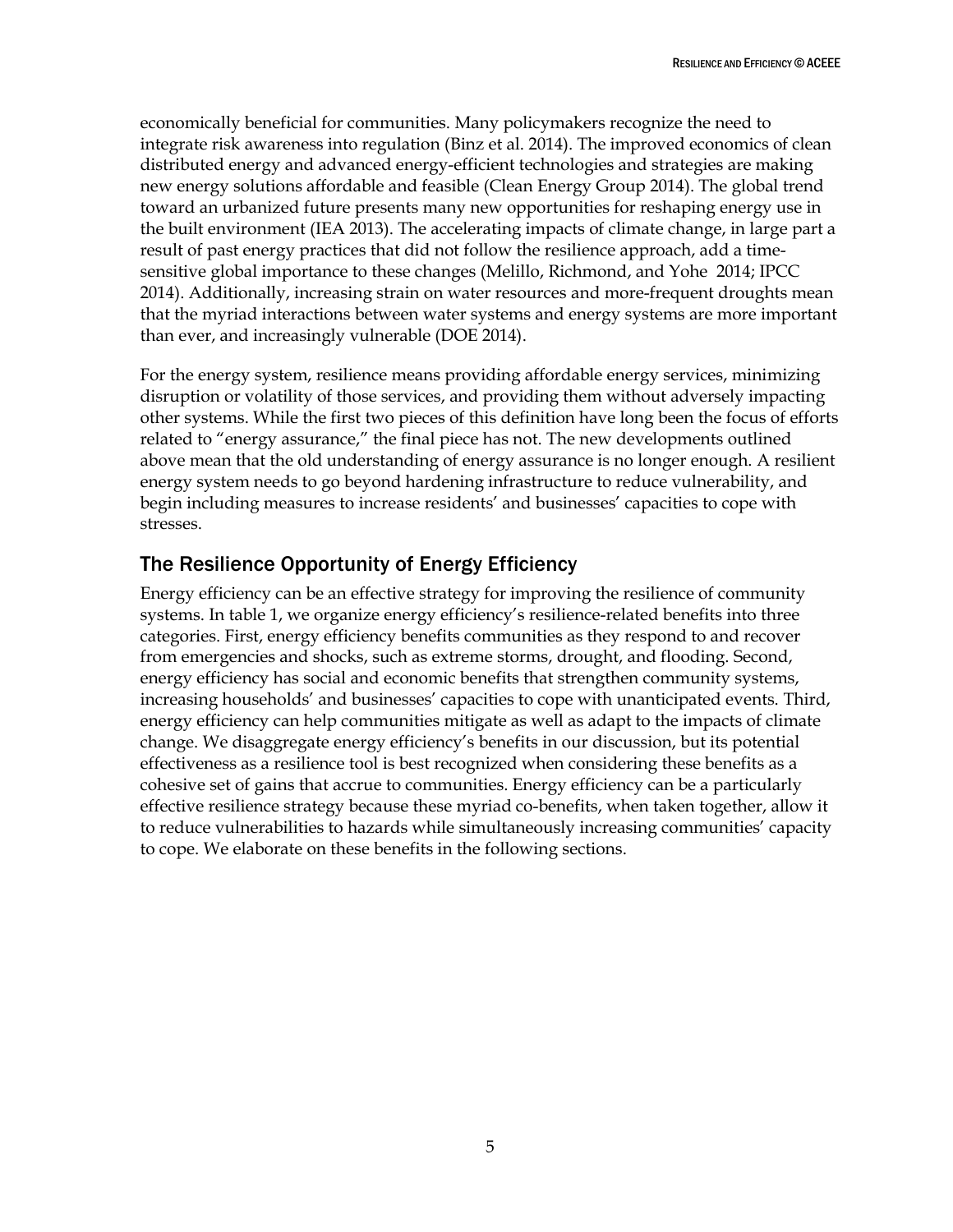| Benefit type                               | Resilience benefit<br>Energy efficiency outcome                             |                                                                                                                                       |
|--------------------------------------------|-----------------------------------------------------------------------------|---------------------------------------------------------------------------------------------------------------------------------------|
| Emergency<br>response<br>and recovery      | Reduced electric demand                                                     | Increased reliability during times of stress on<br>electric system and increased ability to respond to<br>system emergencies          |
|                                            | Backup power supply from<br>combined heat and power (CHP)<br>and microgrids | Ability to maintain energy supply during emergency<br>or disruption                                                                   |
|                                            | Efficient buildings that maintain<br>temperatures                           | Residents can shelter in place as long as buildings'<br>structural integrity is maintained.                                           |
|                                            | Multiple modes of transportation<br>and efficient vehicles                  | Several travel options that can be used during<br>evacuations and disruptions                                                         |
| Social and<br>economic                     | Local economic resources may<br>stay in the community                       | Stronger local economy that is less susceptible to<br>hazards and disruptions                                                         |
|                                            | Reduced exposure to energy<br>price volatility                              | Economy is better positioned to manage energy<br>price increases, and households and businesses<br>are better able to plan for future |
|                                            | Reduced spending on energy                                                  | Ability to spend income on other needs, increasing<br>disposable income (especially important for low-<br>income families)            |
|                                            | Improved indoor air quality and<br>emission of fewer local pollutants       | Fewer public health stressors                                                                                                         |
| Climate<br>mitigation<br>and<br>adaptation | Reduced greenhouse gas<br>emissions from power sector                       | Mitigation of climate change                                                                                                          |
|                                            | Cost-effective efficiency<br>investments                                    | More leeway to maximize investment in resilient<br>redundancy measures, including adaptation<br>measures                              |

#### Table 1. Resilience benefits of energy efficiency

#### <span id="page-14-0"></span>*EMERGENCY RESPONSE AND RECOVERY*

 $\overline{a}$ 

A reliable energy supply is necessary for our way of life. For example, a reliable electricity supply powers the lights and appliances in our homes, computers and office equipment at our places of work, and phones and tablets when we are on the go. Interruptions to power supply are more than just a nuisance; they can be dangerous to human health and local economies. Power losses could mean that vulnerable populations have to endure heat waves without cooling systems or that local restaurants absorb financial losses from spoiled inventory. Energy efficiency reduces electricity demand, which is important during times of increased electricity use or stresses on the grid. Reduced demand and increased reliability can mean fewer and shorter outages and fewer adverse impacts on households and businesses. 4

<sup>4</sup> Reliability can be defined as the ability of the power system components to deliver electricity to all points of consumption, in the quantity and with the quality demanded by the customers. Reliability is often measured by outage indices, based on both the total length of each service interruption and the frequency of interruptions (Osborne and Kawann 2001).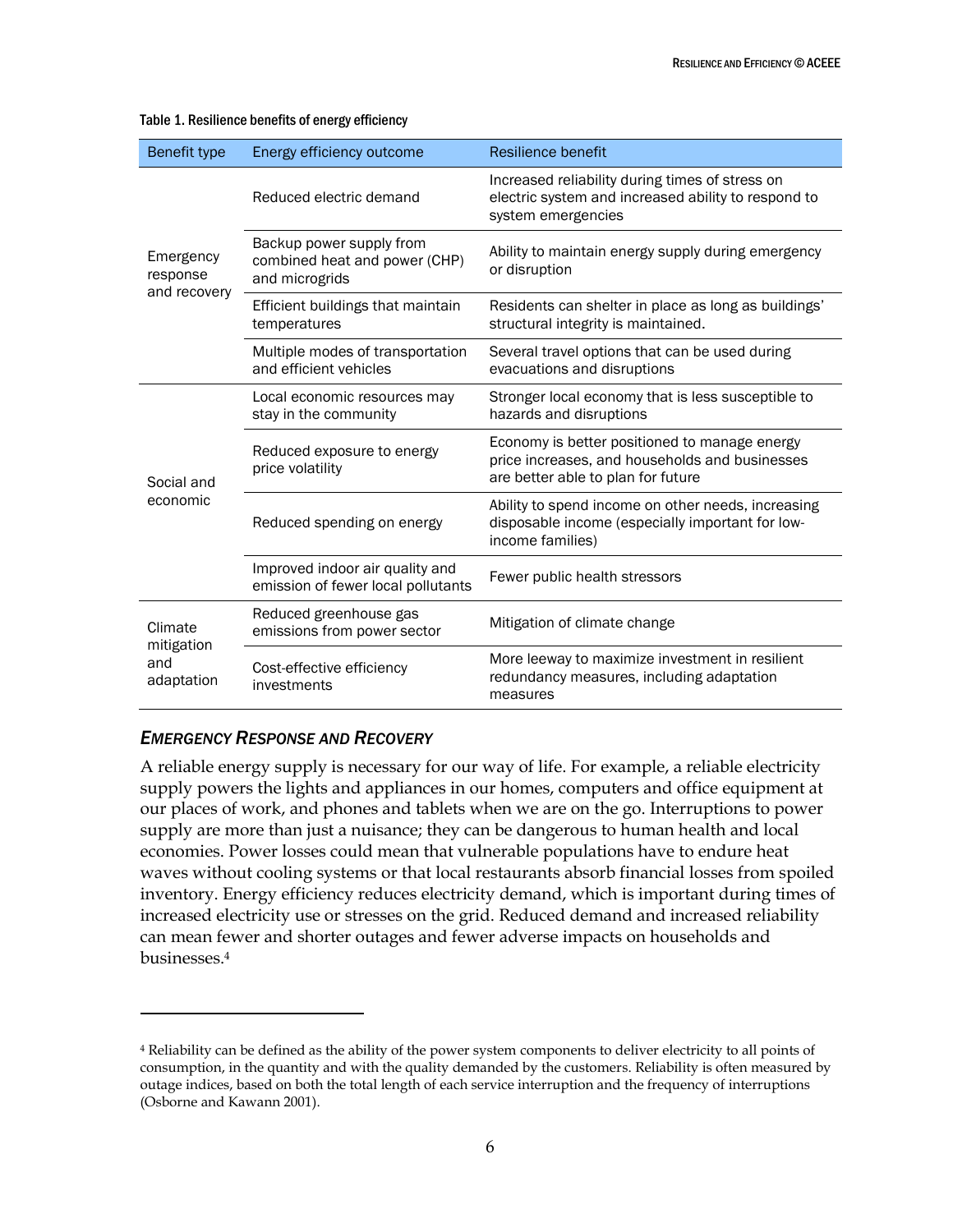However some grid outages are inevitable, especially during emergencies and large-scale weather disruptions like hurricanes and ice storms. When outages do occur, energy efficiency technologies like combined heat and power (CHP) and efficiency-enabling energy systems like microgrids can provide a much-needed backup supply (Chittum 2012; Bourgeois et al. 2013). This can be particularly important to critical facilities in communities, including hospitals and drinking water and wastewater treatment plants (as discussed in case study A).<sup>5</sup> Also, unlike traditional backup supplies, CHP and microgrids ideally operate continuously, not only during emergencies. In this way, energy efficiency technologies both serve as energy supply resources and are used to create redundancy in the energy system.

The public safety benefits of energy efficiency can also help communities withstand disruptions. For example, efficient buildings with robust building envelopes can improve the habitability of indoor environments during a multiday power outage (Leigh et al. 2014). Researchers from the Urban Green Council and Atelier Ten modeled six common New York City building types to evaluate how indoor temperature would be affected by a power outage in winter and summer, when use of heating and cooling systems is at its peak. In the winter, in all existing building types, indoor temperatures drop to the 40s (Fahrenheit) after one to three days, posing risks to health, particularly in vulnerable populations (Leigh et al. 2014). Buildings built to today's energy code standards fare better, remaining about 10°F warmer than older buildings. Buildings built to more rigorous standards fare even better than those built to minimum code. High-performance buildings relying on the best technology for insulation and air sealing were able to maintain a habitable temperature in the upper 50s during the entirety of a hypothetical weeklong power outage in the winter (figure 1). Interior space temperatures that remain below 50°F for an extended period can be a health threat (Leigh et al. 2014). Based on these models, only the high-performance buildings consistently maintain temperatures safely above that level throughout the weeklong outage scenario.

 $\overline{a}$ 

<sup>5</sup> A common definition for "critical infrastructure" comes from the PATRIOT Act of 2001 § 1016(e). It refers to those assets, systems, and networks that, if incapacitated, would have a substantial negative impact on national or regional security, economic operations, or public health and safety.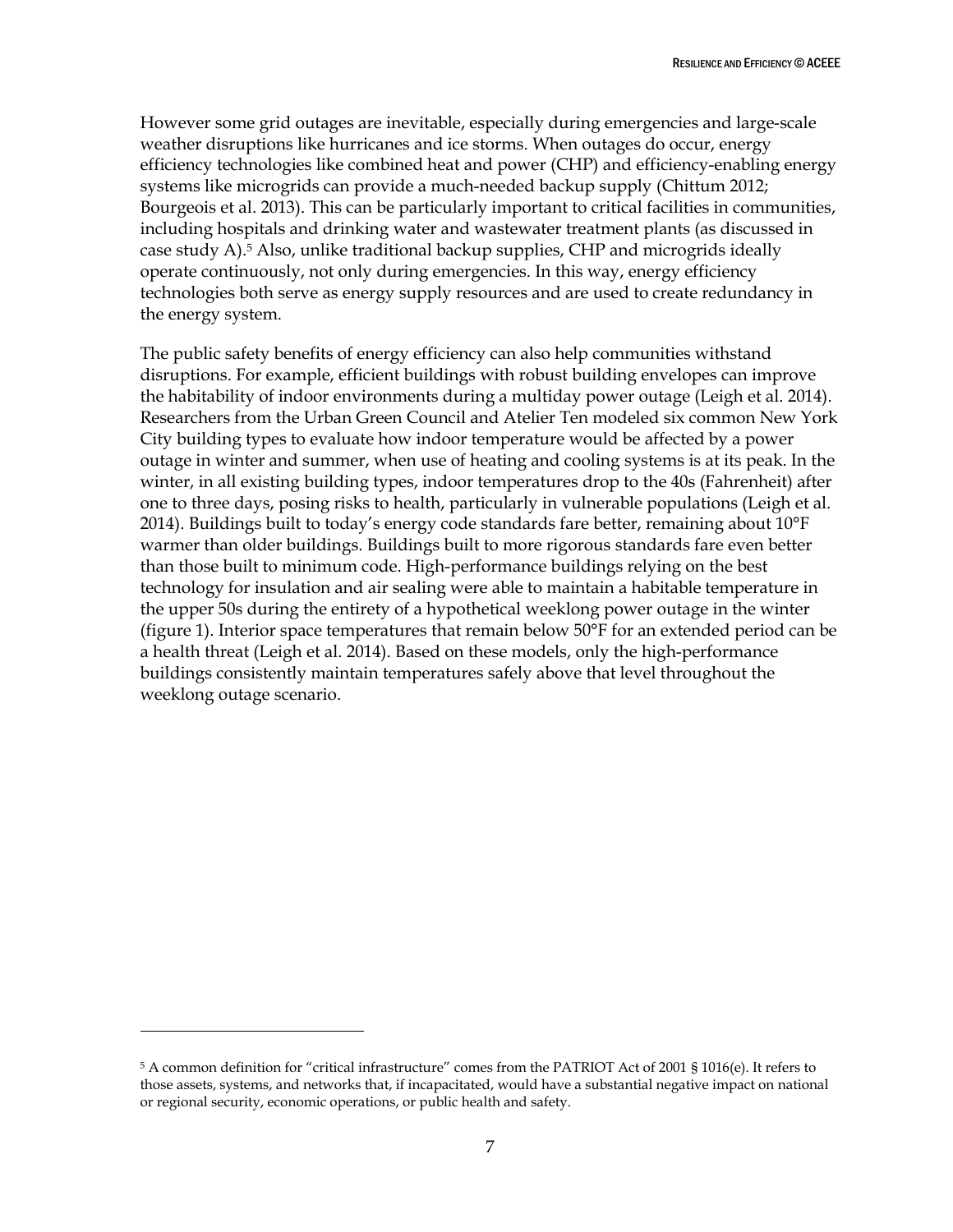

Figure 1.Temperature drift during weeklong outage in early high-rise masonry residence, existing and improved envelopes. Source: Leigh et al. 2014.

Communities that have integrated energy efficiency into their regional transportation systems are also better suited to respond to emergencies. Public transit is inherently energy efficient because it uses less energy than it would take to move the same number of people in private vehicles. Well-connected multimodal transit networks reduce the need to rely on single-occupant vehicles. This can be vital during emergencies that require residents to evacuate. During Hurricane Rita in 2005, Houston's primary transit provider coordinated bus transport for those without access to vehicles or those who chose not to use them. In all, 500 buses and 500 other vehicles transported 20,000 individuals in 4,500 trips (TRB 2008). On the other hand, 1 to 1.2 million residents evacuated by car from the New Orleans metro region in the aftermath of Hurricane Katrina. Seventy thousand residents, some of the most vulnerable, were left behind, partly because transit drivers did not report to work and transit equipment was inadequate (TRB 2008; HUD 2015).

Transit systems themselves, however, may fail or be vulnerable to hazards. For example, the New York City subway system was closed prior to Hurricane Sandy's arrival, and many of the system's tunnels flooded during the storm. Some jurisdictions are taking much-needed steps to ensure that transit systems stay online through emergencies. For example, New Jersey Transit has announced a plan to make a microgrid in its New York–New Jersey corridor to help keep trains running if the central grid goes out (NJ Transit 2014). However, when public transit is unavailable, cities must rely on vehicles. A prevalence of highly fuelefficient vehicles can mean less strain on petroleum and diesel during times of constraint and fuel supply disruptions.

#### <span id="page-16-0"></span>*SOCIAL AND ECONOMIC*

When considering the concept of resilience, some may focus on the response to and recovery from emergencies or disasters. However it is also important to recognize the underlying social and economic conditions that make communities more susceptible to emergencies and less able to cope with their impacts in the first place. These may include a weak local economy or the concentration of poverty, which can heighten vulnerability and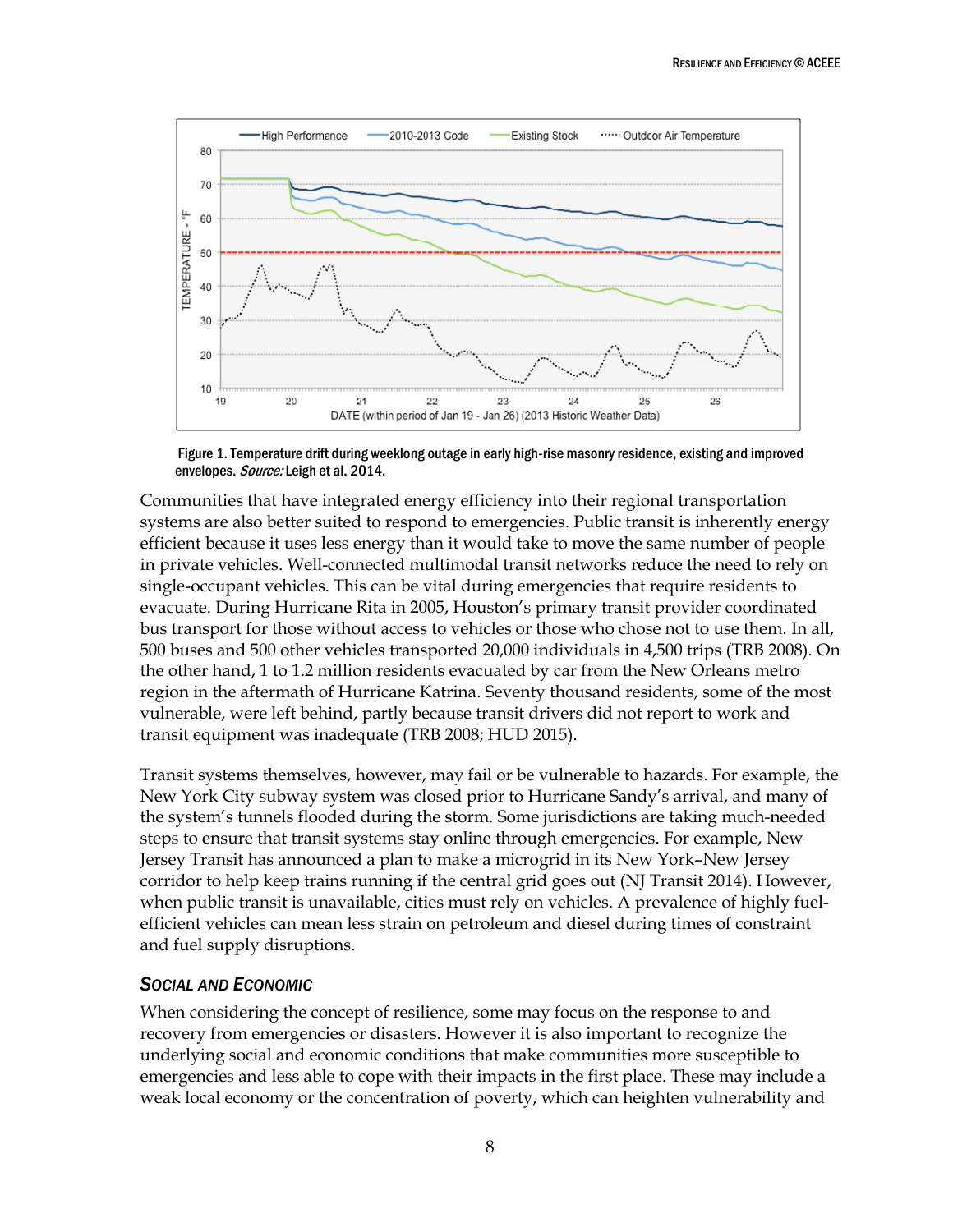make investing in resilience measures more difficult (Thomalla et al. 2006). By taking steps to address these conditions, communities improve their residents' capacity to cope with various disruptions, both those they can anticipate and those they cannot. Energy efficiency addresses these issues by improving the everyday resilience of households.

Energy efficiency enables communities to spend more income on needs that directly benefit the local economy, rather than on fuels derived from natural resources that are generally extracted elsewhere. Most communities and cities consume electricity imported from central power sources located outside their communities' boundaries. This is common due to the legacy of centralized power generation in the United States. Similarly, the oil and other resources manufactured into fuel and consumed by vehicles are generally drilled, mined, or collected from locations outside of communities' boundaries. As a result, the dollars spent on electricity and fuel imports represent a leakage from the local economy, while efficiency helps retain those dollars for local development. In general, households spend a large share of their income on goods and services that are procured from their local communities.<sup>6</sup> Therefore, residents who spend less on electricity and other energy imports can contribute more to the economic activity in their own communities. Energy efficiency efforts allow residents and businesses to export less of their money and keep it within the community, where it can help grow the local economy and invest in local businesses. A strong and diverse local economy may be less vulnerable to a variety of hazards and disruptions.

Energy efficiency increases overall productivity, which, broadly speaking, helps promote economic growth. By reducing energy intensity, efficiency makes individuals and businesses less dependent on energy and less vulnerable to the impacts of energy shortages and price volatility. When energy prices spike, more efficient economies are less susceptible to economic downturns than they otherwise would be. At the same time, by increasing overall productivity, energy efficiency helps create and maintain a healthy and prosperous economic environment that makes investment in resilience efforts possible. 7

Energy prices, specifically gasoline, fuel oil, natural gas, and wholesale electricity prices, have historically been volatile, and customers continue to face economic risks from fuel price volatility (Harrison and Popke 2011). Energy efficiency works to reduce consumer vulnerability to volatility, allowing households and businesses to better plan for the future. For example, efficient vehicles that allow residents to fill up at the pump less often make it easier to cope with gasoline price increases. Previous research at ACEEE has demonstrated not only that energy efficiency is often less expensive than the energy it obviates, but that

 $\overline{a}$ 

<sup>6</sup> See, for example, residential consumption pattern data and local purchase coefficients in regional economic modeling data available from IMPLAN (IMPLAN Group, LLC, IMPLAN System [data and software], 16740 Birkdale Commons Parkway, Suite 206, Huntersville, NC 28078; [www.IMPLAN.com\)](http://www.implan.com/) or similar models.

<sup>7</sup> A case study detailing the economic benefits of a residential energy efficiency program in Babylon, New York, including local economic reinvestment and increased energy cost certainty, can be found here: [http://www1.eere.energy.gov/wip/solutioncenter/pdfs/clean\\_energy\\_investment\\_cases.pdf](http://www1.eere.energy.gov/wip/solutioncenter/pdfs/clean_energy_investment_cases.pdf)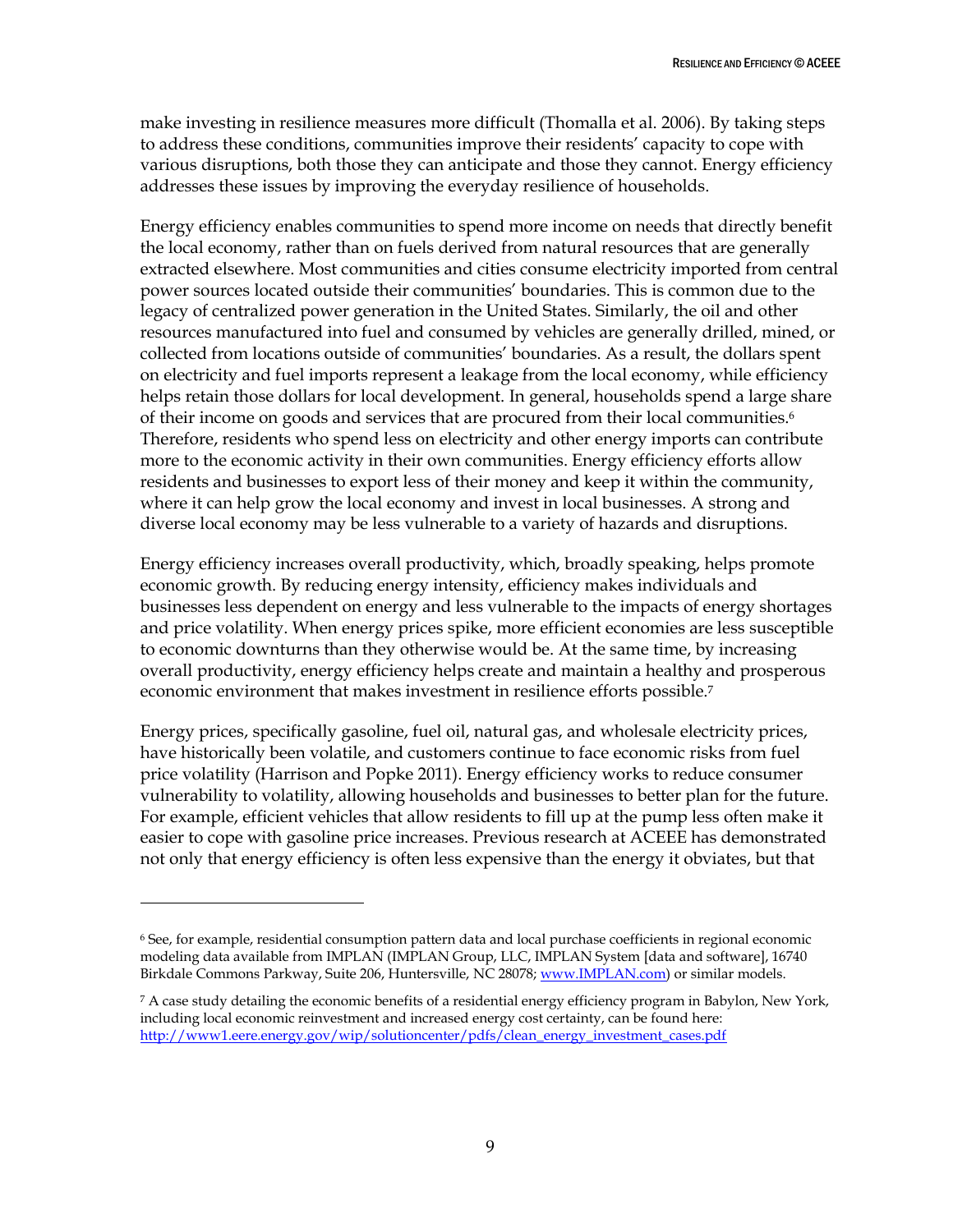the cost of deploying efficiency tends to be much less volatile than energy prices. In this way, energy efficiency can provide a hedge against energy price increases due to market forces, supply disruptions, or regulatory changes, even if energy prices have been low for a number of years. 8

Communities that embrace energy efficiency are more resource efficient. Energy efficiency leads to lower energy intensity, meaning that the natural resources used to generate energy are used more efficiently. This reduces a community's energy demand because fewer energy inputs (whether they be gallons of gasoline, short tons of coal, gallons of water, or cubic feet of natural gas) are needed to produce goods and services. Less spending on energy enables families in communities to spend income on other needs, simultaneously increasing disposable income and decreasing spending volatility. This is especially important for lowincome families, who are most susceptible to the impacts of unanticipated events and whose energy burden (the ratio of energy spending to household income) is high. For example, an analysis of 2009 Residential Energy Consumption Survey (RECS) data demonstrates that the average household energy burden for households at or below 150% of the federal poverty guideline was 13.5%. The burden for households above 150% of the poverty guideline was 3.7% (J. Howat, senior policy analyst, National Consumer Law Center, pers. comm., July 13, 2015). 9

Energy efficiency can also lead to public health improvements. For example, installing some energy efficiency measures in homes may improve indoor air quality. Properly sealing air ducts, installing weather stripping, and adding insulation are among the well-documented energy savings strategies for homes that can also yield considerable health benefits by mitigating asthma triggers and reducing thermal stress associated with lack of proper indoor temperatures, particularly for low-income households (Tonn, Rose, and Hawkins 2015; Morgan 2015). Meeting basic health, safety, and ventilation requirements is an integral part of the work done by quality contractors performing energy efficiency upgrades, which can also contribute to improvements in indoor air quality. <sup>10</sup> Lowering the amount of energy that communities waste also reduces the need to burn fossil fuels to generate electricity. As ACEEE's State and Utility Policy Reduction (SUPR) calculator shows, energy efficiency can reduce the emission of local pollutants like  $SO_{X}$  and  $NO_{X}$ .<sup>11</sup> These reductions can lead to improved health outcomes, given that pollutants from fossil fuel combustion contribute to

 $\overline{a}$ 

[http://www.bpi.org/Web%20Download/BPI%20Standards/Building\\_Analyst\\_Professional\\_1\\_4\\_12.pdf.](http://www.bpi.org/Web%20Download/BPI%20Standards/Building_Analyst_Professional_1_4_12.pdf) 

<sup>8</sup> An example of this can be found in ACEEE analysis comparing the average cost of a therm of saved natural gas from utility efficiency programs implemented over eight recent years to the historical average US price of a therm of natural gas supply. More detail can be found in Mackres 2014.

<sup>9</sup> This analysis does not normalize by weather. Filtering the data by geographic area and heating fuel would provide results that vary considerably from this analysis of national data.

 $10$  The Building Performance Standard, a nationally recognized standard for energy efficiency and weatherization retrofit work, specifies minimum health, safety, and ventilation requirements that must be met for all jobs. More information can be found here:

<sup>11</sup> The SUPR calculator provides a rough estimate of the costs and benefits of policies and technologies that could help a state meet its air quality goals under the Clean Power Plan (Young and Hayes 2015). Users can select from a list of 19 different policies and technologies, including several energy efficiency policies. This tool calculates the impact that energy efficiency can have in reducing local air pollution, including  $NO<sub>x</sub>$  and  $SO<sub>2</sub>$  emissions.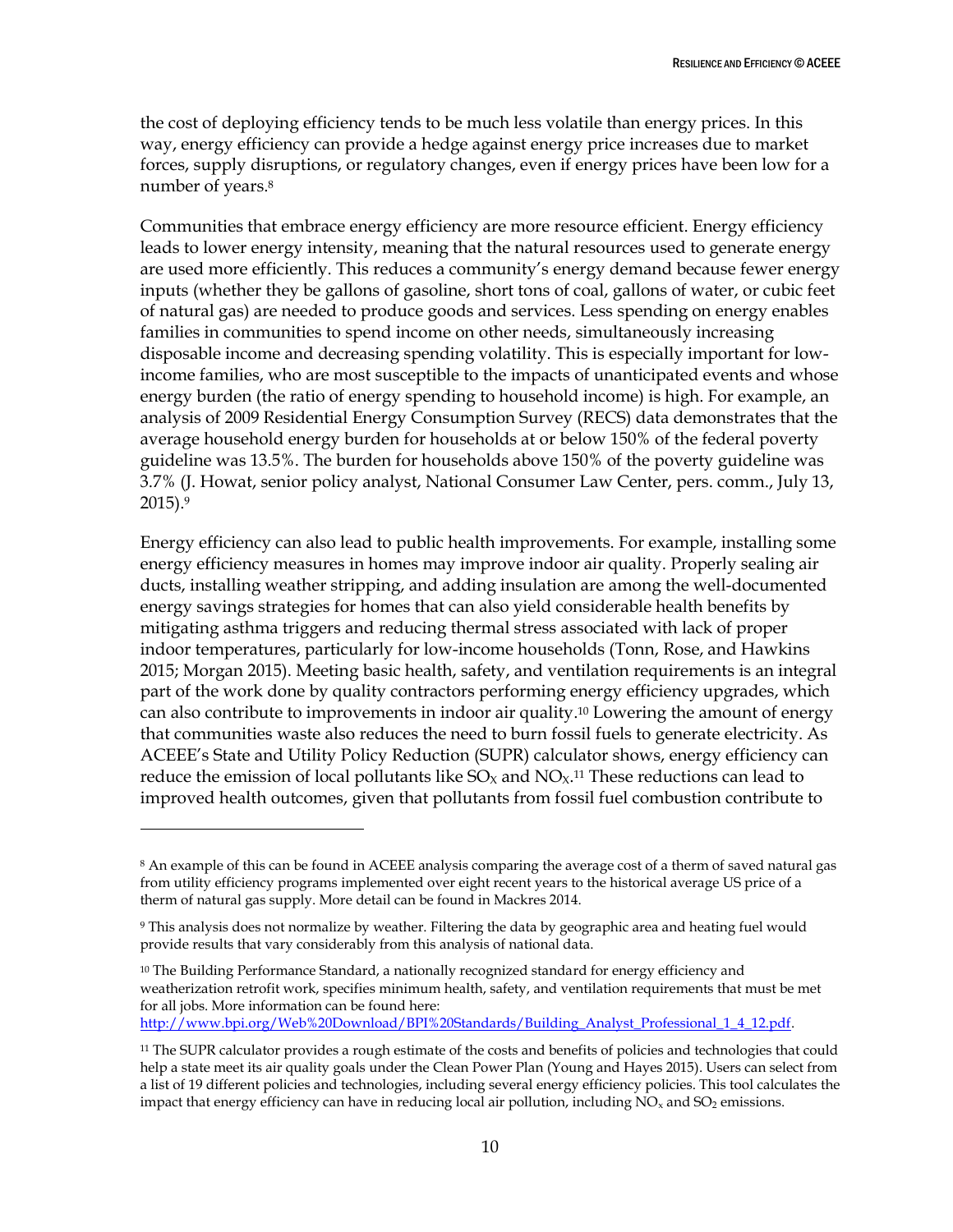four of the leading causes of death in the United States: cancer, chronic respiratory disease, heart disease, and stroke (ACEEE and PSR, forthcoming).

#### <span id="page-19-0"></span>*CLIMATE CHANGE MITIGATION AND ADAPTATION*

Climate strategies are generally categorized as either mitigation or adaptation strategies. Mitigation strategies focus on decreasing carbon pollution to decrease vulnerability to hazards amplified by climate change. Climate adaptation strategies are those that are primarily about increasing social, economic, or physical capacity to cope with the impacts resulting from climate change. In reality, however, many climate resilience strategies include aspects of both mitigation and adaptation, both vulnerability reduction and improvements in capacity to cope.

ACEEE analysis shows that energy efficiency can cost effectively reduce greenhouse gas emissions from the power sector (Hayes et al. 2014). If each state in the United States adopted four energy efficiency policies (implementing an energy efficiency savings target, enacting national model building codes, constructing CHP systems, and adopting efficiency standards for products and equipment), by 2030 carbon emissions from the power sector would decrease by 26% relative to 2012 emissions (Hayes et al. 2014). This would avoid 600 million tons of carbon dioxide emissions and eliminate the need for 494 power plants in 2030 (Hayes et al. 2014). It would also cost less than if each state conducted business as usual, since energy efficiency simultaneously meets electric demand and reduces pollution.

Some of energy efficiency's other climate resilience properties, such as an improved ability to respond to more-frequent weather events and the strengthening of community systems, have been discussed in previous sections. Communities may also be faced with redoing existing or building new infrastructure, because their aging infrastructure was not built to respond to the demands of a changing climate. In other situations, communities may need redundant systems to serve as backups for catastrophic infrastructure failures. However redundancy is not at odds with energy efficiency as a resilience strategy. Rather, communities that integrate efficiency into their resilience planning can maximize its cost effectiveness, particularly with respect to capital project planning for resilience. This allows communities more leeway to make any needed infrastructure and redundancy investments. Energy efficiency also helps defer the construction of unnecessary power plants and transmission and distribution infrastructure. This can help communities focus on those infrastructure investments they actually need to make.

The New York City Department of Environmental Protection (DEP)'s Water for the Future program shows the value of using resources efficiently. DEP is building a new tunnel to replace a leaking section of an aqueduct and will need to shut down the aqueduct as the new tunnel is connected, eliminating a source of drinking water. DEP plans to use a water conservation program as one of its strategies to reduce drinking water demand and maintain a continuous supply of drinking water during the shutdown (DEP 2015).

#### <span id="page-19-1"></span>*SYSTEM STRATEGIES*

The risk formula discussed earlier shows the value of simultaneously reducing vulnerability and increasing capacity to cope to reduce overall community exposure to risk. Some resilience strategies are focused on reducing vulnerabilities to specific hazards (e.g.,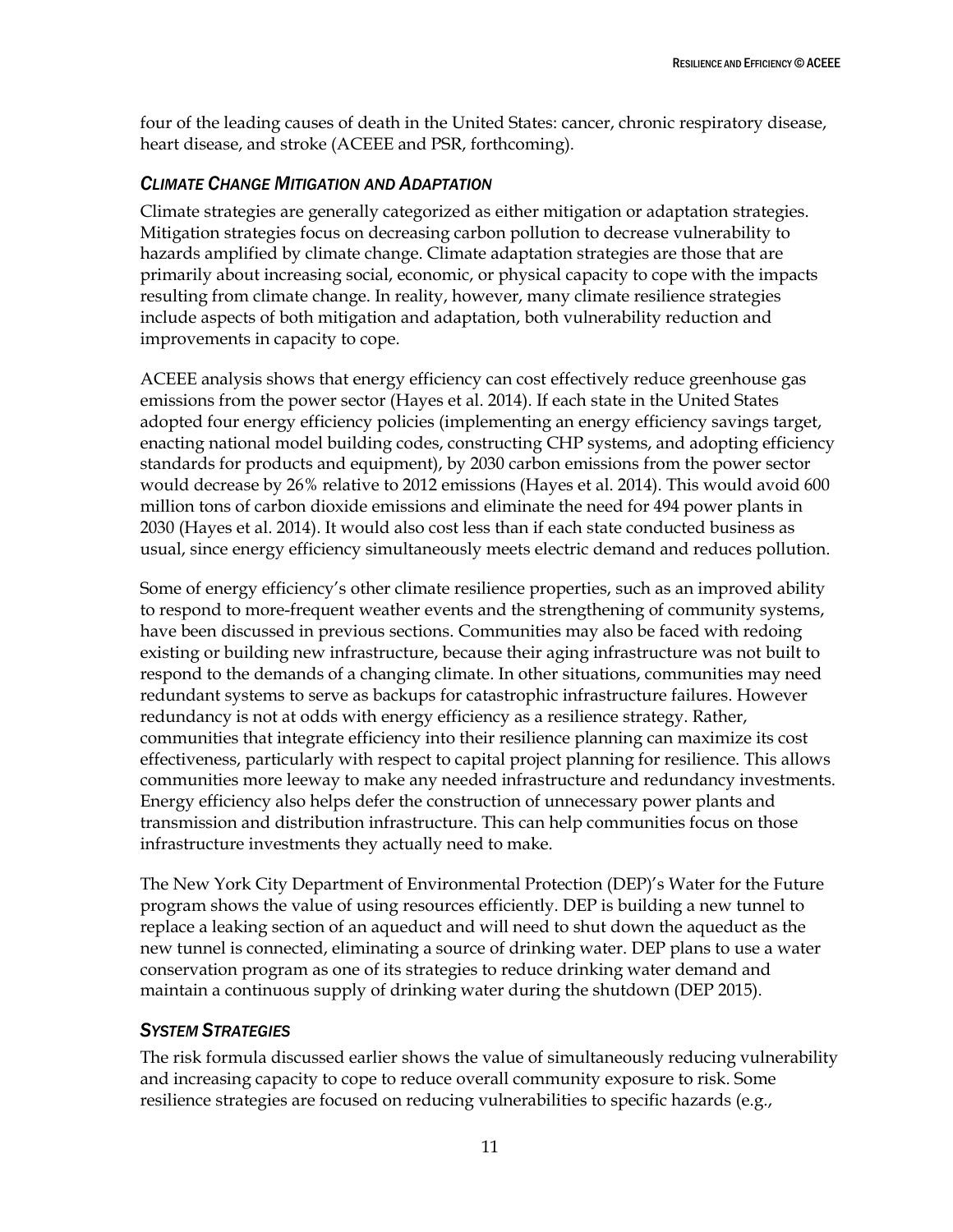building a seawall to protect against storm surges). Others are focused on making communities more resilient in general and better able to respond to a variety of hazards (e.g., green infrastructure strategies that have benefits related to health and water quality in addition to mitigating storm surges). The strategies that take a more holistic approach to resilience can be considered "system strategies" because they impact various systems in cities, from energy to healthcare to social well-being. While hazard-specific strategies tend to focus on vulnerability reduction, system resilience strategies generally focus on increasing capacity to cope while reducing vulnerability. These latter strategies often have benefits beyond addressing specific hazards because they usually entail a variety of co-benefits beyond their primary benefit. Energy efficiency, with the various co-benefits outlined above, is a system strategy for increasing resilience.

As a result of these various co-benefits, system strategies often also have higher benefit–cost ratios than hazard-specific strategies (although accounting for their full benefits can often be challenging). For example, energy efficiency improvements in homes make communities more resilient in several ways: spending on efficiency creates more economic activity and jobs; buildings gain economic value, durability, and safety in case of disaster; energy savings from improvements mean fewer emissions of greenhouse gases and other pollutants, improving public health; and smaller and less volatile energy bills allow households to spend their money in more beneficial ways.

### <span id="page-20-0"></span>Energy Efficiency Measures and Their Resilience Benefits

Cities and municipalities can encourage increased energy efficiency throughout their local economies, including in energy and water utilities, transportation systems, and their own municipal operations (Ribeiro et al. 2015). While the previous section broadly discussed the resilience benefits of energy efficiency, this section details the resilience features of particular measures that reduce vulnerability to hazards and increase the capacity of communities to cope with hazards. We summarize these measures in table 2. This is merely a selection of measures rather than an exhaustive list.

| Energy efficiency measure             | Resilience implications                                                                                                                                                                                                                       |
|---------------------------------------|-----------------------------------------------------------------------------------------------------------------------------------------------------------------------------------------------------------------------------------------------|
| <b>CHP</b>                            | Provides backup power, allows facilities receiving backup power to<br>double as shelter for displaced residents, reduces overall net emissions,<br>and potentially increases cost savings                                                     |
| Microgrids                            | May disconnect from grid during power outage, maintaining power<br>supply; allows facilities receiving backup power to double as shelter for<br>displaced residents; reduces overall net emissions; and potentially<br>increases cost savings |
| Transportation alternatives           | Multiple transportation modes that can be used during evacuations and<br>everyday disruptions                                                                                                                                                 |
| District energy systems               | Provides heating, cooling, and electricity using local energy sources and<br>reduces peak power demand through thermal energy storage                                                                                                         |
| Utility energy efficiency<br>programs | Increases reliability and reduces utility costs                                                                                                                                                                                               |

| Table 2. Energy efficiency measures that reduce vulnerability and increase capacity to cope |  |  |
|---------------------------------------------------------------------------------------------|--|--|
|                                                                                             |  |  |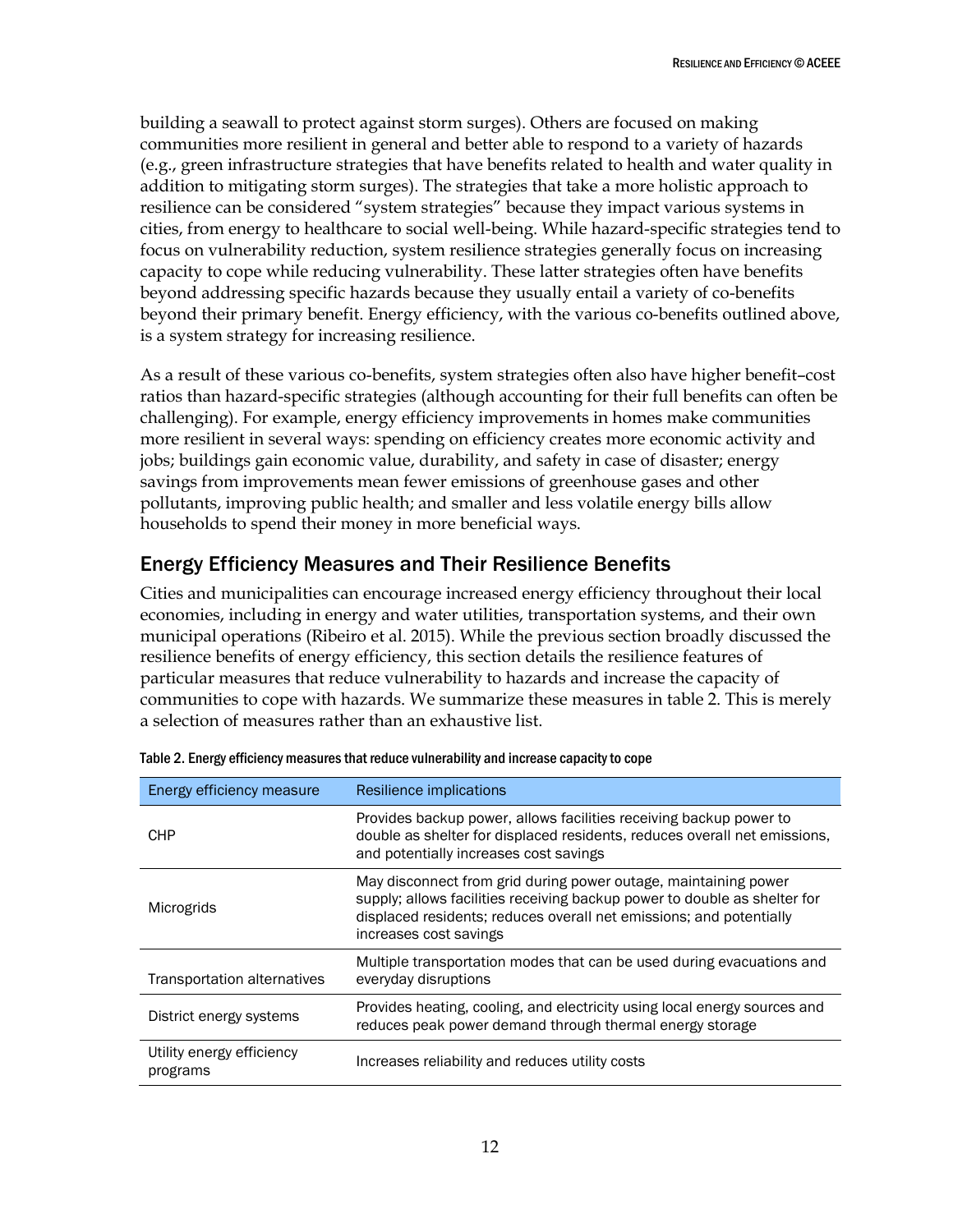| Energy efficiency measure       | Resilience implications                                                                                                                                                                                                                                                                |
|---------------------------------|----------------------------------------------------------------------------------------------------------------------------------------------------------------------------------------------------------------------------------------------------------------------------------------|
| Energy-efficient buildings      | Allows residents/tenants to shelter in place longer, reduces annual<br>energy spending, and reduces overall net emissions. Can help<br>vulnerable populations avoid dangerous and occasionally life-<br>threatening situations in which weather and economics present a dual<br>threat |
| Green infrastructure            | Reduces localized flooding due to storms, reduces energy demand, and<br>reduces UHI effect in cities and electricity demand                                                                                                                                                            |
| Cool roofs and surfaces         | Reduces UHI effect and electricity demand and reduces overall net<br>emissions                                                                                                                                                                                                         |
| Transit-oriented<br>development | Increases economic development opportunities; provides transportation<br>cost savings and reduces impacts of price volatility; and may improve air<br>quality                                                                                                                          |

### <span id="page-21-0"></span>*COMBINED HEAT AND POWER (CHP)*

CHP is a suite of efficient technologies that generate electricity and thermal energy in an integrated system. CHP is more energy efficient than separate generation of electricity and thermal energy because heat that is normally wasted in conventional power generation is recovered as useful fuel. The primary resilience benefit of CHP is its ability to serve power and thermal needs even when the grid is down. Its value has been proven time and again in the wake of extreme weather events. After Hurricane Sandy, CHP kept the heat and lights running in some multifamily buildings, kept Long Island's South Oaks Hospital in operation, and allowed for the continuous treatment of wastewater at some wastewater treatment plants (as is further discussed in case study A) (Chittum 2012). The ability to keep these vital services online after a disruption reduces vulnerability to the impacts of the disruption. Facilities with backup power can also double as places to house displaced residents from the community, leading to increased social resilience and capacity to cope.

Unlike traditional backup generators, which only operate during outage events, CHP systems typically operate continuously and can use a variety of fuels to efficiently serve local energy demands. Most CHP systems are fueled by natural gas, which can increase resilience because natural gas–fueled CHP can operate as long as pipelines are working, even during power outages (UGC 2013). Some CHP installations can use biomass or biogas, which can be equally reliable in times of disaster (Chittum 2012). In addition to providing emergency power, CHP systems can also save customers money and reduce overall net emissions (Gilleo et al. 2014).

#### <span id="page-21-1"></span>*MICROGRIDS*

Microgrids are not inherently energy efficiency measures; rather, they enable the use of energy efficiency measures in a system by allowing a segment of buildings to supply their own energy needs. Microgrids are local power grids that connect selected buildings and facilities to distributed energy supplies, such as CHP, district heating and cooling, solar photovoltaic systems, and energy storage devices. The energy efficiency measures integrated into microgrids lower supply needs, reducing the demand on the microgrid and therefore reducing the amount of supply needed to power the microgrid overall. The more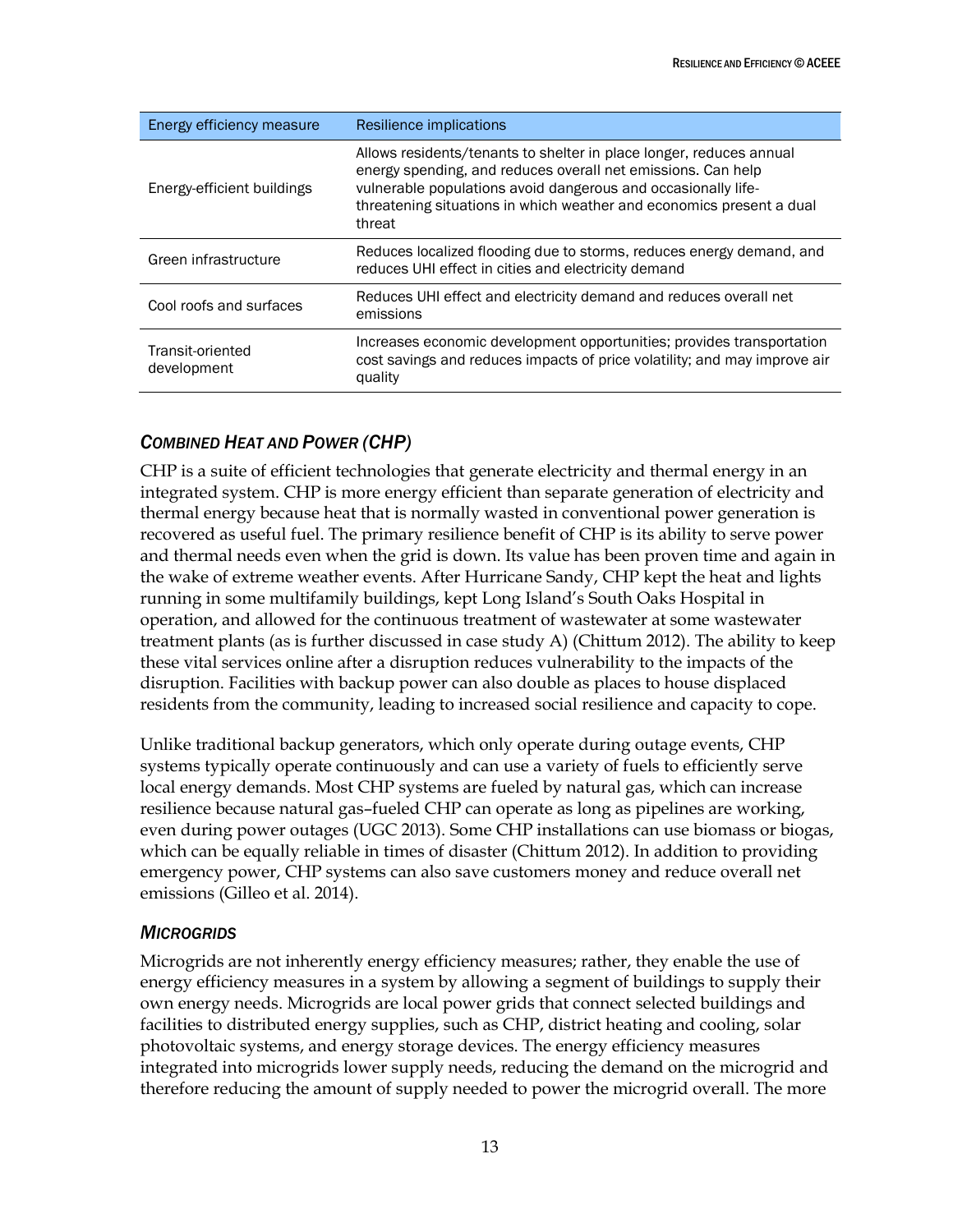efficient the buildings and facilities connected to the microgrid are, the less supply is needed for the system.

Microgrids are generally connected to the larger electric grid, but they can also disconnect and supply customers even when the macrogrid is incapacitated (Bourgeois et al. 2013). This ability to maintain a reliable supply of power is the reason microgrids are an important resilience technology. As noted of CHP earlier, if microgrids supply critical infrastructure, such as hospitals treating the injured and police stations servicing officers that maintain public safety, they also increase communities' capacities to cope with disruptive events.

Microgrids also have several co-benefits that increase economic resilience. They reduce demand on the larger grid during times of stress, potentially allowing utilities to defer or avoid costly system upgrades (Bourgeois et al. 2013). Their intelligent management systems can also lead to cost savings by using microgrid-supplied power when it is abundant or when energy from the larger grid is more expensive. The same systems allow microgrids to participate in demand response programs and the ancillary services market to further reduce costs. Furthermore, because microgrids hedge against power outages, they may attract businesses that value an uninterrupted energy supply (Bourgeois et al. 2013).

#### <span id="page-22-0"></span>*TRANSPORTATION ALTERNATIVES*

Cities and municipalities with multiple modes of transportation, such as public transit and shared-use mobility, provide their residents and commuters with options for getting around and leaving if need be. Well-connected public transit networks reduce residents' need to drive and therefore the number of vehicle miles traveled in metropolitan areas. These options can be important during emergencies that require residents to evacuate or during everyday life when one travel mode is disrupted. Earlier we covered the role these transit systems have played during natural disasters, but they have also proven effective during human-made emergencies. For example, after the World Trade Center attacks in 2001, New York City relied on public transit to move passengers out of Lower Manhattan and rush in employees and equipment to support emergency responders (TRB 2008). Furthermore, even if some of these modes fail or are inoperable during emergencies, high fuel economy vehicles can reduce strain on limited petroleum and diesel supplies.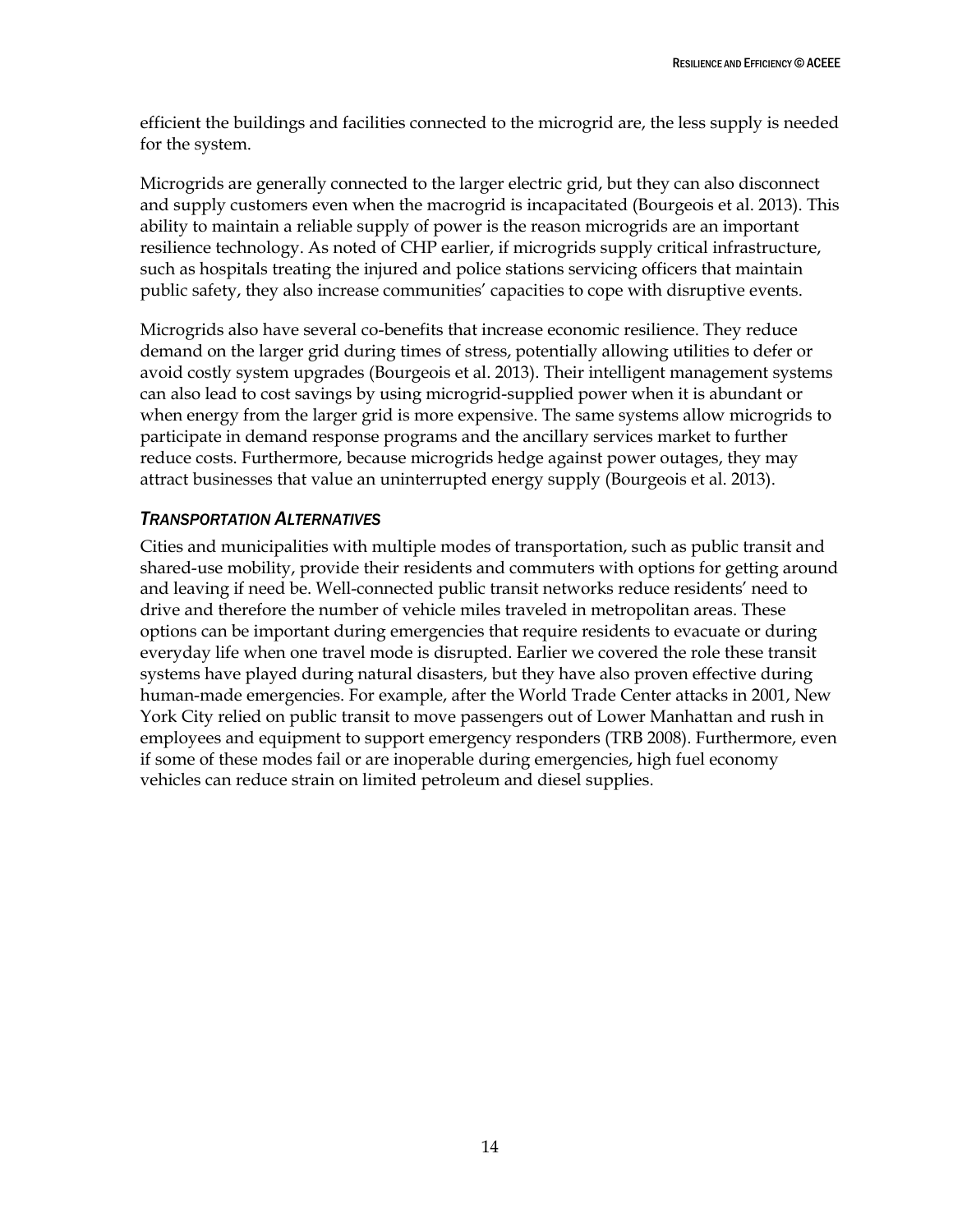#### <span id="page-23-0"></span>**DISTRICT ENERGY**

District energy systems supply hot water or steam and chilled water to buildings for space heating, domestic hot water, air conditioning, and industrial-process energy. These systems pool thermal users to accommodate larger, more cost-effective CHP units. District cooling systems reduce dependence on the electric system by shifting power use from peak demand to off-peak through thermal energy storage systems, and by using waste heat to produce chilled water (through absorption or steam turbine chillers) instead of using grid power.

Beyond allowing for increased penetration of CHP, district energy systems also use other local fuel sources. For example, most of the buildings in downtown St. Paul, Minnesota, are heated and cooled using biomass, mostly tree trimmings and other urban waste wood (Saint Paul 2015). This community waste material is converted to supply heating, cooling, and electricity.

### <span id="page-23-1"></span>*UTILITY ENERGY EFFICIENCY PROGRAMS AND STRATEGIES*

As discussed earlier, energy efficiency plays a key role in the reliability of the electric grid. The energy utility sector is critical to energy efficiency efforts, as utilities deliver a large share of efficiency programs. In fact, electric and natural gas utilities invested

 $\overline{a}$ 

**CHP at Texas Medical Center, Houston**



The addition of a CHP unit to the district energy system at Texas Medical Center (TMC) has improved the resilience of the campus, which is the largest medical center in the world.

With the capacity to meet 100% of the campus's summer peak power requirements and still export excess power to the grid, the CHP system protects the campus from grid outages and relieves grid congestion in the state's Electric Reliability Council of Texas (ERCOT) region, which has recently experienced constraints, especially in the Houston area. By avoiding peak power prices and dispatching CHP generation based on real-time pricing, the system saves between \$6 and \$12 million annually (Clark 2015).

The Thermal Energy Corporation (TECO) added the CHP system in order to be able to meet expected growth in its operations, but also to improve efficiency, reduce emissions, and strengthen overall system reliability and emergency operating capacity, especially during natural disasters and other crises (EPA 2015b).

over \$7 billion in efficiency in 2013 through ratepayer-funded programs (Gilleo et al. 2014). Of all programs and measures, those that reduce demand have the highest value for increasing the reliability of the system.<sup>12</sup> This is because demand growth and reserve margin levels are the primary factors influencing reliability.<sup>13</sup> Demand reduction can occur in both

<sup>&</sup>lt;sup>12</sup> Electric demand is defined as the rate at which electric energy or natural gas is delivered to or by a system at a given instant or averaged over a designated period, expressed in kilowatts (kW) or megawatts (MW) (Duke 2004, 29).

<sup>&</sup>lt;sup>13</sup> Reserve margin levels describe how much excess generation capacity a utility has to meet demand. Reserve margins are used to provide backup generation in the event that another generator is inoperable. North American Electric Reliability Corporation (NERC) recommends that utilities maintain 115% of projected peak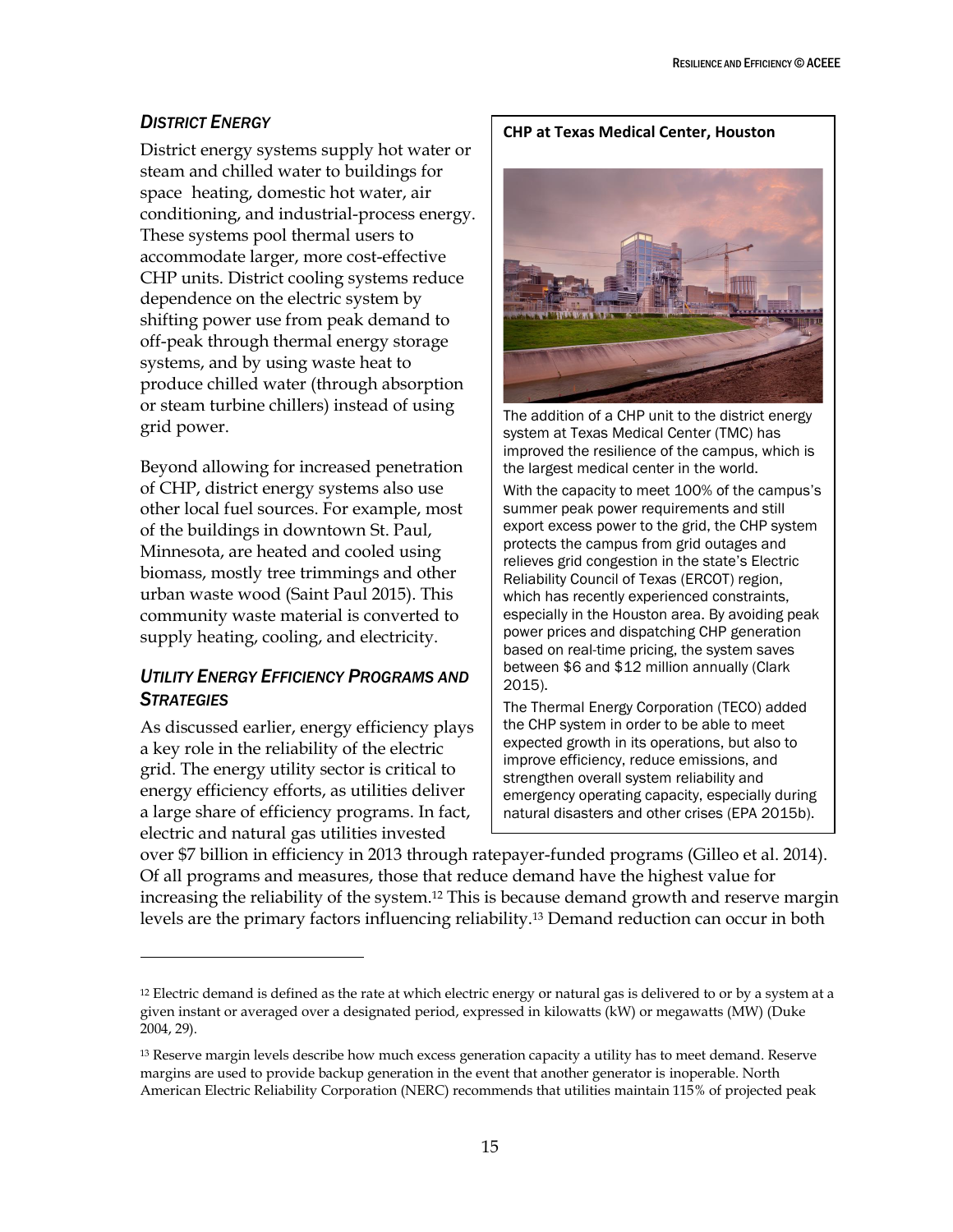energy efficiency and demand response programs.<sup>14</sup> The difference between energy efficiency and demand response is that demand response typically shifts demand from peak to off-peak times, when the cost to produce electricity is lower, while energy efficiency can reduce demand but cannot shift it to another time of day.

Utilities have created energy efficiency programs to specifically address threats to reliability, and increasingly as locational or geo-targeted distributed resources (Kushler, Vine, and York 2002; Neme and Grevatt 2015). The programs most useful for increasing reliability are those that reduce system peaks, whether on the entire system or in specific locations that are particularly strained. The following are examples of reliability-focused programs offered by utilities:

- *Geographically targeted energy efficiency*. Reduces peak demand in a specific geographically targeted area using energy efficiency measures (see case study C for an example).
- *Direct load control programs*. Allow a utility to remotely control the operation and energy consumption of certain appliances (such as air conditioners) during peak hours (Fadlullah and Kato 2013). The utility and its customers agree upon direct load control programs in a contract.

Electric utilities can also use conservation voltage reduction (CVR) to reduce power demand, allowing the system to respond to high-demand scenarios. CVR involves measuring and analyzing voltages on distribution feeders to find ways to reduce voltages, while maintaining service at levels that allow equipment to operate without problems (York et al. 2015). Lower voltages can improve end-use equipment efficiency and reduce line losses for both the customer and the utility (York et al. 2015).

Utility programs that aim to increase reliability using energy efficiency help communities become more resilient. While this discussion has focused primarily on electrical reliability and resilience of the electrical grid, these concepts could also be applied to natural gas or water utilities. Reducing demand on the system has the potential to increase reliability as it alleviates the strain on the system. Increased reliability means that communities are at lower risk of outages that impact their citizens and economies. Implementing reliability-focused demand reduction programs is one way in which utilities play an important role in increasing community resilience.

#### <span id="page-24-0"></span>*ENERGY-EFFICIENT BUILDINGS*

 $\overline{a}$ 

All modern buildings use energy to function, providing comfort to occupants and shelter from exterior conditions. Increasing the energy efficiency of buildings by significantly

demand requirements to ensure a 15% reserve margin (Osborne and Kawann 2001). In a sense, capacity margins are system-redundant capabilities allowing a utility to maintain reliable service in the event of a disruption. Energy efficiency does not reduce the redundancy, but instead reduces the cost to maintain the reserve margin by reducing peak demand requirements.

<sup>14</sup> Demand response refers to programs or actions taken by retail customers to reduce demands during peak time in exchange for compensation.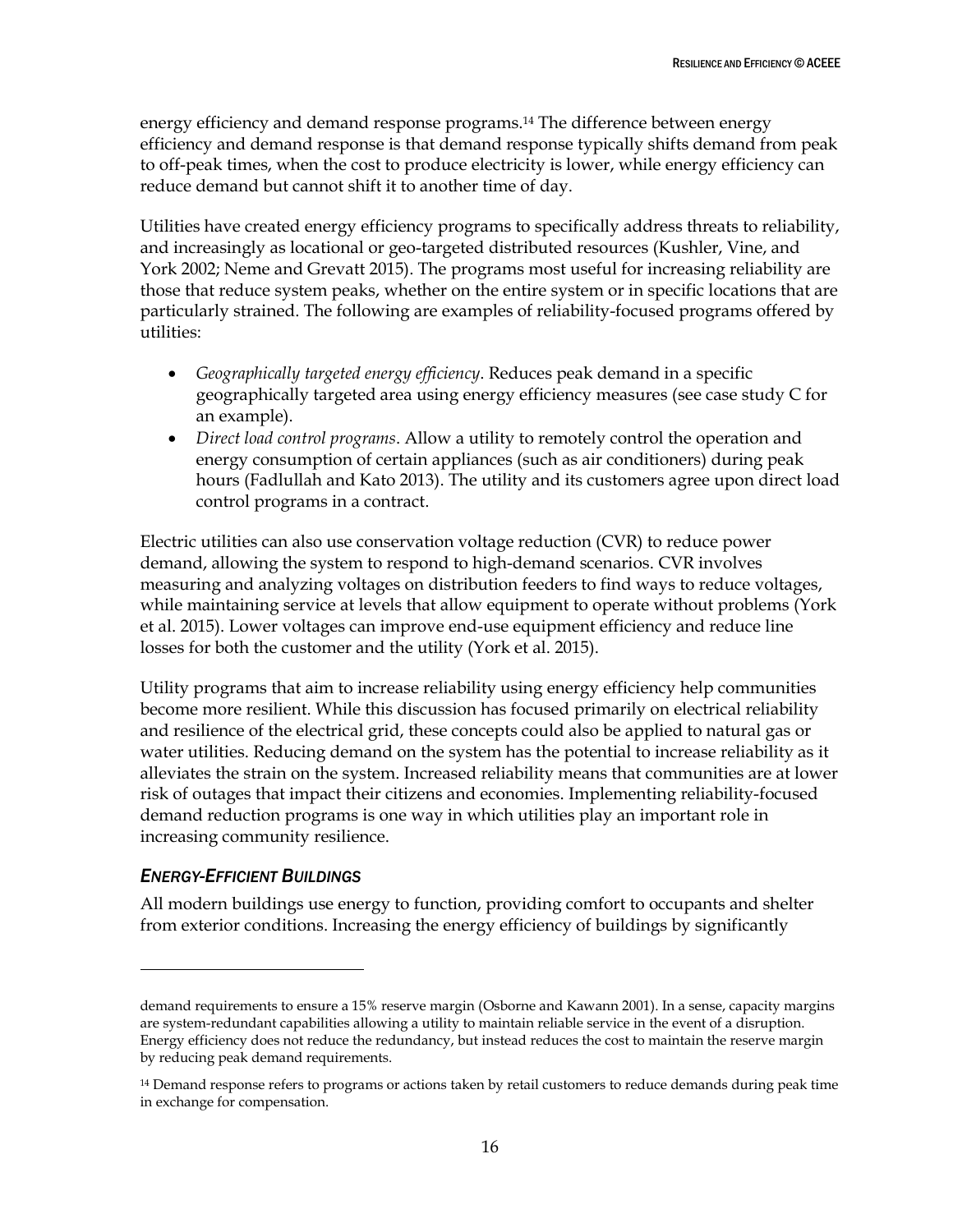improving building envelopes is a core strategy to increase a community's ability to mitigate and respond to economic risks, as well as climate risks. As discussed earlier, improving building envelopes through better insulation and air sealing can maintain more livable conditions for occupants when electricity from the grid is unavailable or unreliable. Buildings that allow residents to stay in their homes during power outages are of particular importance for housing-vulnerable populations that are more sensitive to temperature changes, including people with health conditions and the elderly. A building that is able to maintain comfortable indoor conditions can also reduce the need to relocate large numbers of people during an extreme weather event.

Periods of outage in the summer are also a concern for habitability, as temperatures can rise to unsafe conditions, particularly in south-facing spaces. During summer outages, highperformance buildings (both single-family and multifamily housing) offer big performance gains compared to existing buildings, as well as buildings built to current code (Leigh et al. 2014).<sup>15</sup> Using the Urban Green Council analysis described earlier, researchers found that a typical all-glass high-rise apartment or a single-family house would heat to almost 90°F on the first day of a blackout during a summer heat wave. However a high-performing brick high-rise building would keep temperatures below 85°F for a week (UGC 2014). Strategies such as external shading and improved window coatings, which are used in highperformance building efforts, are key measures in slowing indoor air temperature rise. Importantly, the impacts of extreme temperatures are often accompanied by price spikes for electricity (for cooling) and oil and gas (for heat). This compounds livability issues for lowincome and other vulnerable households, as the cost of maintaining indoor air temperatures spikes just as the need for it increases. Increasing energy efficiency across the economy produces benefits for all consumers in the form of reduced prices (Baatz 2015), and efficiency targeted at vulnerable populations can help avoid dangerous and occasionally life-threatening situations in which weather and economics present a dual threat to those least able to deal with either.

Energy efficiency improvements in buildings also have other resilience benefits. Buildings with very low heating and cooling loads can lower annual energy use expenditures for households in both single-family and multifamily buildings. This can improve local economic resilience by increasing households' disposable income and their opportunities to contribute to the local economy. Efficient buildings also have increased economic value, durability, and safety in case of disaster, and the energy savings from improvements translate to fewer emissions of greenhouse gases and other pollutants, improving public health.

 $\overline{a}$ 

<sup>15</sup> Improvement in indoor air temperature from the existing building stock to a building built to current code is modest because added insulation reduces the ability of the building to get rid of heat due to solar gain. A highperformance building lowers solar gain through external shading and improved window coatings, resulting in a slower indoor temperature rise.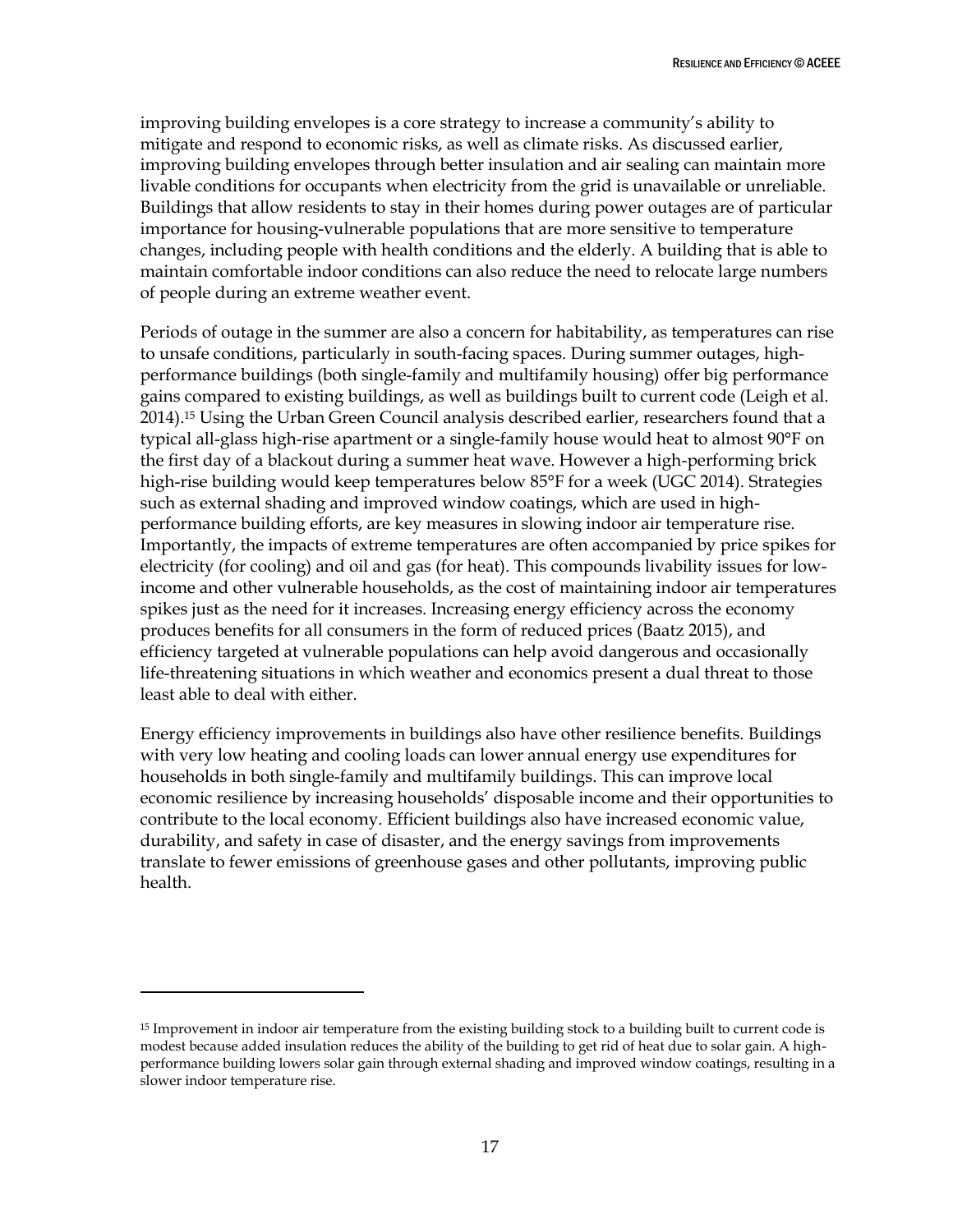### <span id="page-26-0"></span>*GREEN INFRASTRUCTURE AND WATER EFFICIENCY*

Green infrastructure refers to stormwater management measures that capture rain where it falls or cause it to run directly into the ground, reducing stormwater runoff into pipes in sewer systems. This can prevent combined sewer systems from being overwhelmed during storms due to increased stormwater and reduce the incidence of combined sewer overflows (CSOs) into nearby water bodies (CNT 2010). <sup>16</sup> Green infrastructure can also prevent localized flooding from rainstorms, making households less vulnerable to potential property damage and adverse public health effects that can result from floods, including sewer backups into homes and mold issues (Rowe and Bakacs 2012).<sup>17</sup> Common examples of green infrastructure include green roofs, rain gardens that capture stormwater runoff from impervious surfaces, permeable surfaces on sidewalks and roadways that allow rainwater to run directly into the ground, and rainwater harvesting systems such as rain barrels and cisterns.

Green infrastructure installations can also be energy efficiency measures. In combined sewer systems, they reduce the energy consumption required for water treatment by reducing the amount of stormwater that needs to be processed at treatment plants (CNT 2010). In urban areas, evaporative cooling from vegetated forms of green infrastructure can lead to cooler surface temperatures and reduced cooling demand (CNT 2010). They also provide better quality of life by improving the aesthetics in the community and reducing noise pollution levels (CNT 2010).

### <span id="page-26-1"></span>*MEASURES TO MITIGATE THE URBAN HEAT ISLAND EFFECT*

 $\overline{a}$ 

The UHI effect causes urban temperatures to be several degrees warmer than temperatures in surrounding suburban and rural locations. Cities have warmer surface temperatures because they have more dark, impermeable surfaces and more-concentrated human activities than surrounding jurisdictions. Urban heat islands have several impacts on public health, air quality, energy consumption, climate adaptation, quality of life, and stormwater management. For example, in cities with severe urban heat islands, more people may get sick or die during heat waves. By reducing urban heat islands, cities reduce their vulnerability to stress on the electric grid, especially during periods of particularly high temperatures. Cool roofs and surfaces can mitigate the UHI effect because they reflect solar energy. This means that they stay cooler themselves, release less heat into the air, and allow for nighttime cooling, and, in the process, reduce electricity demand for cooling. Darkly colored roofs store heat rather than reflecting it, which means that they transfer more stored

<sup>16</sup> Combined sewer systems, typically found in communities in the Northeast and Midwest, collect stormwater runoff and sewage in the same pipes. These systems generally transport all their contents to wastewater treatment plants for processing. During storms or events producing high volumes of precipitation, the stormwater in the system can exceed the capacity of the sewer pipes. In these situations, combined sewer overflows (CSOs) containing untreated human waste and toxic materials flow into nearby water bodies (EPA 2015a).

<sup>&</sup>lt;sup>17</sup> It is unlikely that green infrastructure could mitigate catastrophic flooding caused by hurricanes and other extreme storms, throughout a community.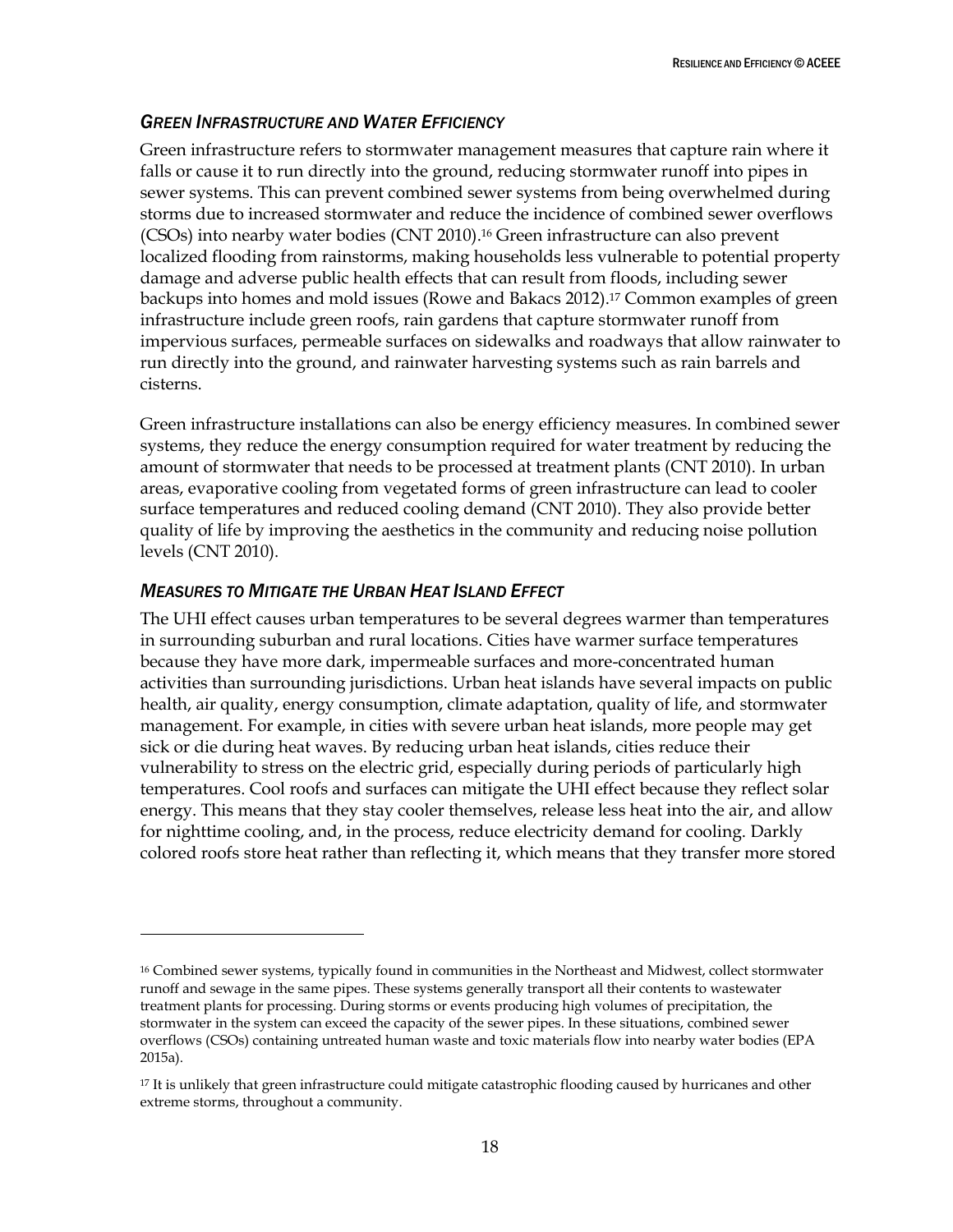heat into buildings during heat events, making residents more vulnerable (Hewitt, Mackres, and Shickman 2014).

Measures to mitigate the UHI also have other resilience benefits. For example, cool roofs can reduce the incidence of ozone and smog formation in cities, and cool pavements last longer than traditionally colored pavements due to decreased heat stresses (Hewitt, Mackres, and Shickman 2014).

### <span id="page-27-0"></span>*TRANSIT-ORIENTED DEVELOPMENT*

Transit-oriented development (TOD) is an approach to development and land use planning that involves mixing housing, retail, and other amenities in walkable areas within a half mile of public transit facilities or hubs (MPC 2015). By doing so, communities become more location efficient, thereby reducing their transportation-related energy use. Transit-oriented development encourages the use not only of transit but also of nonmotorized modes of transport. Typical TOD communities include road networks that are well connected and accommodate both bicycling and pedestrian activity. Parking management programs are also integral to creating these sustainable communities (VTPI 2014). ACEEE estimates that zoning for TOD could reduce fuel consumption by 10% nationally in 2045 when coupled with eliminating parking requirements and giving developers incentives to build around transit hubs (Vaidyanathan and Mackres 2012). Cities that focus on TOD can provide several resilience benefits for communities. TOD can help residents reduce their overall fuel consumption, withstand changes in economic conditions, and protect against fluctuating energy prices.

Transportation expenditures make up a significant proportion of spending for the average American household. According to the US Department of Transportation, transportation costs account for approximately 20% of household income, second only to housing costs at 32% (DOT 2015). For low-income communities, this proportion increases to almost 30% (Roberto 2008). Much of this cost results from the fact that Americans have relied on the automobile as a primary means of transport since the 1950s. Transit-oriented development helps households become more economically resilient by reducing the cost burden associated with driving on a daily basis. The Department of Transportation estimates that in the United States, living in a location-efficient environment with access to transit centers could reduce transportation costs to 9% of total income for the average American household. Meanwhile, in automobile-dependent suburbs, households spend 25% of their income on transportation costs (DOT 2015). Transit-oriented development can be especially beneficial for low-income communities, which generally have a reduced capacity to cope with disruptions. For example, analysis by the Center for Neighborhood Technology (CNT) indicated that extremely low-income California communities located within a quarter mile of transit may reduce their vehicle miles traveled by 50%, compared to those in non-TOD areas (CHPC and Transform 2015).

Properties located near transit generally hold their property values better than those not located near transit (CNT 2013a), which can add another layer of economic resilience to transit-oriented development. Transit systems can also remove barriers to social equity by providing better access to jobs, opening up portions of communities that were largely unavailable to those without cars (CNT 2013a).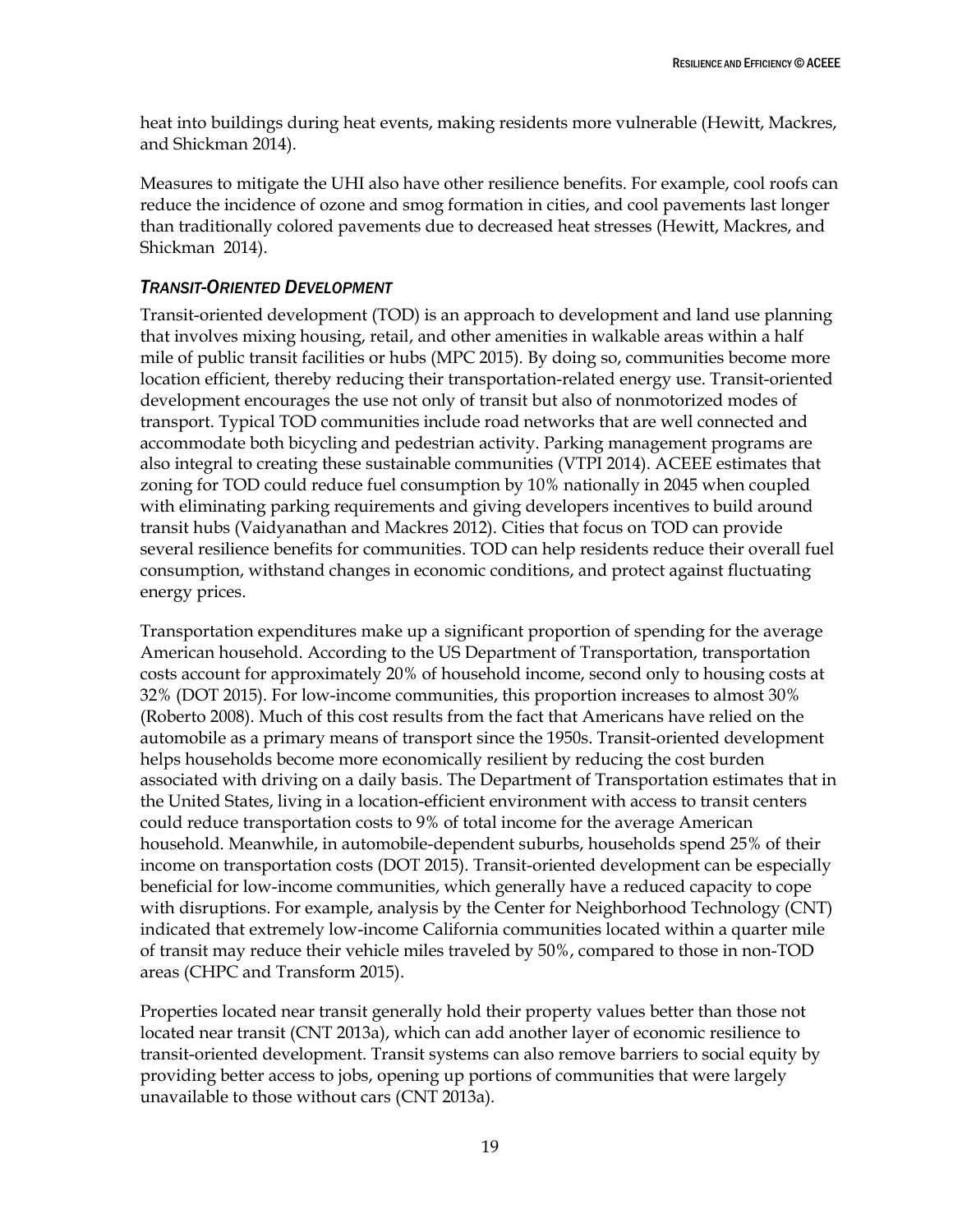An additional benefit of TOD may be the social relationships it produces. There is some research linking social capital to livable, walkable neighborhoods. Communities that are more walkable may have higher social capital, defined as the social networks and interactions that ensure trust and reciprocity among citizens (Leyden 2003). Residents in communities with higher social capital are more likely to know their neighbors and engage other community members. This is important because neighbors are often the first ones to respond to acute disruptions, even before public safety officials (Rodin 2014; Aldrich 2012).

# <span id="page-28-0"></span>Integrating Energy Efficiency into Resilience Planning

Local governments are taking steps to make their municipalities more resilient and ensure that their citizens and economies are prepared to handle an assortment of stresses, including severe weather and climate change. Despite the growing interest in local resilience, local governments have not coalesced around a specific resilience planning process.

Most resilience efforts do not recognize the value of energy efficiency fully, if at all. Some local resilience plans incorporate energy efficiency as a key strategy; others treat it as a secondary strategy to help achieve other resilience goals, and some exclude it. The renewed interest in local resilience planning provides a significant opportunity to improve energy efficiency's integration into local resilience planning and implementation programs.

Below we describe several approaches taken by local governments, both large and small, in their resilience planning. This is not an exhaustive list, but highlights some of the processes local governments use to increase resilience. In our discussion of these, we indicate the role that energy efficiency typically has or has not played in these planning processes. By indicating the potential for energy efficiency to be included in resilience planning, this guide gives local governments a variety of customizable pathways toward resilience.

### *LOCAL GOVERNMENT-DRIVEN RESILIENCE PLANNING*

Some cities, regions, and even individual neighborhoods are leading the way in resilience planning by creating and implementing local strategies that plan for hazards. This can include local or regional planning efforts that emphasize community resilience, or the development of resilient-specific plans. Coastal cities like Boston, San Francisco, and New York City are examples of cities that have initiated their own planning processes to become more resilient.

Boston's Green Ribbon Commission Climate Preparedness Working Group partnered with several organizations to develop a set of best practices for resilience, viewed by the city as the ability to recover from or adjust to misfortune or change (Linnean Solutions et al. 2013). In its 2013 report, *Building Resilience in Boston*, the working group recommended using energy efficiency strategies as a way to increase resilience in Boston's building stock, which is the oldest building stock of any major US city (Linnean Solutions et al. 2013). It sees building energy efficiency as a resilience strategy because the design and location of a majority of Boston's residential buildings puts inhabitants at risk of the most common threats the city faces: flooding, severe storms, and extreme temperatures (Linnean Solutions et al. 2013). As noted earlier, energy efficiency measures in buildings reduce the amount of electricity needed for building operations, which can be especially important during emergency situations such as these (PTI 2011).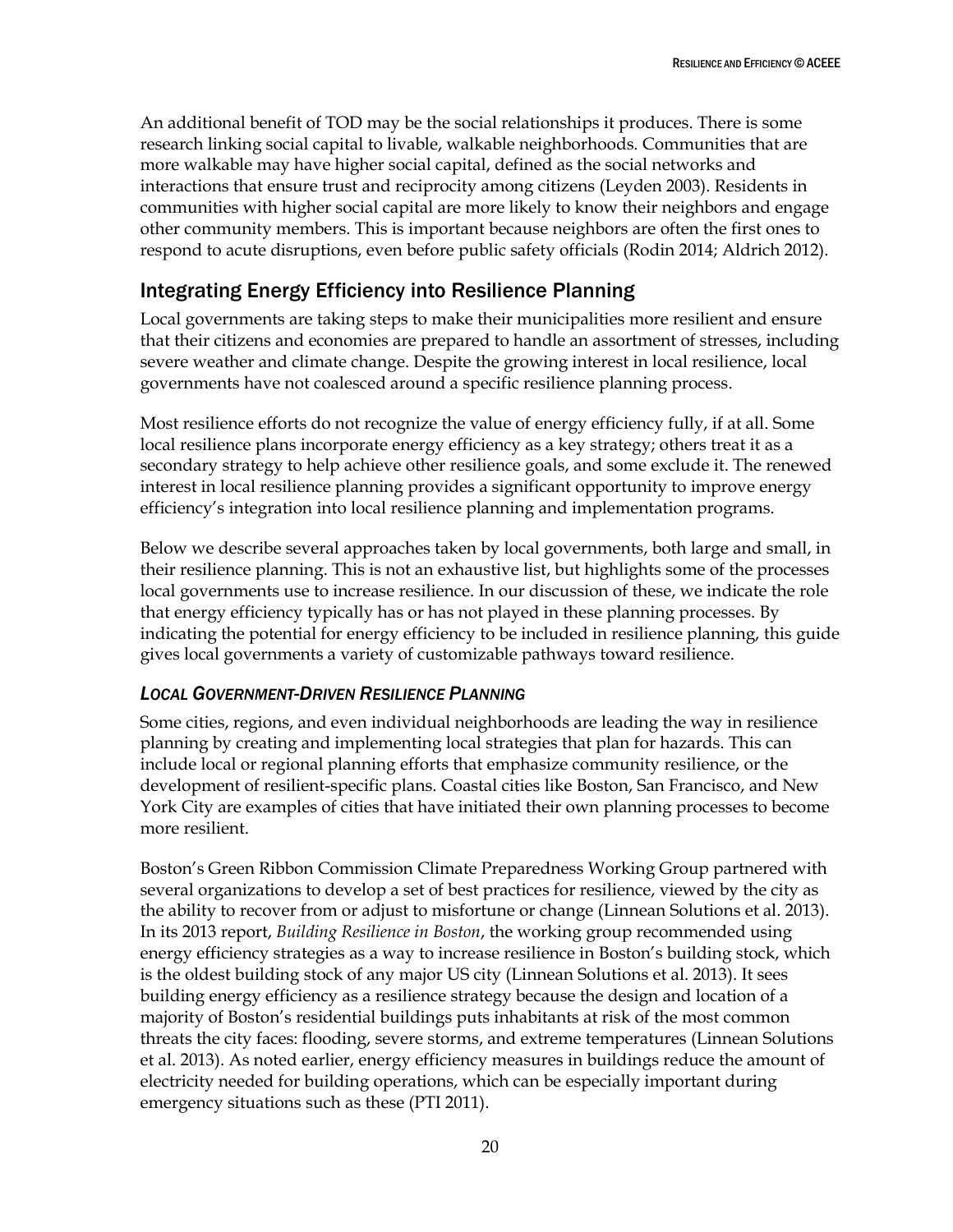San Francisco has been at the forefront of resilience planning efforts for decades. The city's original planning efforts were precipitated by the 1989 Loma Prieta earthquake in Northern California and focused on earthquake response and recovery. Community resilience continues to be a priority for city leadership. For example, with support from the 100 Resilient Cities grant program, the city hired a chief resilience officer to develop and implement a resilience strategy. <sup>18</sup> San Francisco's leadership also worked with individual neighborhoods to develop localized resilience plans. For example, San Francisco's Bayview neighborhood and others in the Bay Area built on San Francisco's existing resilience initiatives and established Resilient Bayview, a group of local nonprofits, small businesses, faith-based organizations, residents, and city agency stakeholders. The group is working to create Bayview-specific resilience policies (Neighborhood Empowerment Network 2013). It is unclear whether the city is including energy efficiency measures in its planning, although energy concerns are a component of the *City Resilience Framework* used by the 100 Resilient Cities program (San Francisco 2015).

New York City released *A Stronger, More Resilient New York*, a resilience plan using lessons learned from Hurricane Sandy, in 2013. The report called for the city to expand existing energy efficiency programs, as well as work with the New York City Energy Efficiency Corporation (NYCEEC), the New York State Energy Research and Development Authority (NYSERDA), and private lenders to identify and finance energy efficiency projects in the city. The city's main goals for these programs are to save utility customers money, reduce carbon emissions, and reduce the likelihood of power outages, allowing longer habitability for residents in buildings during emergency situations when outages do occur (New York 2013). While the plan mentions energy efficiency, it does not appear to integrate energy efficiency as a core strategy throughout.

#### *LEVERAGING FEDERAL PROGRAMS*

 $\overline{a}$ 

Leveraging programs and models originating from the federal government, when they are available, can also help communities plan for increased resilience. One model encouraging a regional approach to local resilience planning was introduced by a federal effort, the Partnership for Sustainable Communities (PSC) between HUD, DOT, and EPA. As part of the PSC, HUD led the Sustainable Communities Initiative (SCI) grant program to give communities or regional authorities funding to develop local plans to promote vibrant neighborhoods and address regional issues. SCI recognized that cities are most resilient when they are able to grow stronger in light of the challenges they face, and when they consistently revise their goals and visions for the future. SCI created several principles in support of resilience planning, including the promotion of energy-efficient housing throughout the community (Bent et al. 2015).<sup>19</sup>

<sup>18</sup> The 100 Resilient Cities grant program provides resources that allow cities to develop tailored resilience roadmaps. The program's goal is to help cities become more resilient to physical, social, and economic challenges.

<sup>&</sup>lt;sup>19</sup> More information on the SCI principles can be found from the Institute for Sustainable Communities at [http://betterplansbetterplaces.iscvt.org/.](http://betterplansbetterplaces.iscvt.org/)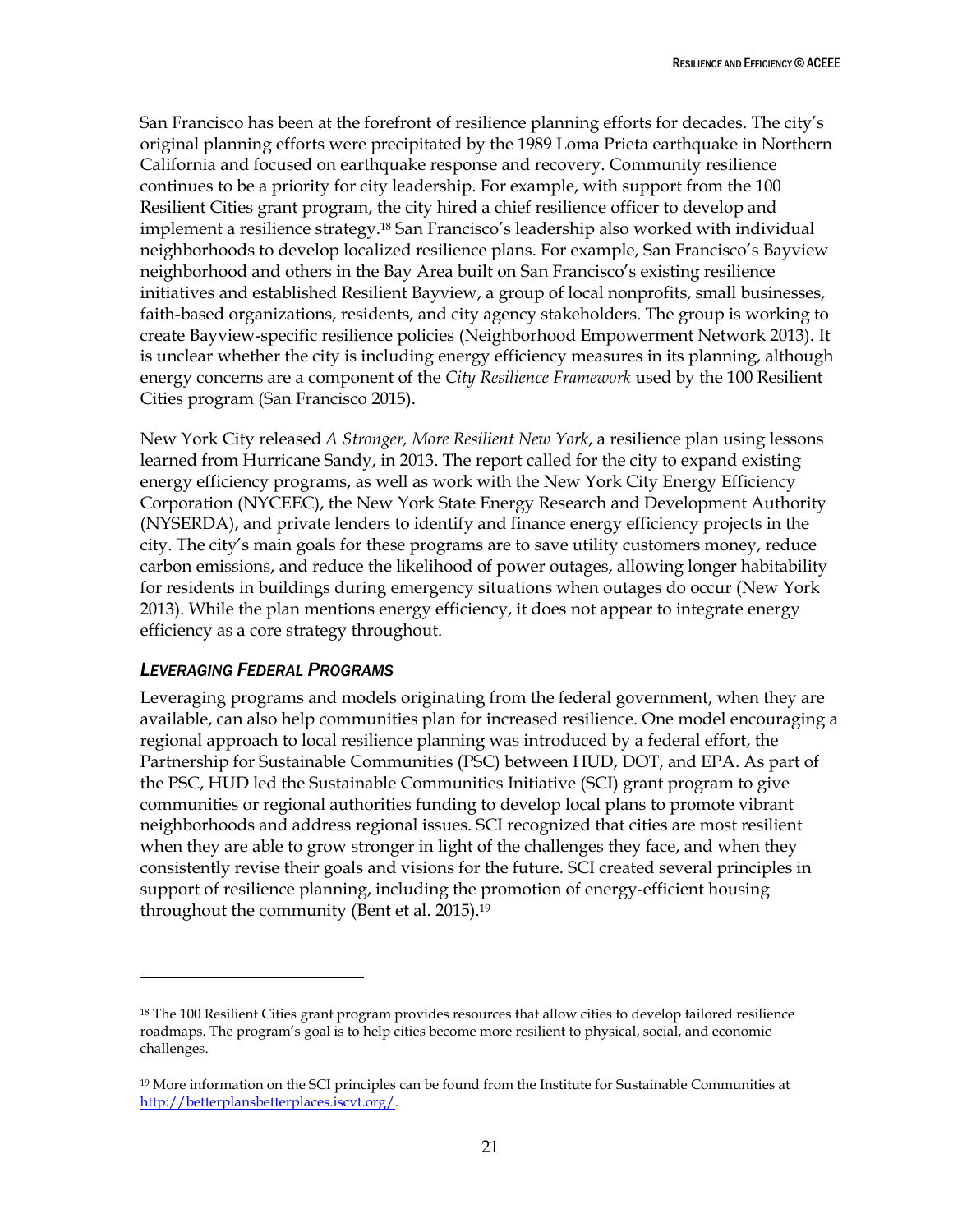Several communities and regions have successfully used the SCI model to incorporate energy efficiency into their resilience planning. Chittenden County, Vermont, included an energy goal in its ECOS Plan to improve the efficiency and reliability of the energy production, transmission, and distribution system (Chittenden County 2013). Similarly, the Pioneer Valley region of Massachusetts used the SCI model to create its regional sustainability compact. This regional agreement's "Climate Action and Clean Energy" section incorporates a goal to adopt energy efficiency improvements, including building insulation, fuel-efficient vehicles, and LED lights (PVPC 2014).

While the SCI grant program is no longer in effect, it continues to serve as a model for a comprehensive approach to resilience that incorporates energy efficiency. SCI sees its legacy as displaying a shift of federal priorities to increase focus on local initiatives. Locally driven policies like the ones SCI helped develop allow communities to use these newly established strategies to improve their social, physical, and economic health (Bent et al. 2015).<sup>20</sup>

The Rebuild by Design Initiative was another federally driven effort to increase community resilience. The Hurricane Sandy Rebuilding Task Force launched the initiative as a competition to, first, foster innovative resilience designs, and second, implement those designs in the portions of the northeastern United States that were damaged by the storm. In 2014, HUD announced awards of \$930 million to seven winning ideas, whose first phases will be implemented in Connecticut, New Jersey, and New York over the next five years. Some of the accepted ideas incorporate elements of energy efficiency, but few include efficiency as a key tenet of their plans.<sup>21</sup> Using a model similar to that of Rebuild by Design, in 2014 HUD launched the \$1 billion National Disaster Resilience Competition for states and communities that have recently experienced natural disasters.

#### *ENERGY ASSURANCE PLANS*

 $\overline{a}$ 

Energy assurance plans (EAPs) are strategies to prepare for and respond to events that impact the flow of energy.<sup>22</sup> However, by focusing solely on reducing vulnerability to power outages, these plans can overlook the importance and benefits of increasing community capacity to cope as part of increasing resilience. Although states have historically taken the lead in developing and implementing EAPs, cities are now creating their own plans, too. Local governments must engage and partner with stakeholders during the design and implementation stages to facilitate a successful plan. Public–private partnerships that include utilities, emergency management agencies, state governments, and citizen groups, as well as various other partners, provide the necessary resources for local EAPs (PTI 2011).

<sup>20</sup> For reviews of the implementation process for SCI programs, please see the Institute for Sustainable Communities' *Better Plans for Better Places*, available a[t http://betterplansbetterplaces.iscvt.org/wp](http://betterplansbetterplaces.iscvt.org/wp-content/uploads/2015/06/BetterPlans4BetterPlaces.pdf)[content/uploads/2015/06/BetterPlans4BetterPlaces.pdf.](http://betterplansbetterplaces.iscvt.org/wp-content/uploads/2015/06/BetterPlans4BetterPlaces.pdf)

<sup>21</sup> For example, the Hunts Point Lifelines project calls for the use of CHP. More information on the winning proposals in the Rebuild by Design competition can be found here: [http://www.rebuildbydesign.org/winners](http://www.rebuildbydesign.org/winners-and-finalists/)[and-finalists/.](http://www.rebuildbydesign.org/winners-and-finalists/)

<sup>22</sup> For more information on EAPs see Public Technology Institute's *Local Government Energy Assurance Guidelines*, available a[t https://dl.dropboxusercontent.com/u/14265518/leap/PTI\\_Energy\\_Guidelines.correx.v2.pdf.](https://dl.dropboxusercontent.com/u/14265518/leap/PTI_Energy_Guidelines.correx.v2.pdf)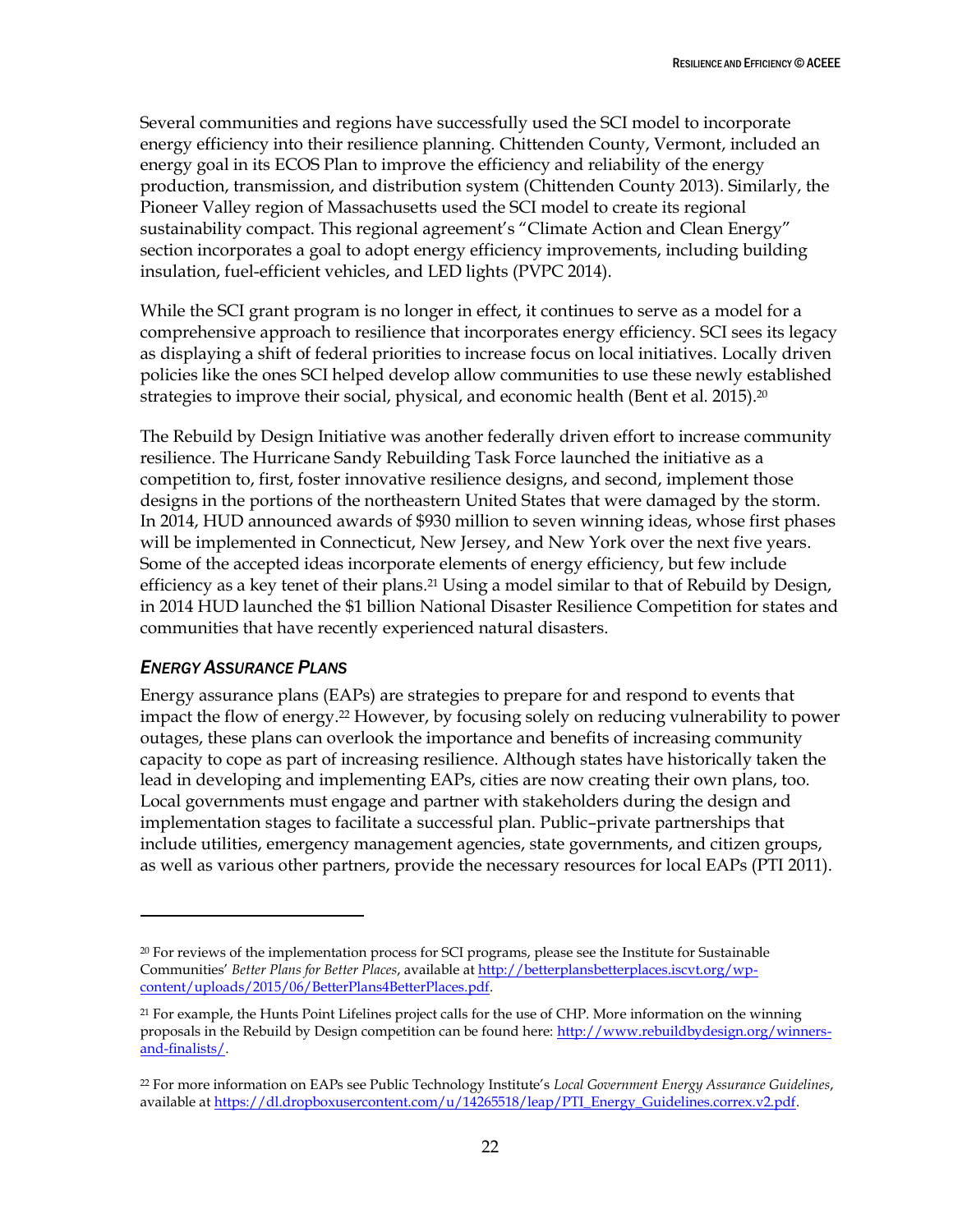EAP guidelines recognize energy efficiency as a key strategy for reducing reliance on supplied energy, helping to lower energy consumption and reducing the likelihood of an electrical outage. Energy efficiency measures in buildings, like LED lighting and efficient heating and air conditioning, reduce the amount of electricity buildings need to operate. This is important during emergency situations, as energy-efficient buildings require less backup power and can continue to operate longer during outages (PTI 2011). EAP guidelines note that energy efficiency is one of the most cost-effective strategies to create local energy assurance, as it reduces the capital costs for energy assurance investments while also decreasing ongoing operational costs by reducing demand for energy (PTI 2011).

Several cities — including Denver; Portland, Oregon; and Washington, DC — have created local EAPs. Washington's EAP, created in 2012, focuses heavily on energy efficiency as a strategy for resilience. The District of Columbia created several electricity energy efficiency programs, reduction goals for market-rate and low-income properties, and an energy efficiency education program in city schools to get students and their families to engage in more energy-efficient behavior. These programs aim to help the District reduce overall energy consumption by 1% each year and better position it to respond to energy emergencies (Paige et al. 2012).<sup>23</sup>

### *HAZARD MITIGATION PLANS*

 $\overline{a}$ 

Hazard mitigation plans (HMPs) are long-term strategies developed by local governments to reduce the risks posed by disasters to citizens' health, safety, and welfare (FEMA 2011). They are intended to help cities transition from disaster-driven approaches to proactive mitigation approaches. Because local governments are required to develop these plans as a condition for receiving certain types of non-emergency disaster assistance, HMPs are widely developed throughout communities in the United States (Lyles, Berke, and Smith 2012).

The *Local Mitigation Planning Handbook*, released in 2013 by the Federal Emergency Management Agency (FEMA), assists local governments in developing HMPs (FEMA 2013). The handbook does not include guidelines for incorporating energy efficiency measures, but it states that creating a resilient community is a main goal of hazard mitigation planning. FEMA defines a resilient community as one that has the ability to adapt to changing conditions and prepare for, withstand, and rapidly recover from disruption (FEMA 2013). Energy efficiency measures should also be recognized in HMPs as measures to mitigate the adverse impact of hazards, but it is unclear whether FEMA considers energy efficiency measures allowable components of HMPs.

#### *LOCAL GOVERNMENT–UTILITY PARTNERSHIPS AND UTILITY PLANNING*

Local governments can work with energy utilities to increase cities' and municipalities' resilience by increasing levels of energy efficiency. As previously discussed, increased levels of energy efficiency in a community can increase electricity reliability and community resilience. Local government involvement in utility-sponsored efficiency programs can

<sup>&</sup>lt;sup>23</sup> More examples of local government energy assurance planning and best practices can be found here: [http://www.energyassurance.us/best-practices.](http://www.energyassurance.us/best-practices)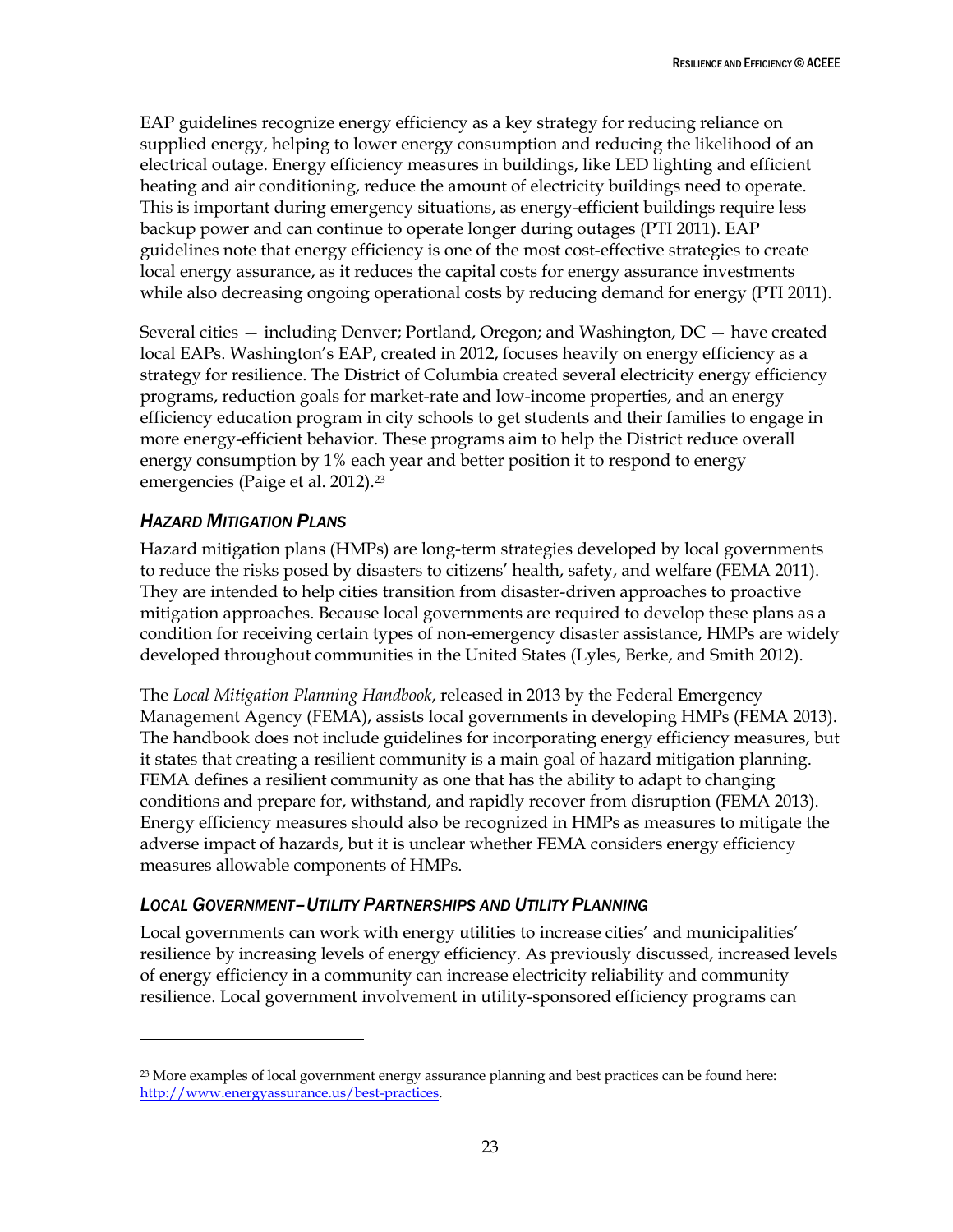range from very limited engagement, such as providing comments in an ongoing regulatory proceeding, to active partnerships in delivering programs. Below we highlight a few examples of how local governments can engage utilities in program design and implementation to increase penetration of energy efficiency.

*Engagement in utility program planning*. Local governments can submit written comments in ongoing utility proceedings related to energy efficiency program design and implementation. Written comments in such proceedings carry the benefit of drawing attention to community needs for specific programs. In some cases local governments can collaborate with utilities to develop energy plans for their communities. For example, communities within Xcel's service areas can leverage the Partners in Energy program to receive support in crafting local energy plans.

*Promotion of utility energy efficiency programs*. Community groups can help market utility energy efficiency programs in their neighborhoods in order to increase program participation. Local governments can engage utility efficiency marketing representatives to ensure that residents in the community have a proper education on program offerings. Proper education can boost customer participation rates and increase energy savings. For example, the City of Boston partners with its energy utilities through the Renew Boston program. Renew Boston promotes efficiency actions and connects Boston residents and small businesses with utility energy efficiency services.

*Direct partnerships in delivering programs*. Local governments can engage utilities directly to jointly deliver programs. In the past these have most often been low-income weatherization programs, but direct partnerships can also involve utilities working with cities to install measures in the municipal building stock.

### <span id="page-32-0"></span>Indicators for the Intersection of Efficiency and Resilience

Because the field of resilience indicators is still developing, communities may have difficulty determining the extent of their resilience. Indicators for tracking energy efficiency's role in resilience have yet to be explored. Policy indicators for energy efficiency–related resilience could relate to the adoption and implementation of the specific efficiency measures discussed earlier, including utility programs that target reliability and vulnerable customers, green stormwater infrastructure, and enforcement of building standards. Below, we discuss metrics communities can use that relate energy efficiency to various forms of resilience, including energy and economic resilience.

*Reliability of electric system*. As discussed earlier, reliability can be defined as the ability of the power system components to deliver electricity to all points of consumption, in the quantity and with the quality demanded by the customer. Reliability is often measured by outage indices, based on both the total length of each service interruption and the frequency of interruptions (Osborn and Kawann 2001).

*Presence of utility programs that reduce system peak*. Utility programs that reduce peak demand have the highest value for increasing the reliability of the system.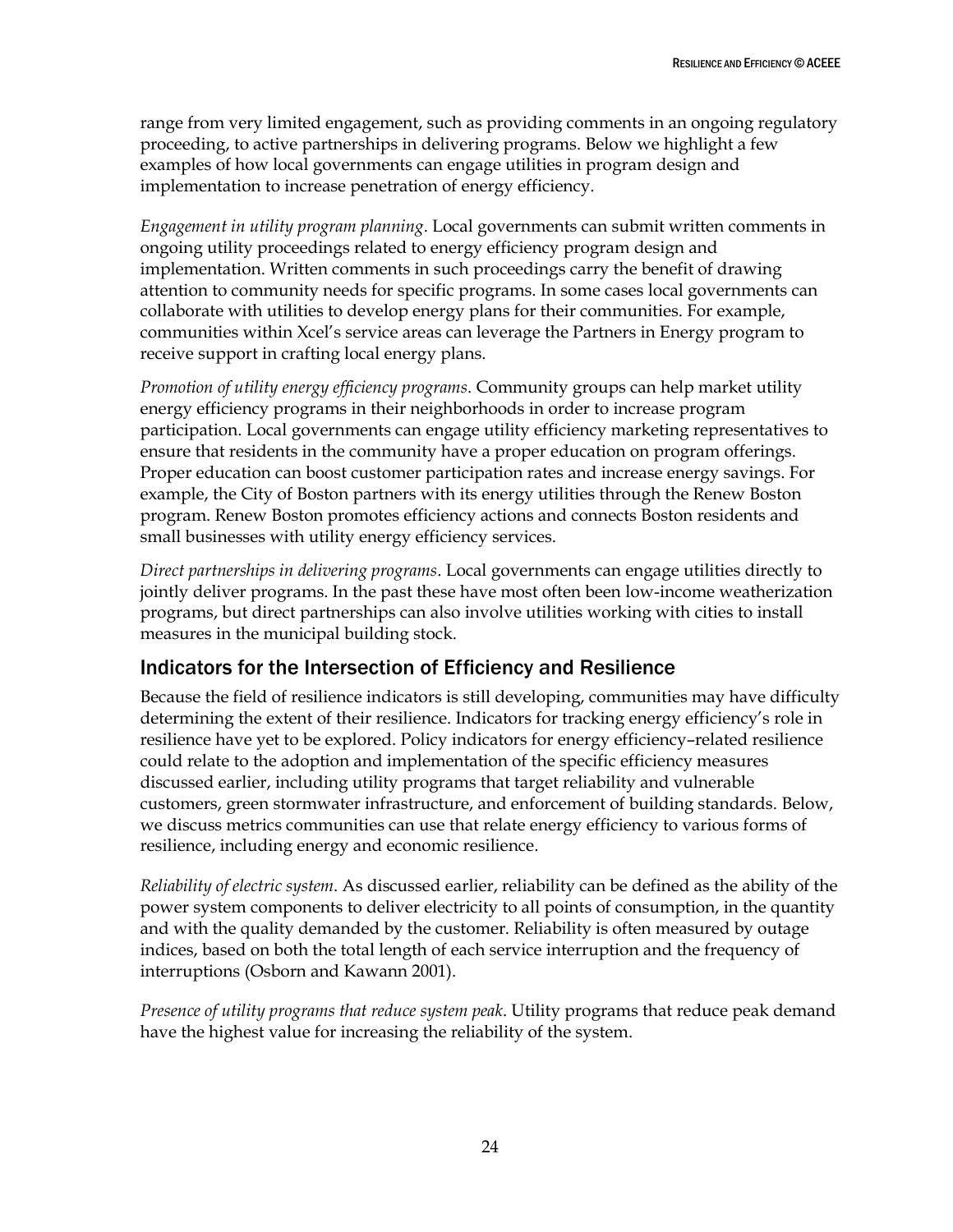*Percentage of critical facilities served by distributed energy and microgrids*. Communities with a high penetration of microgrids and distributed energy, including CHP and district energy, are less vulnerable to the impacts of power disruptions.

*Community-wide energy saving goal.* Such a goal involves portfolio-wide reductions in the energy used throughout a city or municipality. Timetables and target dates allow a city to measure its progress toward increasing energy efficiency.

*Volatility in energy costs*. Volatile energy costs, especially costs for heating oil or propane, which can have localized impacts, can make it more difficult for families and businesses to plan for the future financially. This reduces community capacity to cope.

*Access to public transit*. Availability of transit is important to community resilience. CNT's Transit Connectivity Index measures the availability of transit service by estimating the number of rides available per week on transit located within walking distance of the average household. 24

*Energy-efficient stormwater management*. Green infrastructure can be an energy-efficient way to prevent localized flooding and prevent combined sewer systems from being overwhelmed during rainstorms. The establishment of a green infrastructure program is a starting point. The reduction of peak flow into combined sewer systems' wastewater treatment plans during storms may serve as a proxy for the overall performance of green infrastructure.

*Location quotients*. Location quotients are indicators of how concentrated a particular industry is within a local economy. They can be used to determine which industries in a local economy define the economic identity of the area. Communities that depend too heavily on one particular industry may be more susceptible to economic downturns or have more difficulty managing increases in energy costs.

### <span id="page-33-0"></span>**Conclusions**

 $\overline{a}$ 

We define resilience as a community's reduction of and better preparation for risk. Using prior thinking around risk, we can disaggregate the components of risk, and hence resilience, into hazards, vulnerability, and capacity to cope. This conceptual framework provides a systematic way to think through the ways in which energy efficiency can reduce communities' exposure to risk and increase resilience.

Energy efficiency offers various benefits for emergency response and recovery and climate change adaptation and mitigation, as well as social and economic benefits. For example, it can reduce demand and strain on the energy system, provide backup energy supplies, reduce exposure to energy cost volatility, and provide public health, safety, equity, and quality of life benefits. Taken together, these benefits make energy efficiency a core

<sup>&</sup>lt;sup>24</sup> The Transit Connectivity Index of a community can be found in the H+T Affordability Index, available at [http://htaindex.cnt.org/map/.](http://htaindex.cnt.org/map/)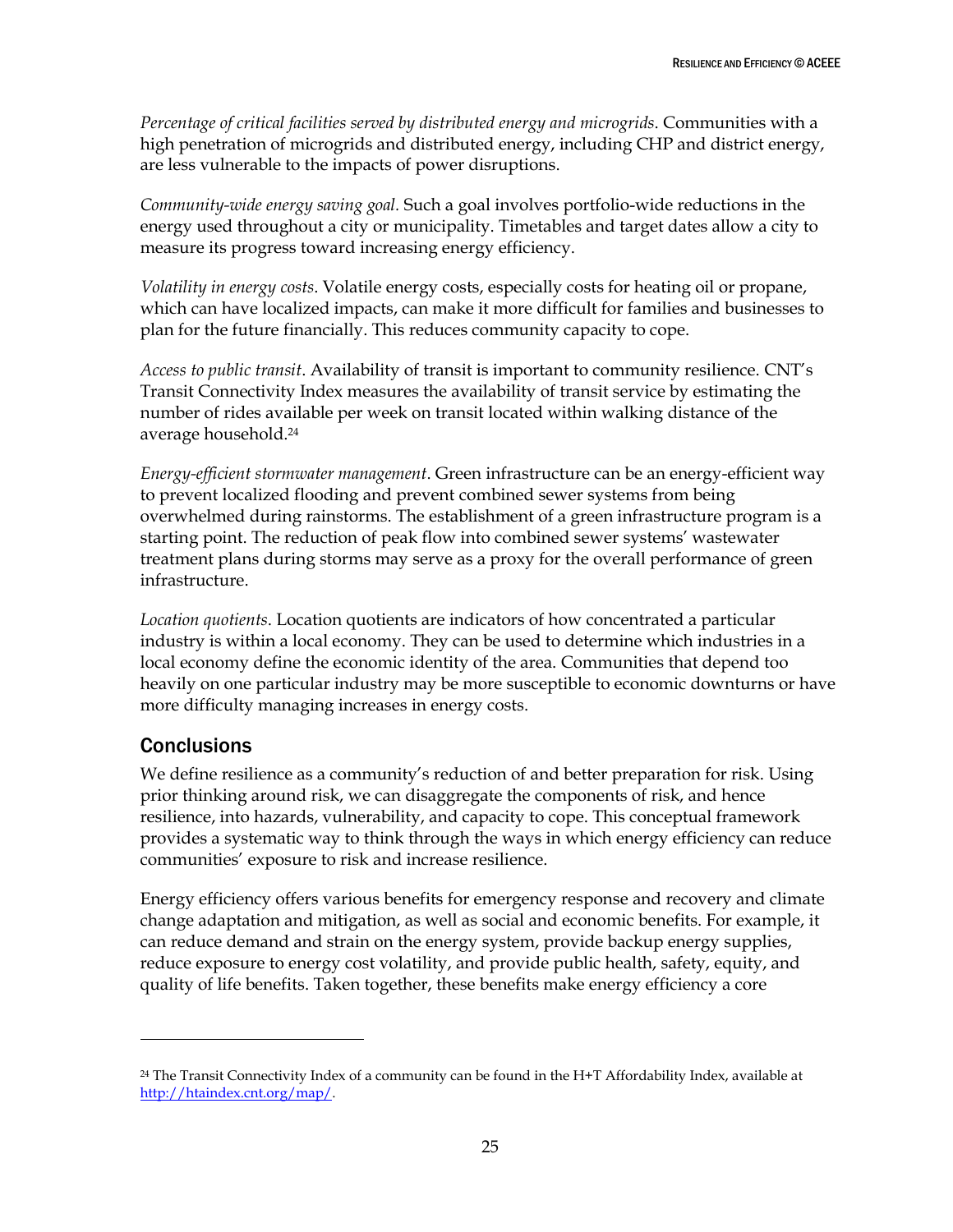resilience strategy, reducing a community's vulnerability to an array of hazards and increasing its capacity to cope.

The case studies in the appendix show that energy efficiency has already proven its value in unanticipated events. After Hurricane Sandy hit the Northeast, CHP ensured that a critical water pollution control facility in New Jersey stayed online. In the process, this prevented untreated sewage from polluting local waterways, which would have had implications for public health. Looking forward, the Brooklyn/Queens Demand Management Program will increase the reliability of the electrical system and reduce costs for Con Edison ratepayers.

Other efficiency measures discussed in the case studies, including transit-oriented development and energy-efficient buildings, also have implications for community resilience. Transit-oriented development in Chicago will lead to numerous resilience-related benefits, including the availability of multiple travel options, reduced exposure to major fluctuations in oil prices, and lower costs associated with less everyday driving. The case study on the Passive Housing Standard for buildings details its ability to maintain a habitable indoor environment during power outages and reduce household spending on utility bills.

Although it appears that cities and municipalities have largely not tapped energy efficiency as a resilience resource, the opportunity for including energy efficiency measures in resilience planning processes is significant. Energy efficiency is a clear pathway toward making communities and their residents stronger, safer, and more resilient.

#### *FUTURE RESEARCH AND STAKEHOLDER OUTREACH*

As this is the first report to explore the broad connection between energy efficiency and resilience, this research not only answers questions but also raises new ones. The following are areas we may explore in the future.

*Water–energy nexus*. In several instances, we acknowledged interactions between the energy system and water systems. For example, we discussed green infrastructure and its potential for resilience and energy efficiency. However we did not deeply explore the water–energy nexus and its implications for community resilience. Future research could explore not only how initiatives to save both water and energy could increase community resilience, but also what specific initiatives best achieve this goal.

*Energy efficiency measures*. We provide a list of energy efficiency measures and their resilience benefits in this report. We largely do not explore the potential for energy efficiency to leverage other energy technologies to increase community resilience. One potential area of investigation would be research on synergies between energy efficiency and renewable energy, particularly distributed solar energy, to identify how strategic deployment of both could help maximize resilience in communities. More case studies discussing specific measures could also be valuable for cities looking for implementation examples from their peers.

*Resilience planning*. As stated earlier, communities have not adopted a standard approach or planning methodology to plan for resilience. Future research could potentially take a deeper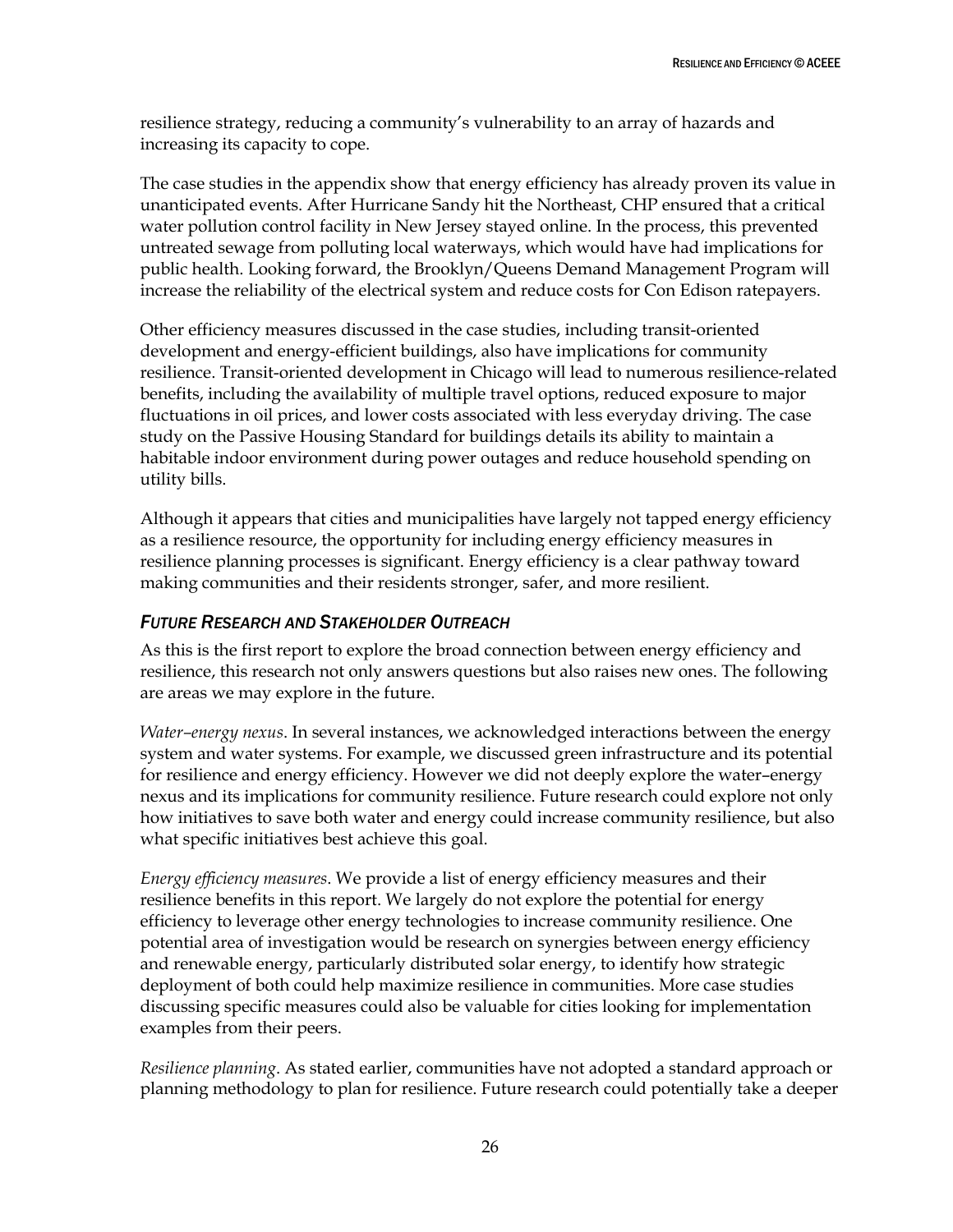dive into the optimal routes for including energy efficiency in these planning mechanisms, rather than mostly acknowledging whether past uses of these mechanisms have recognized the value of efficiency. For example, it would be useful to research best practices and develop case studies for how cities and state governments can best coordinate, so that states can support the resilience planning activities of their communities. Technical assistance on methods to incorporate efficiency into community planning processes, and on how to use those experiences to formulate best practices applicable to other communities, would be valuable.

*Indicators*. We present several potential indicators regarding the role energy efficiency can play in resilience. However these indicators are generally measure specific. The development of more-holistic measures of energy efficiency's impact on resilience would be a valuable step. For example, it would be useful to be able to quantify the risk a community can avoid per dollar it invests in energy efficiency.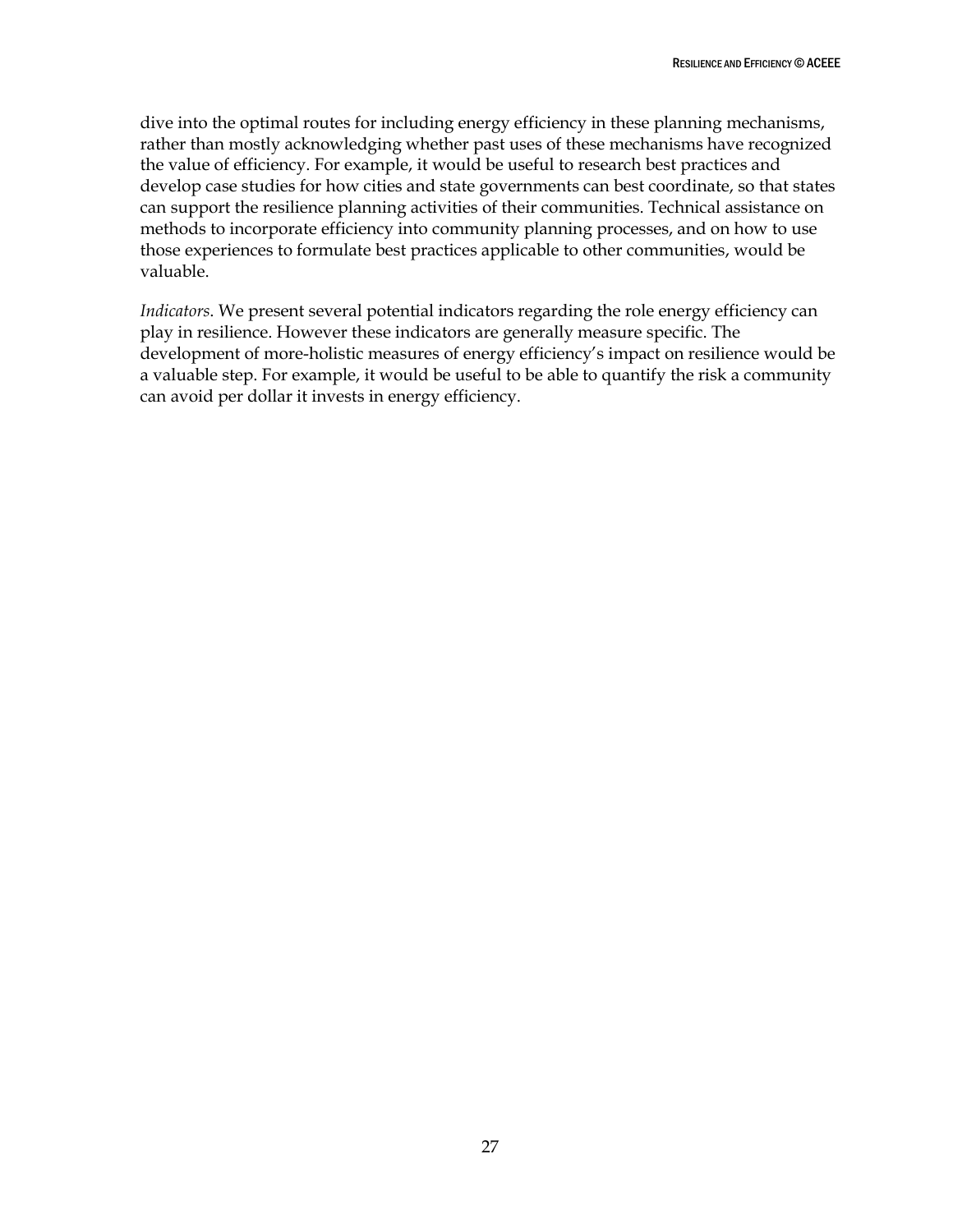### <span id="page-36-0"></span>**References**

- ACEEE and PSR (ACEEE and Physicians for Social Responsibility). Forthcoming. "Energy Efficiency and Pollution." Washington, DC: American Council for an Energy-Efficient Economy (ACEEE).
- Aldrich, D. 2012. *Building Resilience: Social Capital in Post-Disaster Recovery*. Chicago: University of Chicago Press.
- Arup (Arup International Development). 2014. *City Resilience Framework*. New York: Rockefeller Foundation. [https://www.rockefellerfoundation.org/report/city-resilience](https://www.rockefellerfoundation.org/report/city-resilience-framework/)[framework/.](https://www.rockefellerfoundation.org/report/city-resilience-framework/)
- Baatz, B. 2015. *Everyone Benefits: Practices and Recommendations for Utility System Benefits of Energy Efficiency*. Washington, DC: ACEEE. [http://aceee.org/research-report/u1505.](http://aceee.org/research-report/u1505)
- BCUA (Bergen County Utilities Authority). 2015. "Combined Heat and Power (CHP) Cogeneration System." Accessed June 10. [http://www.bcua.org/index.asp?SEC=0F8F2231-3E79-42B6-B696-](http://www.bcua.org/index.asp?SEC=0F8F2231-3E79-42B6-B696-DB6E0E3EFBDE&Type=B_BASIC) [DB6E0E3EFBDE&Type=B\\_BASIC.](http://www.bcua.org/index.asp?SEC=0F8F2231-3E79-42B6-B696-DB6E0E3EFBDE&Type=B_BASIC)
- Bent, E., C. Forinash, H. McKay, D. Perry, and R. Webber. 2015. *Better Plans for Better Places: How the Sustainable Communities Initiative Changed the Way the Country Plans for a Prosperous Future*. Washington, DC: Institute for Sustainable Communities. [http://betterplansbetterplaces.iscvt.org/wp](http://betterplansbetterplaces.iscvt.org/wp-content/uploads/2015/06/BetterPlans4BetterPlaces.pdf)[content/uploads/2015/06/BetterPlans4BetterPlaces.pdf.](http://betterplansbetterplaces.iscvt.org/wp-content/uploads/2015/06/BetterPlans4BetterPlaces.pdf)
- Binz, R., D. Mullen, R. Sedano, and D. Furey. 2014. *Practicing Risk-Aware Electricity Regulation: 2014 Update*. Boston: Ceres. [http://www.ceres.org/resources/reports/practicing-risk-aware-electricity](http://www.ceres.org/resources/reports/practicing-risk-aware-electricity-regulation/view)[regulation/view.](http://www.ceres.org/resources/reports/practicing-risk-aware-electricity-regulation/view)
- Bourgeois, T., J. Gerow, F. Litz, and N. Martin. 2013. *Community Microgrids: Smarter, Cleaner, Greener*. White Plains, NY: Pace Energy and Climate Center. [http://energy.pace.edu/publications/community-microgrids-smarter-cleaner-greener.](http://energy.pace.edu/publications/community-microgrids-smarter-cleaner-greener)
- CCDRR Inter-Agency Task Force (Inter-Agency Task Force on Climate Change and Disaster Risk Reduction). Undated. "Disaster Risk Reduction Tools and Methods for Climate Change Adaptation." *IATF Working Group on Climate Change and Disaster Risk Reduction*. Geneva: United Nations Office for Disaster Risk Reduction. [http://www.unisdr.org/files/5654\\_DRRtoolsCCAUNFCC.pdf.](http://www.unisdr.org/files/5654_DRRtoolsCCAUNFCC.pdf)
- Census (United States Census Bureau). 2012. "Growth in Urban Population Outpaces Rest of Nation, Census Bureau Reports." Press release. March 26. [https://www.census.gov/newsroom/releases/archives/2010\\_census/cb12-50.html.](https://www.census.gov/newsroom/releases/archives/2010_census/cb12-50.html)
- Chittenden County (County of Chittenden). 2013. *2013 Chittenden County ECOS Plan*. Chittenden, Vermont: County of Chittenden.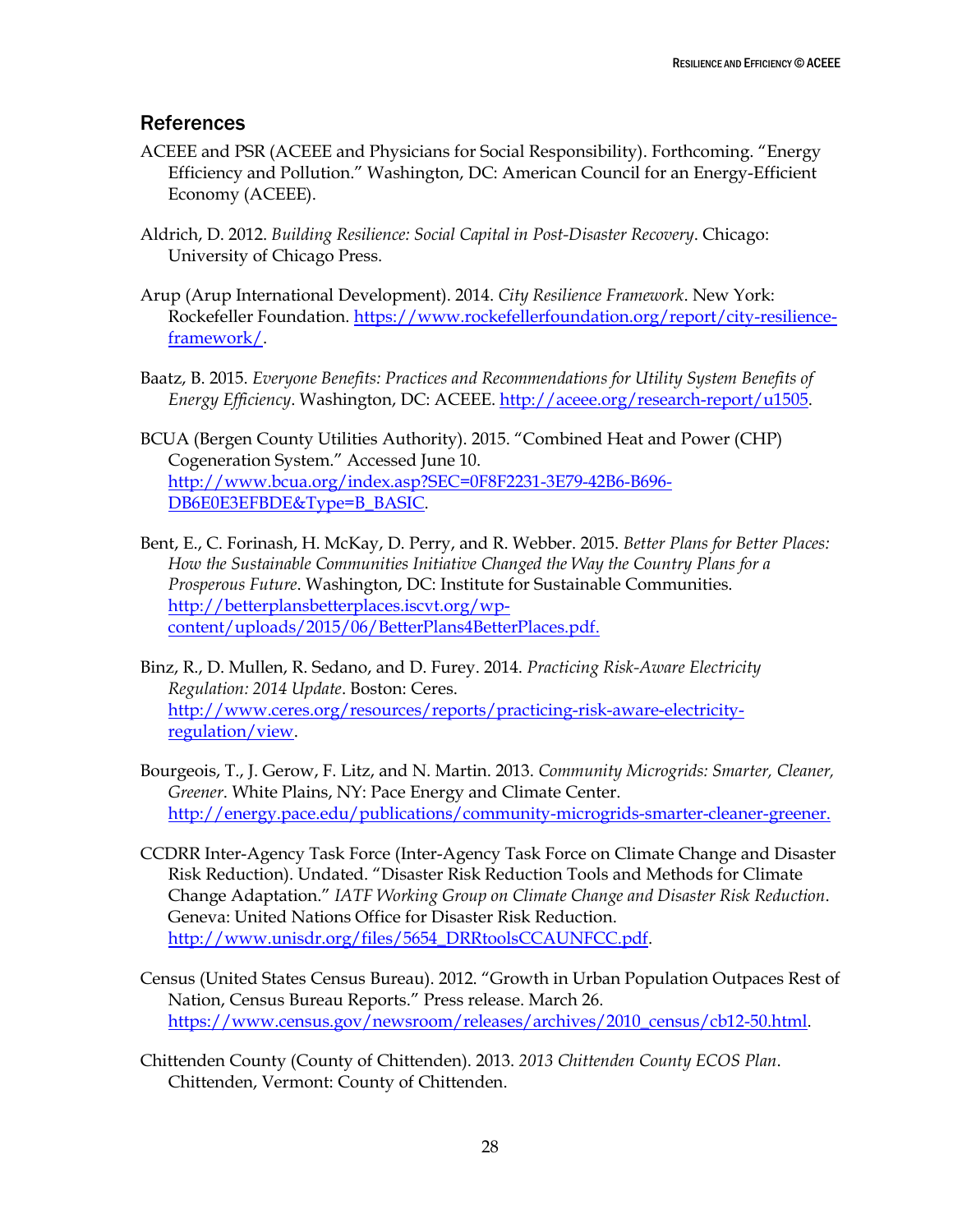[http://www.ecosproject.com/sites/default/files/ECOS\\_Plan\\_FINALmerged\\_20130619](http://www.ecosproject.com/sites/default/files/ECOS_Plan_FINALmerged_20130619.pdf) [.pdf.](http://www.ecosproject.com/sites/default/files/ECOS_Plan_FINALmerged_20130619.pdf)

- Chittum, A. 2012. "How CHP Stepped Up When the Power Went Out During Hurricane Sandy." ACEEE blog, December 6. [http://aceee.org/blog/2012/12/how-chp-stepped](http://aceee.org/blog/2012/12/how-chp-stepped-when-power-went-out-d)[when-power-went-out-d.](http://aceee.org/blog/2012/12/how-chp-stepped-when-power-went-out-d)
- CHPC and Transform (California Housing Partnership Corporation and Transform). 2015. *Why Creating and Preserving Affordable Homes Near Transit Is a Highly Effective Climate Protection Strategy*. San Francisco: CHPC. [http://www.chpc.net/dnld/AffordableTODResearch051514.pdf.](http://www.chpc.net/dnld/AffordableTODResearch051514.pdf)
- Clark, S. 2015. "Case Studies: Thermal Energy Corporation at Texas Medical Center, Houston, TX." Presentation at the 37th Industrial Energy Technology Conference. June. [http://ietc.tamu.edu/wp-content/uploads/2015/04/ESL-IE-15-06-05.pdf.](http://ietc.tamu.edu/wp-content/uploads/2015/04/ESL-IE-15-06-05.pdf)
- Clean Energy Group. 2014. *Resilient Power: Evolution of a New Clean Energy Strategy to Meet Severe Weather Threats*. Montpelier, VT: Clean Energy Group. [http://www.cleanegroup.org/assets/Uploads/Resilient-Power-Project-Evolution-](http://www.cleanegroup.org/assets/Uploads/Resilient-Power-Project-Evolution-Report.pdf)[Report.pdf.](http://www.cleanegroup.org/assets/Uploads/Resilient-Power-Project-Evolution-Report.pdf)
- CNT (Center for Neighborhood Technology). 2010. *The Value of Green Infrastructure: A Guide to Recognizing Its Economic, Environmental and Social Benefits*. Chicago: CNT. [http://www.americanrivers.org/wp-content/uploads/2013/09/Value-of-Green-](http://www.americanrivers.org/wp-content/uploads/2013/09/Value-of-Green-Infrastructure.pdf?506914)[Infrastructure.pdf?506914.](http://www.americanrivers.org/wp-content/uploads/2013/09/Value-of-Green-Infrastructure.pdf?506914)
- ———. 2013a. *The New Real Estate Mantra: Location Near Public Transportation*. Chicago: CNT. [http://www.cnt.org/publications/the-new-real-estate-mantra-location-near-public](http://www.cnt.org/publications/the-new-real-estate-mantra-location-near-public-transportation)[transportation.](http://www.cnt.org/publications/the-new-real-estate-mantra-location-near-public-transportation)
- ———. 2013b. *Transit-Oriented Development in the Chicago Region: Efficient and Resilient Communities for the 21st Century*. Chicago: CNT. [http://www.cnt.org/publications/transit-oriented-development-in-the-chicago-region](http://www.cnt.org/publications/transit-oriented-development-in-the-chicago-region-efficient-and-resilient-communities)[efficient-and-resilient-communities.](http://www.cnt.org/publications/transit-oriented-development-in-the-chicago-region-efficient-and-resilient-communities)
- Con Edison (Consolidated Edison of New York). 2014. "Request for Information: Innovative Solutions to Provide Demand Side Management to Provide Transmission and Distribution System Load Relief and Reduce Generation Capacity Requirements." Accessed September.

[http://www.coned.com/energyefficiency/documents/demand\\_management\\_project\\_s](http://www.coned.com/energyefficiency/documents/demand_management_project_solicitation-rfi.pdf) [olicitation-rfi.pdf.](http://www.coned.com/energyefficiency/documents/demand_management_project_solicitation-rfi.pdf)

- ———. 2015a. "Targeted Demand Side Management (DSM) Program: Targeted Neighborhoods Can Benefit from Efficiency Upgrades." Accessed May. [http://www.coned.com/energyefficiency/targetedDSM.asp.](http://www.coned.com/energyefficiency/targetedDSM.asp)
- ———. 2015b. "Brooklyn Queens Demand Management Program: Implementation and Outreach Plan." February 10.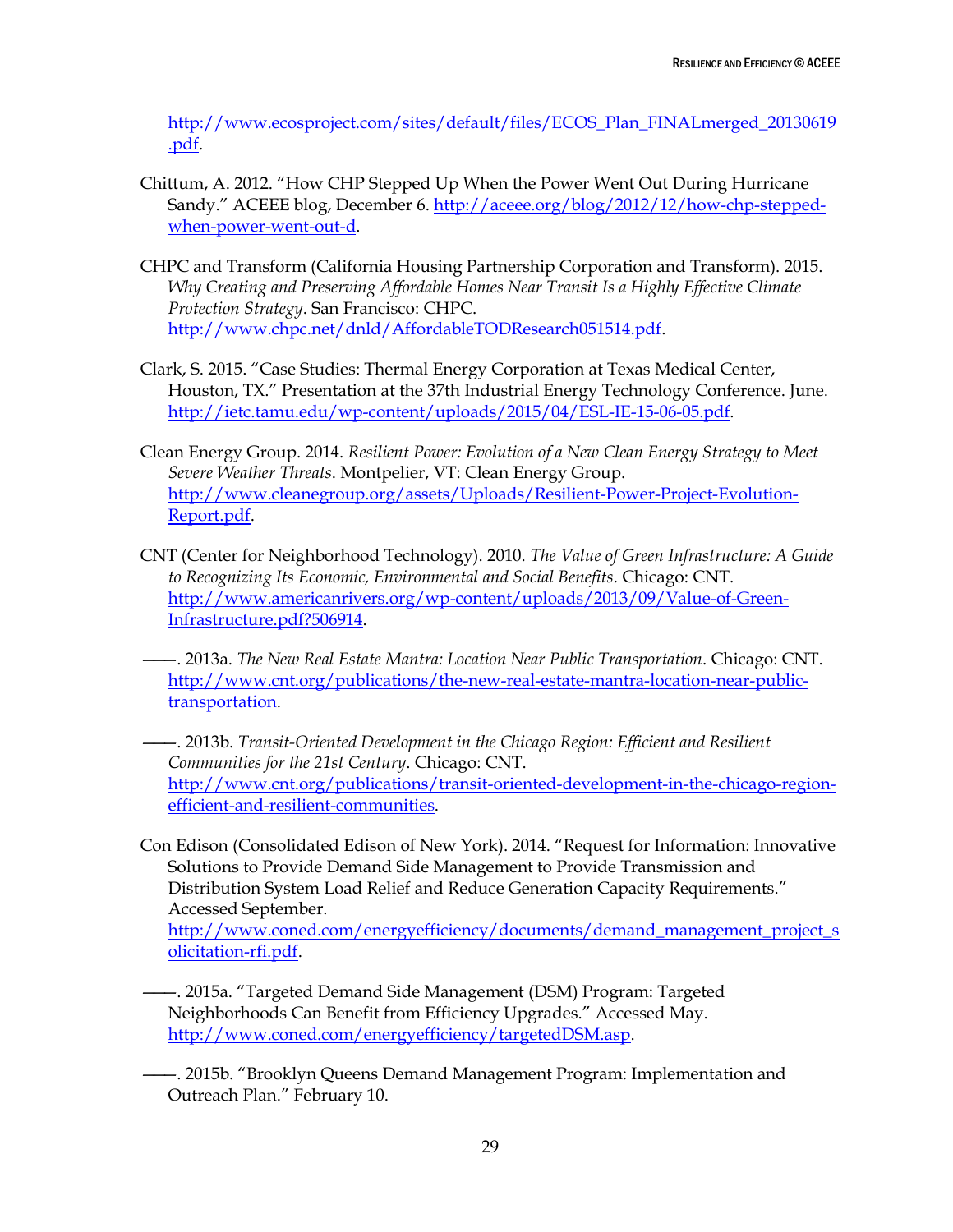[http://documents.dps.ny.gov/public/MatterManagement/CaseMaster.aspx?MatterSeq](http://documents.dps.ny.gov/public/MatterManagement/CaseMaster.aspx?MatterSeq=45800) [=45800.](http://documents.dps.ny.gov/public/MatterManagement/CaseMaster.aspx?MatterSeq=45800)

- ———. 2015c. "BQDM Quarterly Expenditures and Program Report: Q1 2015." Filed with the New York State Department of Public Service on June 1. [http://documents.dps.ny.gov/public/MatterManagement/CaseMaster.aspx?MatterSeq](http://documents.dps.ny.gov/public/MatterManagement/CaseMaster.aspx?MatterSeq=45800) [=45800.](http://documents.dps.ny.gov/public/MatterManagement/CaseMaster.aspx?MatterSeq=45800)
- DEP (New York City Department of Environmental Protection). 2015. *Water Demand Management Plan*. New York: DEP. [http://www.nyc.gov/html/dep/pdf/conservation/water-demand-management-plan](http://www.nyc.gov/html/dep/pdf/conservation/water-demand-management-plan-single-page.pdf)[single-page.pdf.](http://www.nyc.gov/html/dep/pdf/conservation/water-demand-management-plan-single-page.pdf)
- DOD (US Department of Defense). 2014. *2014 Climate Change Adaptation Roadmap*. Washington, DC: DOD. [http://www.acq.osd.mil/ie/download/CCARprint\\_wForeword\\_c.pdf.](http://www.acq.osd.mil/ie/download/CCARprint_wForeword_c.pdf)
- DOE (US Department of Energy). 2013. *U.S. Energy Sector Vulnerabilities to Climate Change and Extreme Weather*. Washington, DC: DOE. [http://www.energy.gov/sites/prod/files/2013/07/f2/20130716-Energy Sector](http://www.energy.gov/sites/prod/files/2013/07/f2/20130716-Energy%20Sector%20Vulnerabilities%20Report.pdf)  [Vulnerabilities Report.pdf.](http://www.energy.gov/sites/prod/files/2013/07/f2/20130716-Energy%20Sector%20Vulnerabilities%20Report.pdf)
- ———. 2014. *The Water–Energy Nexus: Challenges and Opportunities*. Washington, DC: DOE. [http://energy.gov/downloads/water-energy-nexus-challenges-and-opportunities.](http://energy.gov/downloads/water-energy-nexus-challenges-and-opportunities)
- DOT (US Department of Transportation). 2015. *Transportation and Housing Costs: Combined Transportation and Housing Decisions Save Money and Build Wealth*. Washington, DC: DOT. [http://www.fhwa.dot.gov/livability/fact\\_sheets/transandhousing.pdf.](http://www.fhwa.dot.gov/livability/fact_sheets/transandhousing.pdf)
- Duke (Duke Energy Corporation). 2004. *The Energy Desk Book: A Concise Guide to Energy-Related Terms*. Charlotte: Duke Energy.
- EIA (US Energy Information Administration). 2011. *2009 Residential Energy Consumption Survey (RECS)*. Energy Consumption and Expenditures Tables AC1, US4, and US8. [http://www.eia.gov/consumption/residential/data/2009/.](http://www.eia.gov/consumption/residential/data/2009/)
- EPA (US Environmental Protection Agency). 2010. *Encouraging Transit Oriented Development: Case Studies That Work*. Washington, DC: EPA.
- ———. 2015a. "Combined Sewer Overflows (CSO) Home." July 9. [http://water.epa.gov/polwaste/npdes/cso/.](http://water.epa.gov/polwaste/npdes/cso/)
- ———. 2015b. "Municipal Wastewater Treatment Facilities." February 13. [http://www.epa.gov/chp/markets/wastewater.html.](http://www.epa.gov/chp/markets/wastewater.html)
- Fadlullah, Z., and N. Kato. 2013. "Research Methods and Challenges in Demand Side Management." IEEE Smart Grid Newsletter, February.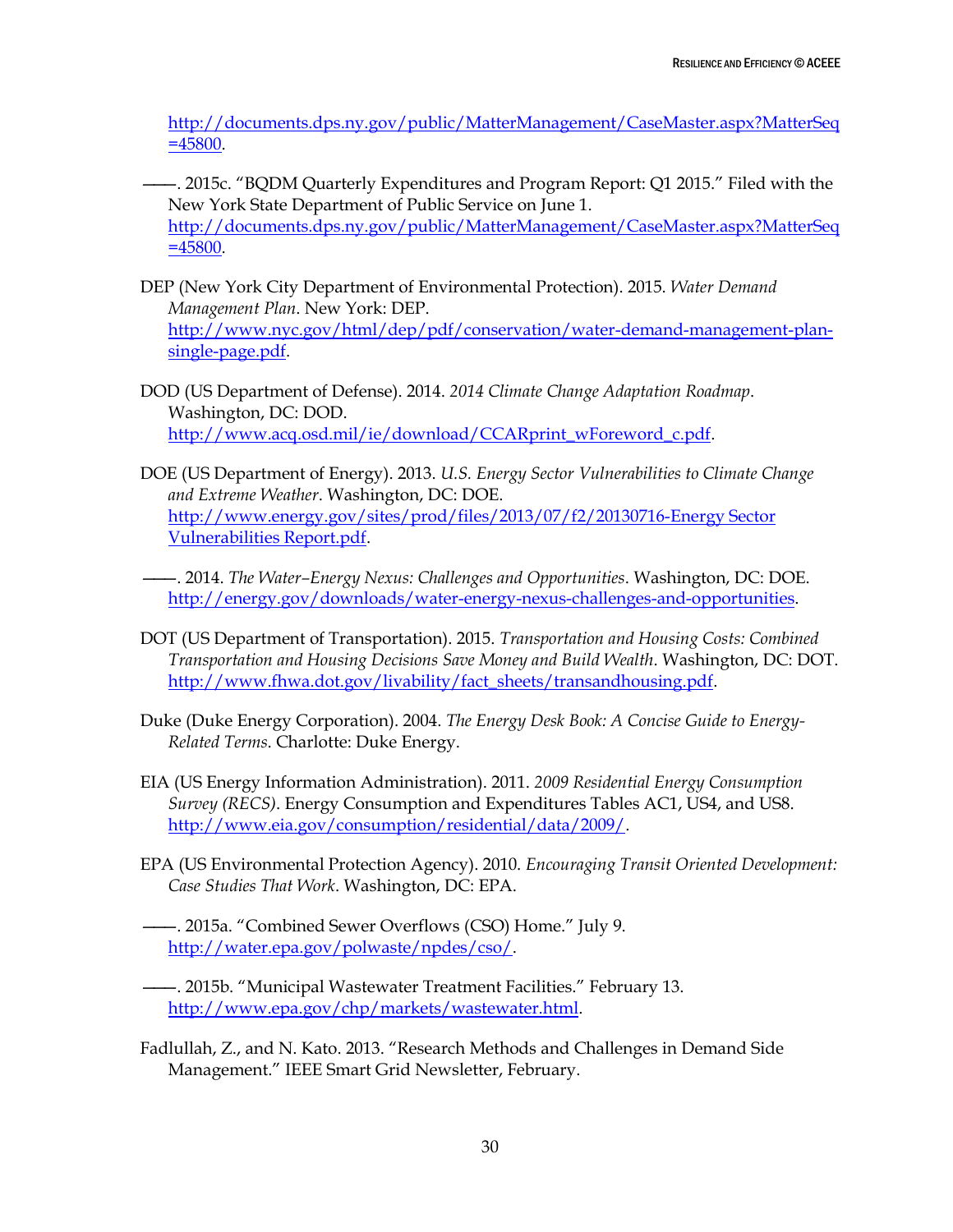[http://smartgrid.ieee.org/february-2013/796-research-methods-and-challenges-in](http://smartgrid.ieee.org/february-2013/796-research-methods-and-challenges-in-demand-side-management)[demand-side-management/](http://smartgrid.ieee.org/february-2013/796-research-methods-and-challenges-in-demand-side-management).

FEMA (Federal Emergency Management Agency). 2011. *Local Mitigation Plan Review Guide*. Washington, DC: US Department of Homeland Security. [http://www.fema.gov/media](http://www.fema.gov/media-library-data/20130726-1809-25045-7498/plan_review_guide_final_9_30_11.pdf)[library-data/20130726-1809-25045-7498/plan\\_review\\_guide\\_final\\_9\\_30\\_11.pdf.](http://www.fema.gov/media-library-data/20130726-1809-25045-7498/plan_review_guide_final_9_30_11.pdf)

———. 2013. *Local Mitigation Planning Handbook*. Washington, DC: US Department of Homeland Security. [http://www.fema.gov/media-library-data/20130726-1910-25045-](http://www.fema.gov/media-library-data/20130726-1910-25045-9160/fema_local_mitigation_handbook.pdf) [9160/fema\\_local\\_mitigation\\_handbook.pdf.](http://www.fema.gov/media-library-data/20130726-1910-25045-9160/fema_local_mitigation_handbook.pdf)

- Gilleo, A., A. Chittum, K. Farley, M. Neubauer, S. Nowak, D. Ribeiro, and S. Vaidyanathan. 2014. *The 2014 State Energy Efficiency Scorecard*. Washington, DC: ACEEE. [http://www.aceee.org/research-report/u1408.](http://www.aceee.org/research-report/u1408)
- Gregor, A. 2015. "The Passive House in New York." *New York Times*, March 27. [http://www.nytimes.com/2015/03/29/realestate/the-passive-house-in-new-york](http://www.nytimes.com/2015/03/29/realestate/the-passive-house-in-new-york-city.html)[city.html.](http://www.nytimes.com/2015/03/29/realestate/the-passive-house-in-new-york-city.html)
- Harrison, C., and J. Popke. 2011. "'Because You Got To Have Heat': The Networked Assemblage of Energy Poverty in Eastern North Carolina." *Annals of the Association of America Geographers* 101 (4): 949–961. [http://www.tandfonline.com/doi/abs/10.1080/00045608.2011.569659#.VgBInPlVhBc.](http://www.tandfonline.com/doi/abs/10.1080/00045608.2011.569659#.VgBInPlVhBc)
- Hayes, S., G. Herndon, J. Barrett, J. Mauer, M. Molina, M. Neubauer, D. Trombley, and L. Ungar. 2014. *Change Is in the Air: How States Can Harness Energy Efficiency to Strengthen the Economy and Reduce Pollution*. Washington, DC: ACEEE[. http://aceee.org/research](http://aceee.org/research-report/e1401)[report/e1401.](http://aceee.org/research-report/e1401)
- Hewitt, V., E. Mackres, and K. Shickman. 2014. *Cool Policies for Cool Cities: Best Practices for Mitigating Urban Heat Islands in North American Cities*. Washington, DC: ACEEE. [http://aceee.org/research-report/u1405.](http://aceee.org/research-report/u1405)
- HUD (US Department of Housing and Urban Development). 2015. *Evidence Matters: Transforming Knowledge into Housing and Community Development Policy, Winter 2015*. Washington, DC: HUD. [http://www.huduser.org/portal/periodicals/em/winter15/index.html.](http://www.huduser.org/portal/periodicals/em/winter15/index.html)
- ICF (ICF International). 2013. *Combined Heat and Power: Enabling Resilient Energy Infrastructure for Critical Facilities*. Prepared for Oak Ridge National Laboratory. Washington, DC: ICF International. [http://energy.gov/sites/prod/files/2013/11/f4/chp\\_critical\\_facilities.pdf.](http://energy.gov/sites/prod/files/2013/11/f4/chp_critical_facilities.pdf)
- IEA (International Energy Agency). 2013. *A Tale of Renewed Cities: A Policy Guide on How To Transform Cities by Improving Energy Efficiency in Urban Transport Systems*. Paris: IEA. http://www.iea.org/publications/freepublications/publication/Renewed Cities WEB. [pdf.](http://www.iea.org/publications/freepublications/publication/Renewed_Cities_WEB.pdf)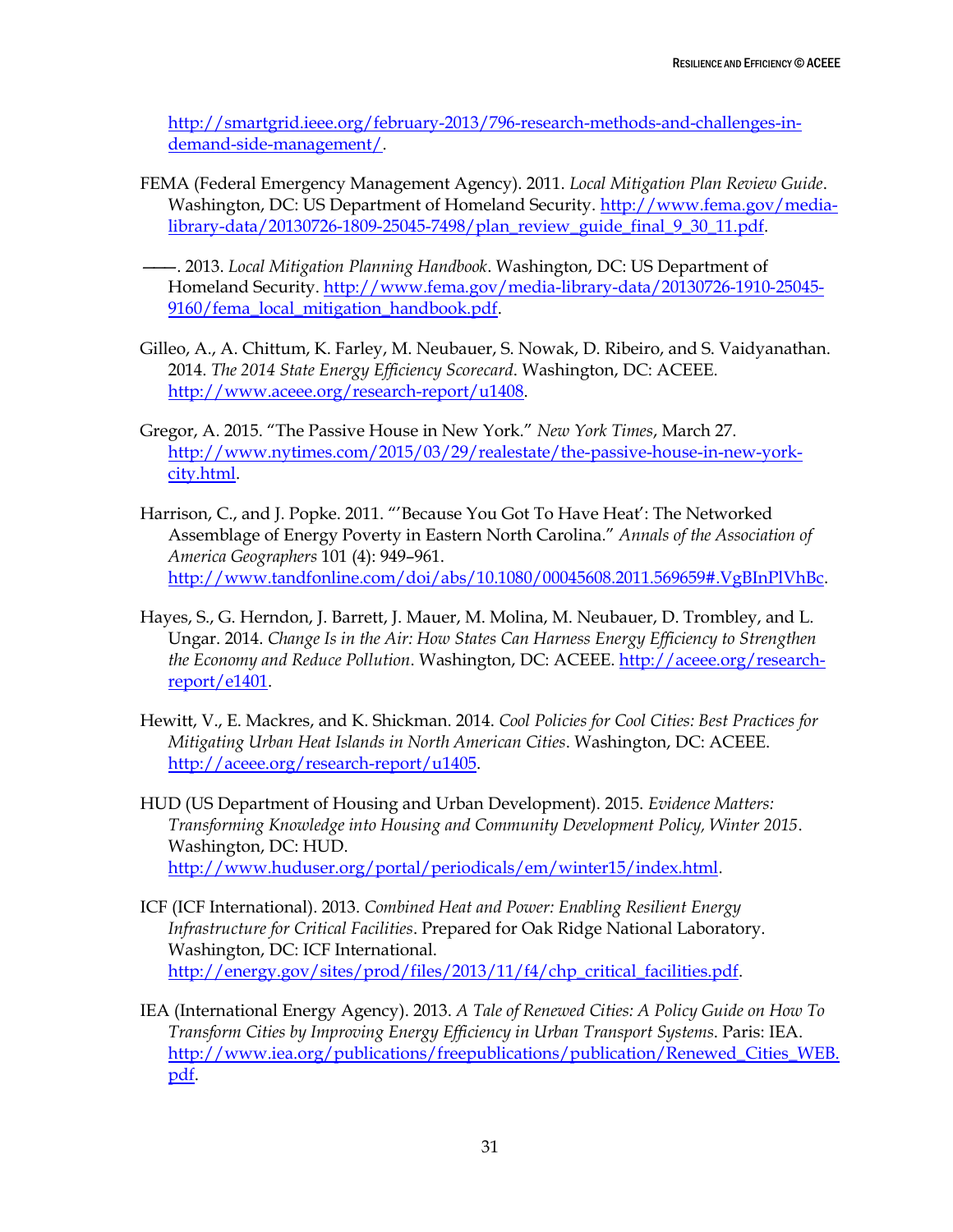- IPCC (Intergovernmental Panel on Climate Change). 2014. *Climate Change 2014: Synthesis Report*. Geneva: IPCC Secretariat. [http://www.ipcc.ch/report/ar5/syr/.](http://www.ipcc.ch/report/ar5/syr/)
- Island and Kresge (Island Press and the Kresge Foundation). 2015. *Bounce Forward: Urban Resilience in the Era of Climate Change*. Troy, MI: Kresge Foundation. [http://kresge.org/sites/default/files/Bounce-Forward-Urban-Resilience-in-Era-of-](http://kresge.org/sites/default/files/Bounce-Forward-Urban-Resilience-in-Era-of-Climate-Change-2015.pdf)[Climate-Change-2015.pdf.](http://kresge.org/sites/default/files/Bounce-Forward-Urban-Resilience-in-Era-of-Climate-Change-2015.pdf)
- Klineberg, E. 2002. *Heat Wave: A Social Autopsy of Disaster in Chicago*. Chicago: University of Chicago Press.
- Kushler, M., E. Vine, and D. York. 2002. *Energy Efficiency and Electric System Reliability: A Look at Reliability-Focused Energy Efficiency Programs Used to Help Address the Electricity Crisis of 2001*. Washington, DC: ACEEE. [http://aceee.org/research-report/u021.](http://aceee.org/research-report/u021)
- Lamar, D., and A. Boetzel. 2012. "Upping the Ante: Affordable, Multifamily Passive Housing through Integrated Design." Presentation at the North American Passive House Conference, Denver. September 27. [http://www.phius.org/NAPHC2012/Lamar-Boetzel-Orchards-Presentation.pdf.](http://www.phius.org/NAPHC2012/Lamar-Boetzel-Orchards-Presentation.pdf)
- Leigh, R., J. Kleinberg, C. Scheib, R. Unger, N. Kienzl, M. Esposito, E. Hagen, and M. Tillou. 2014. "Leaks and Lives: How Better Building Envelopes Make Blackouts Less Dangerous." *Proceedings of the 2012 ACEEE Summer Study on Energy Efficiency in Buildings*. Washington, DC: ACEEE. [http://aceee.org/files/proceedings/2014/data/papers/1-439.pdf.](http://aceee.org/files/proceedings/2014/data/papers/1-439.pdf)
- Leyden, K. 2003. "Social Capital and the Built Environment: The Importance of Walkable Neighborhoods." *American Journal of Public Health* 93 (9): 1546–1551. [http://www.jtc.sala.ubc.ca/reports/leyden.pdf.](http://www.jtc.sala.ubc.ca/reports/leyden.pdf)
- Linnean Solutions, Built Environment Coalition, and Resilient Design Institute. 2013. *Building Resilience in Boston: "Best Practices" for Climate Change Adaptation and Resilience for Existing Buildings*. Prepared for the Boston Green Ribbon Commission Climate Preparedness Working Group. Boston: Linnean Solutions, Built Environment Coalition, and Resilient Design Institute. [http://www.massport.com/media/266311/2013-](http://www.massport.com/media/266311/2013-July_Building-Resilience-in-Boston.pdf) [July\\_Building-Resilience-in-Boston.pdf.](http://www.massport.com/media/266311/2013-July_Building-Resilience-in-Boston.pdf)
- Lyles, W., P. Berke, and G. Smith. 2012. *Evaluation of Local Hazard Mitigation Plan Quality*. Chapel Hill, NC: University of North Carolina. [http://mitigationguide.org/wp](http://mitigationguide.org/wp-content/uploads/2013/01/Evaluation-of-Local-HMP-Quality-full.pdf)[content/uploads/2013/01/Evaluation-of-Local-HMP-Quality-full.pdf.](http://mitigationguide.org/wp-content/uploads/2013/01/Evaluation-of-Local-HMP-Quality-full.pdf)
- Mackres, E. "Energy Efficiency for Natural Gas Is Still Consistently Cheaper and Less Risky Than Supply." ACEEE blog, August 1, 2014. [http://aceee.org/blog/2014/08/energy](http://aceee.org/blog/2014/08/energy-efficiency-natural-gas-still-c)[efficiency-natural-gas-still-c.](http://aceee.org/blog/2014/08/energy-efficiency-natural-gas-still-c)
- Mansfield, M., and W. Linzey. 2013. *Hurricane Sandy Multi-State Outage and Restoration Report*. Case no. 9308. Public Service Commission of Maryland. February 1.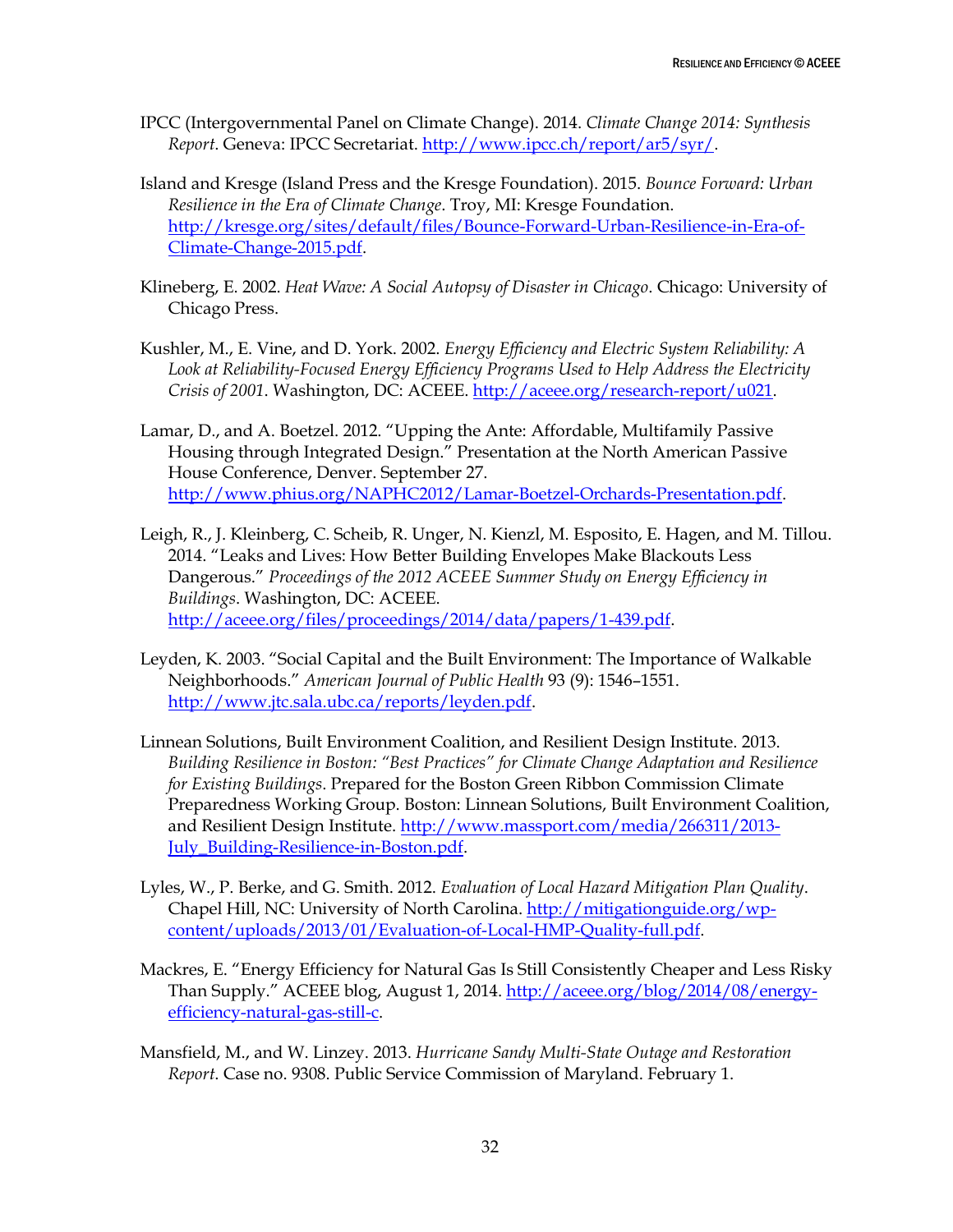[http://www.naseo.org/Data/Sites/1/documents/committees/energysecurity/docum](http://www.naseo.org/Data/Sites/1/documents/committees/energysecurity/documents/md-sandy-multi-state-outage-report-(february2013).pdf) [ents/md-sandy-multi-state-outage-report-\(february2013\).pdf.](http://www.naseo.org/Data/Sites/1/documents/committees/energysecurity/documents/md-sandy-multi-state-outage-report-(february2013).pdf)

- Melillo, J. M., T. C. Richmond, and G. W. Yohe, eds. 2014. *Climate Change Impacts in the United States: The Third National Climate Assessment*. Washington, DC: US Global Change Research Program. [http://nca2014.globalchange.gov/downloads.](http://nca2014.globalchange.gov/downloads)
- Morgan, S. 2015. *Using Energy Performance Contracts to Combat Health Hazards in Addition to Financing Energy and Water Efficiency Efforts*. New York: Energy Programs Consortium. [http://www.energyprograms.org/wp-content/uploads/2015/05/EPCs-and-Health-](http://www.energyprograms.org/wp-content/uploads/2015/05/EPCs-and-Health-Hazards-Paper-FINAL1.pdf)[Hazards-Paper-FINAL1.pdf.](http://www.energyprograms.org/wp-content/uploads/2015/05/EPCs-and-Health-Hazards-Paper-FINAL1.pdf)
- MPC (Metropolitan Planning Council). 2015. "Equitable TOD: Fostering Affordable Transit-Oriented Development around the Region." Accessed June. [http://www.metroplanning.org/work/project/30/subpage/4.](http://www.metroplanning.org/work/project/30/subpage/4)
- Mufson, S. 2008. "Gas Shortage in the South Creates Panic, Long Lines." *Washington Post*, September 26. [http://www.washingtonpost.com/wp](http://www.washingtonpost.com/wp-dyn/content/article/2008/09/25/AR2008092504159.html)[dyn/content/article/2008/09/25/AR2008092504159.html.](http://www.washingtonpost.com/wp-dyn/content/article/2008/09/25/AR2008092504159.html)
- Neighborhood Empowerment Network. 2013. *Resilient Bayview Program Guide*. San Francisco: Neighborhood Empowerment Network. [http://empowersf.org/wp](http://empowersf.org/wp-content/uploads/2014/04/RBV-Program-Guide.pdf)[content/uploads/2014/04/RBV-Program-Guide.pdf.](http://empowersf.org/wp-content/uploads/2014/04/RBV-Program-Guide.pdf)
- Neme, C., and J. Grevatt. 2015. *Energy Efficiency as a T&D Resource: Lessons Learned from Recent U.S. Efforts to Use Geographically Targeted Efficiency Programs to Defer T&D Investments*. Lexington, MA: Northeast Energy Efficiency Partnerships. [http://www.neep.org/file/2414/download?token=bNV2vVea.](http://www.neep.org/file/2414/download?token=bNV2vVea)
- New York (City of New York). 2013. *A Stronger, More Resilient New York*. New York: City of New York. [http://s-media.nyc.gov/agencies/sirr/SIRR\\_singles\\_Lo\\_res.pdf.](http://s-media.nyc.gov/agencies/sirr/SIRR_singles_Lo_res.pdf)
- NJBPU and NJEDA (New Jersey Board of Public Utilities and New Jersey Economic Development Authority). 2014. *New Jersey Energy Resilience Bank Grant and Loan Financing Program Guide*. Draft ERB Financing Program Guide. August 22. [http://www.state.nj.us/bpu/pdf/erb/FINAL DRAFT -](http://www.state.nj.us/bpu/pdf/erb/FINAL%20DRAFT%20-%20ERB%20Program%20Guide%208%2020%2014.pdf) ERB Program Guide 8 20 [14.pdf.](http://www.state.nj.us/bpu/pdf/erb/FINAL%20DRAFT%20-%20ERB%20Program%20Guide%208%2020%2014.pdf)
- NJDCA (New Jersey Department of Community Affairs). 2014. *Action Plan Amendment Number 7*[. http://www.nj.gov/dca/divisions/sandyrecovery/pdf/NJ Action Plan](http://www.nj.gov/dca/divisions/sandyrecovery/pdf/NJ%20Action%20Plan%20Substantial%20Amendment%202%202%20final.pdf)  [Substantial Amendment 2 2 final.pdf.](http://www.nj.gov/dca/divisions/sandyrecovery/pdf/NJ%20Action%20Plan%20Substantial%20Amendment%202%202%20final.pdf)
- NJ Transit. 2014. "Governor Christie Announces NJ Transit to Receive \$1.276 Billion in Resiliency Funding." Press release. September 17. [http://www.njtransit.com/tm/tm\\_servlet.srv?hdnPageAction=PressReleaseTo&PRESS](http://www.njtransit.com/tm/tm_servlet.srv?hdnPageAction=PressReleaseTo&PRESS_RELEASE_ID=2939) [\\_RELEASE\\_ID=2939.](http://www.njtransit.com/tm/tm_servlet.srv?hdnPageAction=PressReleaseTo&PRESS_RELEASE_ID=2939)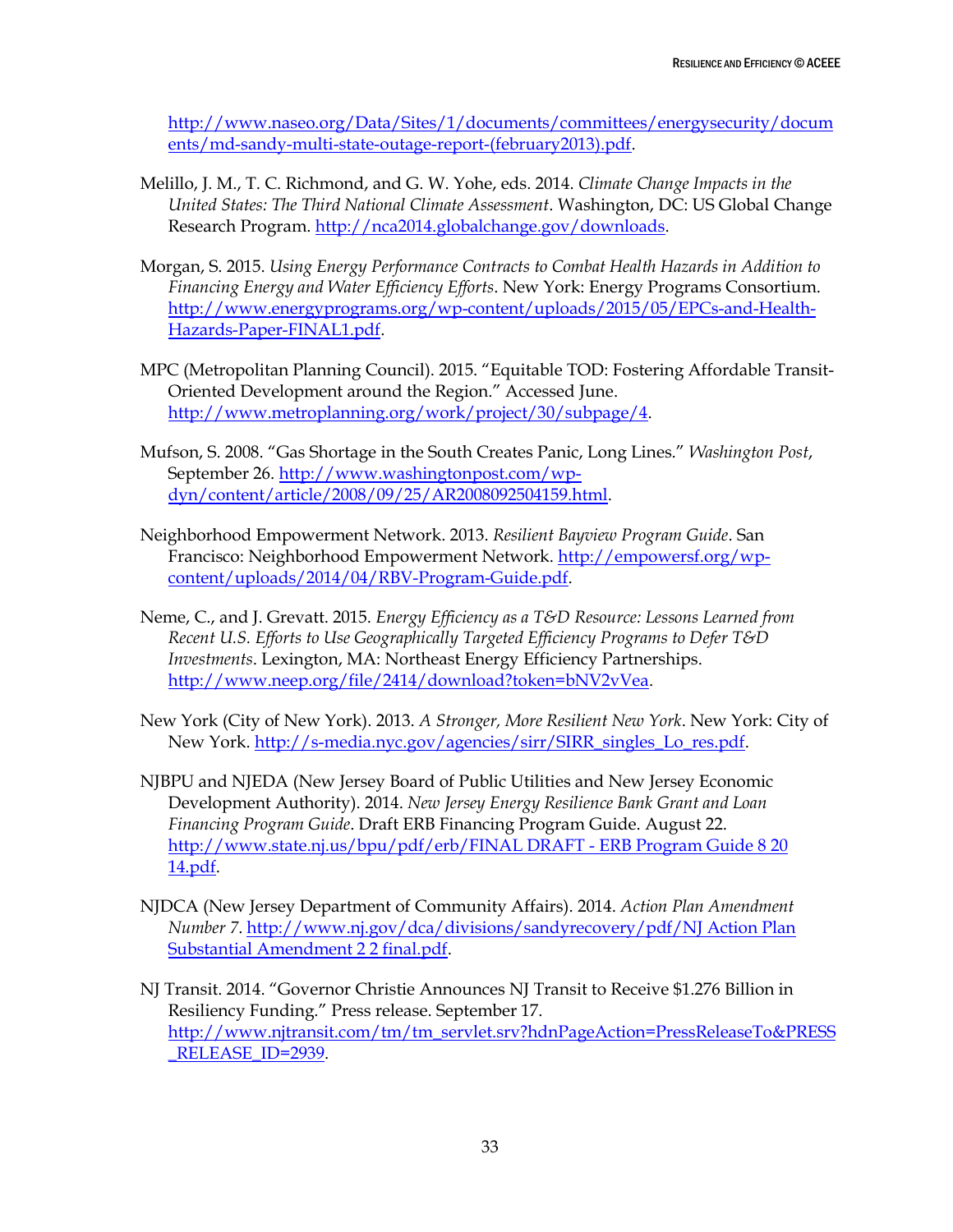NYPSC (New York Public Service Commission). 2014. "Order Establishing Brooklyn/Queens Demand Management Program." Case 14-E-0302, before State of New York Public Service Commission. December 12. [http://documents.dps.ny.gov/public/MatterManagement/CaseMaster.aspx?MatterSeq](http://documents.dps.ny.gov/public/MatterManagement/CaseMaster.aspx?MatterSeq=45800) [=45800.](http://documents.dps.ny.gov/public/MatterManagement/CaseMaster.aspx?MatterSeq=45800)

- Osborne, J., and C. Kawann. 2001. *Reliability of the U.S. Electricity System: Recent Trends and Current Issues*. Berkeley: Lawrence Berkeley National Laboratory. [http://emp.lbl.gov/publications/reliability-us-electricity-system-recent-trends-and](http://emp.lbl.gov/publications/reliability-us-electricity-system-recent-trends-and-current-issues)[current-issues.](http://emp.lbl.gov/publications/reliability-us-electricity-system-recent-trends-and-current-issues)
- Paige, J., D. Milsten, G. Nichols, G. Billings, and R. Lockley. 2012. *District of Columbia Energy Assurance Plan 2012*. Prepared for District Department of the Environment. Washington, DC: Jerome S. Paige & Associates, LLC. [http://green.dc.gov/sites/default/files/dc/sites/ddoe/publication/attachments/Ener](http://green.dc.gov/sites/default/files/dc/sites/ddoe/publication/attachments/Energy%20Assurance%20Plan.pdf) [gy Assurance Plan.pdf.](http://green.dc.gov/sites/default/files/dc/sites/ddoe/publication/attachments/Energy%20Assurance%20Plan.pdf)
- Passive to Positive. 2015. "Weinberg Commons." Accessed September 11. [http://passivetopositive.com/projects/weinberg-commons/.](http://passivetopositive.com/projects/weinberg-commons/)
- PHIUS (Passive House Institute US). 2015. "PHIUS Certifies Innovative Affordable Housing Project in Pittsburgh." Press release. March 9. [http://www.phius.org/media/W1siZiIsIjIwMTUvMDMvMTMvcHB3eGpmMmQzX1V](http://www.phius.org/media/W1siZiIsIjIwMTUvMDMvMTMvcHB3eGpmMmQzX1VwdG93bl9QSElVU19SZWxlYXNlX0ZpbmFsLnBkZiJdXQ?sha=d763962b) [wdG93bl9QSElVU19SZWxlYXNlX0ZpbmFsLnBkZiJdXQ?sha=d763962b.](http://www.phius.org/media/W1siZiIsIjIwMTUvMDMvMTMvcHB3eGpmMmQzX1VwdG93bl9QSElVU19SZWxlYXNlX0ZpbmFsLnBkZiJdXQ?sha=d763962b)
- PTI (Public Technology Institute). 2011. *Local Government Energy Assurance Guidelines, Version 2.0*. Alexandria, VA: US Department of Energy. [https://dl.dropboxusercontent.com/u/14265518/leap/PTI\\_Energy\\_Guidelines.correx.v](https://dl.dropboxusercontent.com/u/14265518/leap/PTI_Energy_Guidelines.correx.v2.pdf) [2.pdf.](https://dl.dropboxusercontent.com/u/14265518/leap/PTI_Energy_Guidelines.correx.v2.pdf)
- PVPC (Pioneer Valley Planning Commission). 2014. *Pioneer Valley Climate Action and Clean Energy Plan: Moving toward a Carbon Neutral Future, Adapting to Create Resilient Communities*. Springfield, MA: PVPC. [http://www.pvpc.org/sites/default/files/PVPC](http://www.pvpc.org/sites/default/files/PVPC%20Climate%20Action%20Clean%20Energy%20Plan%20FINAL%2002-18-14.pdf)  [Climate Action Clean Energy Plan FINAL 02-18-14.pdf.](http://www.pvpc.org/sites/default/files/PVPC%20Climate%20Action%20Clean%20Energy%20Plan%20FINAL%2002-18-14.pdf)
- Ribeiro, D., V. Hewitt, E. Mackres, R. Cluett, L. Ross, S. Vaidyanathan, and S. Zerbonne. 2015. *The 2015 City Energy Efficiency Scorecard*. Washington, DC: ACEEE. [http://aceee.org/research-report/u1502.](http://aceee.org/research-report/u1502)
- Roberto, E. 2008. *Commuting to Opportunity: The Working Poor and Commuting in the United States*. Washington, DC: Brookings Institution Metropolitan Policy Program. [http://www.brookings.edu/~/media/research/files/reports/2008/3/14](http://www.brookings.edu/~/media/research/files/reports/2008/3/14-transportation-puentes/0314_transportation_puentes.pdf) [transportation-puentes/0314\\_transportation\\_puentes.pdf.](http://www.brookings.edu/~/media/research/files/reports/2008/3/14-transportation-puentes/0314_transportation_puentes.pdf)

Rodin, Judith. 2014. *The Resilience Dividend*. New York: Public Affairs.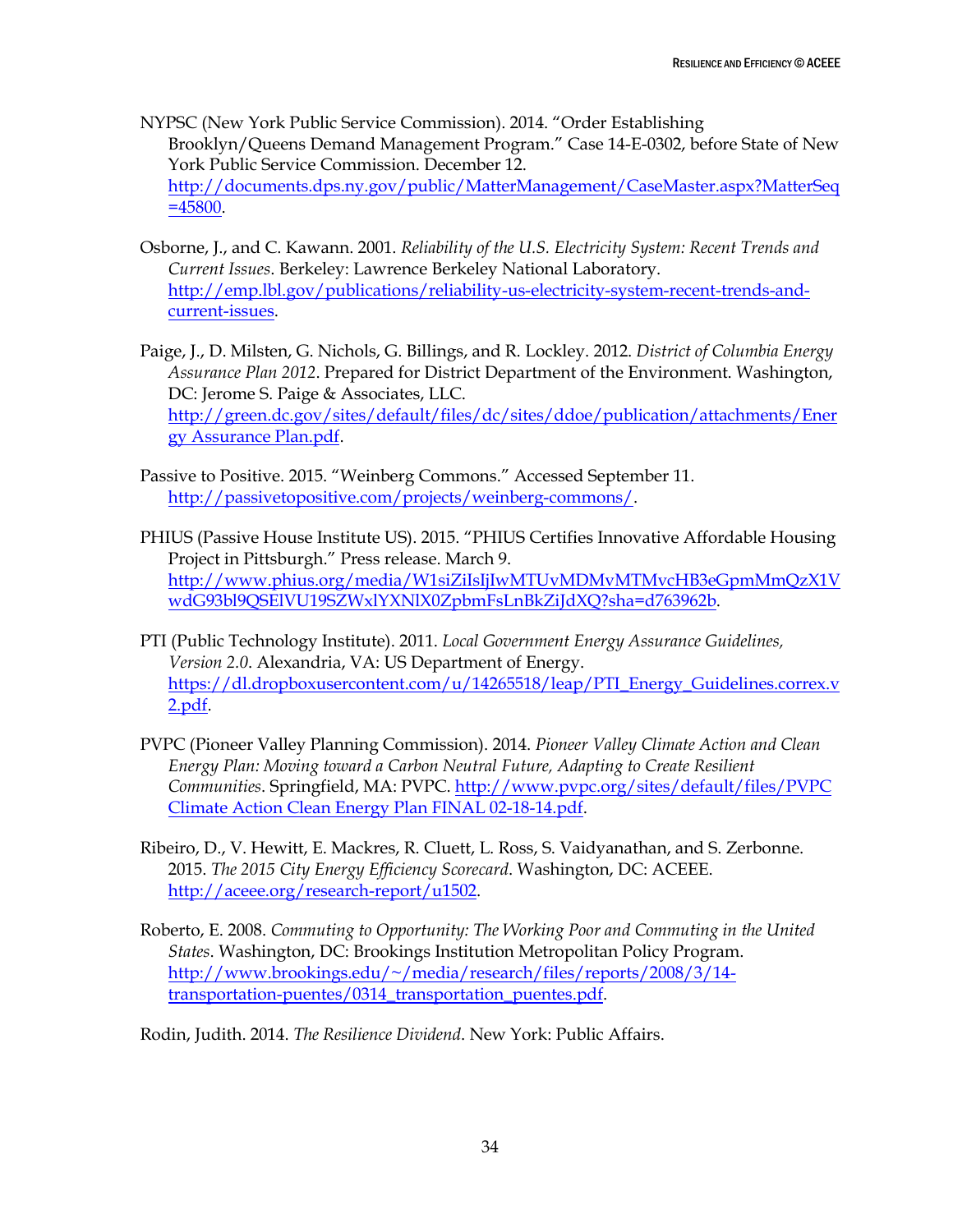- Rowe, A., and M. Bakacs. 2012. "An Introduction to Green Infrastructure Practices." Newark: Rutgers University. [http://njaes.rutgers.edu/pubs/fs1197/intro-to-green](http://njaes.rutgers.edu/pubs/fs1197/intro-to-green-infrastructure.asp)[infrastructure.asp.](http://njaes.rutgers.edu/pubs/fs1197/intro-to-green-infrastructure.asp)
- Saint Paul (Saint Paul Ecodistrict). 2015. "District Energy St. Paul." Accessed September 12. [http://www.saintpaulecodistrict.com/content.aspx?pageID=16607&CNM=District](http://www.saintpaulecodistrict.com/content.aspx?pageID=16607&CNM=District%20Energy%20St.%20Paul&parentpageID=16580)  [Energy St. Paul&parentpageID=16580.](http://www.saintpaulecodistrict.com/content.aspx?pageID=16607&CNM=District%20Energy%20St.%20Paul&parentpageID=16580)
- San Francisco (City and County of San Francisco, Office of the City Administrator). 2015. "100 Resilient Cities: San Francisco." Accessed June. [http://sfgsa.org/index.aspx?page=6726.](http://sfgsa.org/index.aspx?page=6726)
- Schwirtz, M. 2012. "Sewage Flows after Storm Expose Flaws in System." *New York Times*, November 29. [http://www.nytimes.com/2012/11/30/nyregion/sewage-flows-after](http://www.nytimes.com/2012/11/30/nyregion/sewage-flows-after-hurricane-sandy-exposing-flaws-in-system.html?pagewanted=1&hp&_r=0)hurricane-sandy-exposing-flaws-in-system.html?pagewanted=1&hp&r=0.
- Stone, N. 2011. "Multifamily Housing Deserves More Attention." Presentation to the Berkeley Program on Housing and Urban Policy. September.
- Task Force (President's State, Local, and Tribal Leaders Task Force on Climate Preparedness and Resilience). 2014. "Recommendations to the President." [https://www.whitehouse.gov/sites/default/files/docs/task\\_force\\_report\\_0.pdf.](https://www.whitehouse.gov/sites/default/files/docs/task_force_report_0.pdf)
- Thomalla, F., T. Downing, E. Spanger-Siegfried, G. Han, and J. Rockström. 2006. "Reducing Hazard Vulnerability: Towards a Common Approach between Disaster Risk Reduction and Climate Adaptation." *Disasters* 30 (1): 39–48. [http://www.geo.mtu.edu/volcanoes/06upgrade/Social-](http://www.geo.mtu.edu/volcanoes/06upgrade/Social-KateG/Attachments%20Used/ReducingVulnerability.pdf)[KateG/Attachments%20Used/ReducingVulnerability.pdf.](http://www.geo.mtu.edu/volcanoes/06upgrade/Social-KateG/Attachments%20Used/ReducingVulnerability.pdf)
- Tonn, B., E. Rose, and B. Hawkins. 2015. "Evaluating the Health Benefits of Weatherization." Presentation at the National Energy and Affordability Conference, Baltimore. June 23. [http://www.neuac.org/5-B%20HealthBenefits-a.pdf.](http://www.neuac.org/5-B%20HealthBenefits-a.pdf)
- TRB (Transportation Research Board of the National Academies). 2008. *The Role of Transit in Emergency Evacuation*. Washington, DC: TRB. [http://onlinepubs.trb.org/Onlinepubs/sr/sr294.pdf.](http://onlinepubs.trb.org/Onlinepubs/sr/sr294.pdf)
- ULI (Urban Land Institute). 2014. *Resilience Strategies for Communities at Risk*. Washington, DC: ULI. [http://uli.org/wp-content/uploads/ULI-Documents/Resilience-Strategies](http://uli.org/wp-content/uploads/ULI-Documents/Resilience-Strategies-for-Communities-at-Risk.pdf)[for-Communities-at-Risk.pdf.](http://uli.org/wp-content/uploads/ULI-Documents/Resilience-Strategies-for-Communities-at-Risk.pdf)
- UGC (Urban Green Council). 2013. *Building Resiliency Task Force: Report to Mayor Michael R. Bloomberg and Speaker Christine C. Quinn*. New York: UGC. [http://urbangreencouncil.org/sites/default/files/2013\\_brtf\\_summaryreport\\_0.pdf.](http://urbangreencouncil.org/sites/default/files/2013_brtf_summaryreport_0.pdf)
	- ———. 2014. *Baby It's Cold Inside*. New York: UGC. [http://urbangreencouncil.org/babyitscoldinside.](http://urbangreencouncil.org/babyitscoldinside)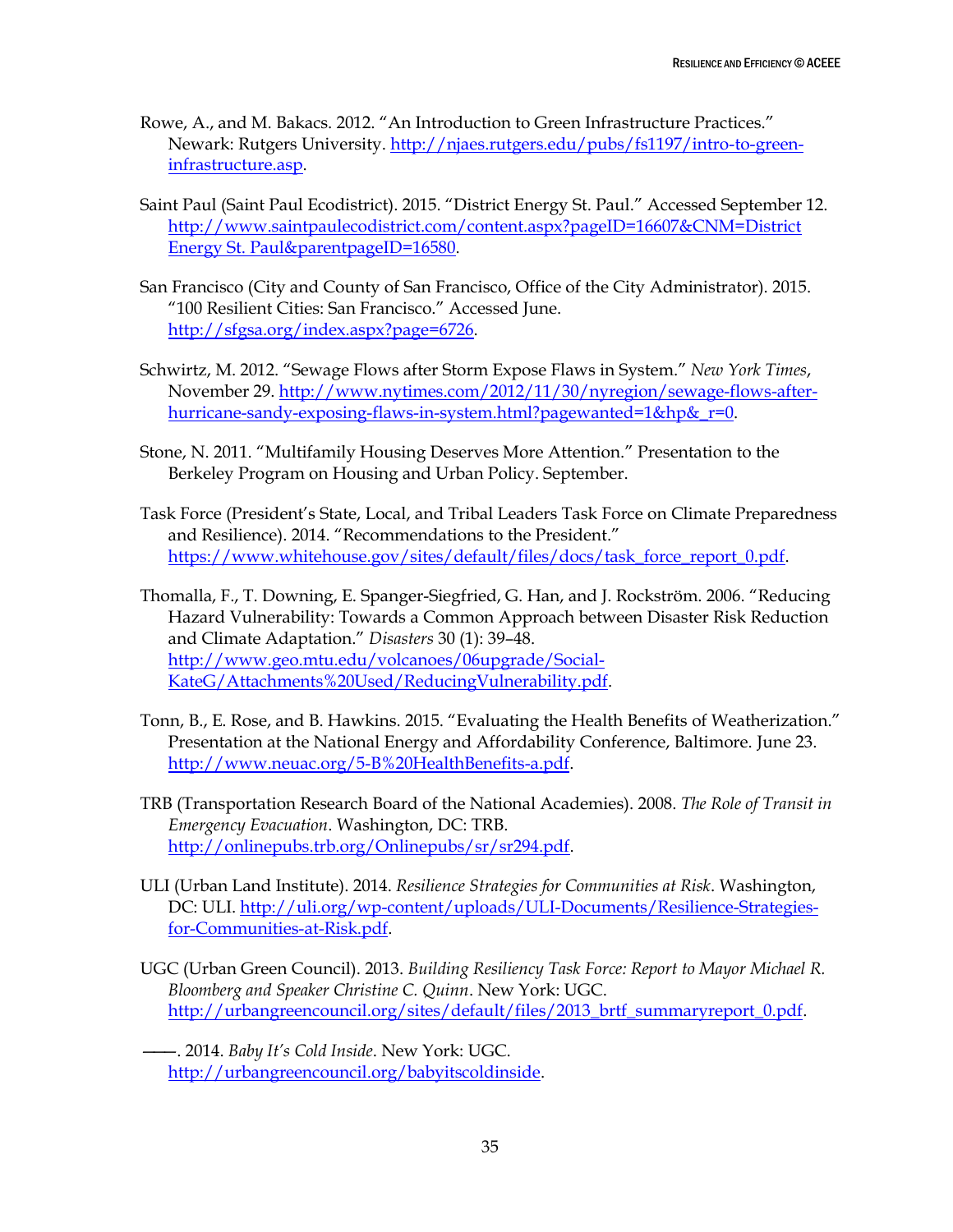- Vaidyanathan, S., and E. Mackres. 2012. *Improving Travel Efficiency at the Local Level*. Washington, DC: ACEEE. [http://aceee.org/research-report/t121.](http://aceee.org/research-report/t121)
- VTPI (Victoria Transport Policy Institute). 2011. "Road Pricing: Congestion Pricing, Value Pricing, Toll Roads, and HOT Lanes." Victoria, BC: VTPI. [http://www.vtpi.org/tdm/tdm35.htm.](http://www.vtpi.org/tdm/tdm35.htm)
- ———. 2014. "Transit Oriented Development: Using Public Transit to Create More Accessible and Livable Neighborhoods." [http://www.vtpi.org/tdm/tdm45.htm.](http://www.vtpi.org/tdm/tdm45.htm)
- York, D., S. Nadel, E. Rogers, R. Cluett, S. Kwatra, H. Sachs, J. Amann, and M. Kelly. 2015. *New Horizons for Energy Efficiency: Major Opportunities To Reach Higher Electricity Savings by 2030*. Washington, DC: ACEEE. [http://aceee.org/research-report/u1507.](http://aceee.org/research-report/u1507)
- Young, R., and S. Hayes. 2015. *The State and Utility Pollution Reduction (SUPR) Calculator*. Washington, DC: ACEEE. [http://aceee.org/state-and-utility-pollution-reduction-supr.](http://aceee.org/state-and-utility-pollution-reduction-supr)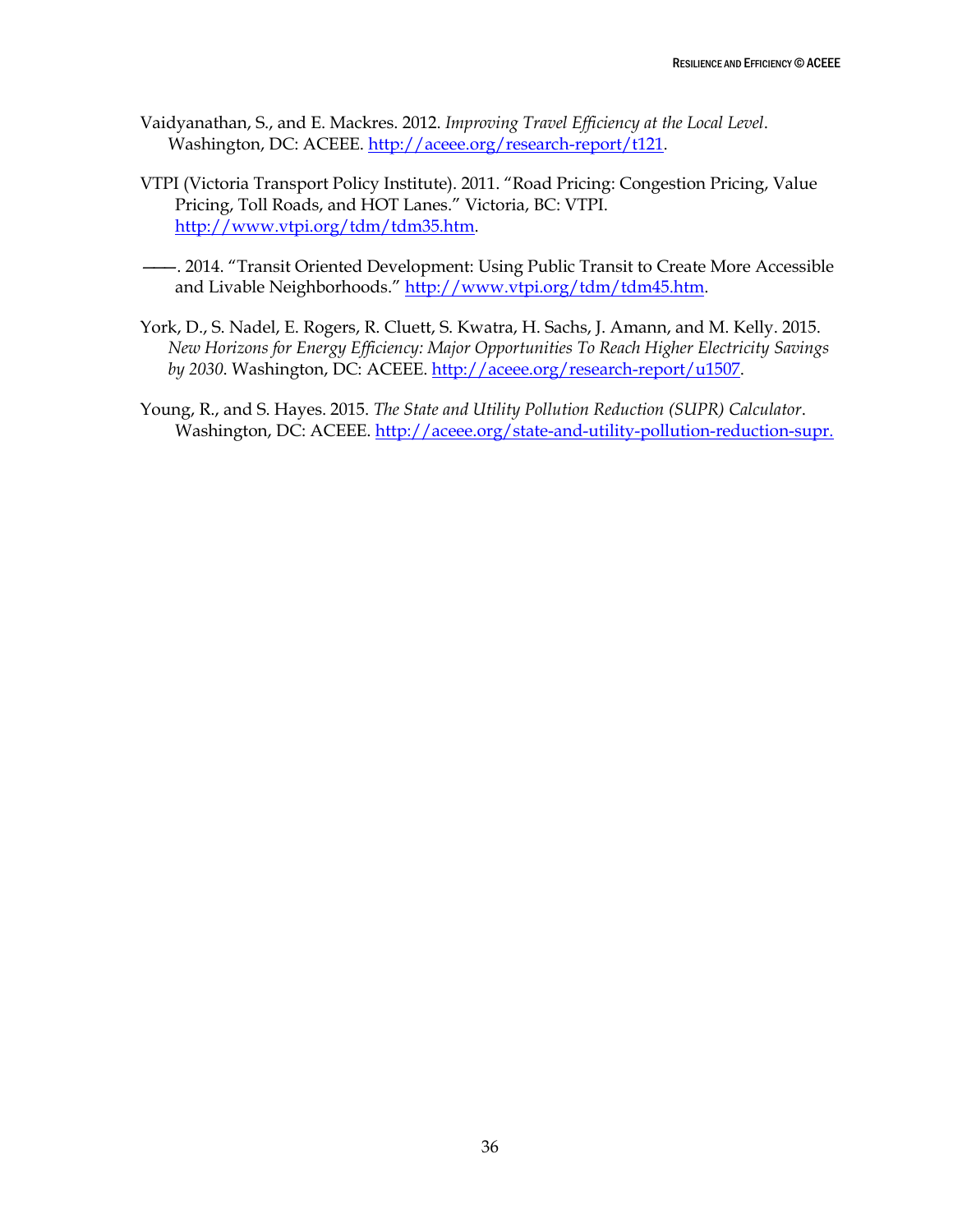# <span id="page-45-0"></span>Appendix A. Case Studies

This report focused on making the connection between community resilience and energy efficiency. To do so, the report articulated energy efficiency's resilience benefits, discussed specific energy measures that reduce vulnerability to hazards and increase capacity to cope, and provided examples of local implementation of the strategies discussed. The case studies that follow provide more detail on specific instances in which local governments and utilities have leveraged or plan to leverage energy efficiency to increase resilience.

### <span id="page-45-1"></span>*CASE STUDY A. WATER UTILITY USES CHP TO SAFELY PROCESS SEWAGE DURING OUTAGE* **Overview**

The continued operation of critical facilities, such as hospitals, police stations, water and wastewater treatment plants, and other public facilities, plays an important role in a community's ability to keep residents safe during an electric grid outage. A large power outage occurred in October 2012 when flooding and storm damage from Hurricane Sandy cut power to 8.2 million people in 20 states (Mansfield and Linzey 2013). Certain places proved more resilient than others, and some were able to continue operations using CHP systems to maintain power, heat, and critical equipment (ICF 2013; Chittum 2012). One such facility, the Little Ferry Water Pollution Control Facility (WPCF) in Little Ferry, New Jersey, used backup generators and its biogas-powered CHP system to safely process all the sewage from its 47 municipalities during and after Sandy.

President Obama's Hurricane Sandy Rebuilding Task Force described the facility, operated by the Bergen County Utilities Authority (BCUA), as a model for the region and the nation because of its ability to use CHP to keep its sewage treatment facilities working during and after the storm in the face of a prolonged power outage (NJBPU and NJEDA 2014). Incorporating CHP into state and local resilience planning efforts can help protect communities in the face of extreme weather events or other human-made disasters and outages.

### Details of the Project

The 2.8 MW CHP plant at BCUA was placed into service in May 2008 and uses two biogasfueled reciprocating engine generator sets and a heat recovery boiler (figure A1). The system generates electricity that is consumed onsite to power the WPCF and to produce hot water, which is used to preheat the anaerobic sludge digester process and to heat the building in winter. The system meets 80% of the average electrical needs of the WPCF and operates in parallel with the Public Service Electric and Gas Company (PSE&G) electrical distribution system (BCUA 2015).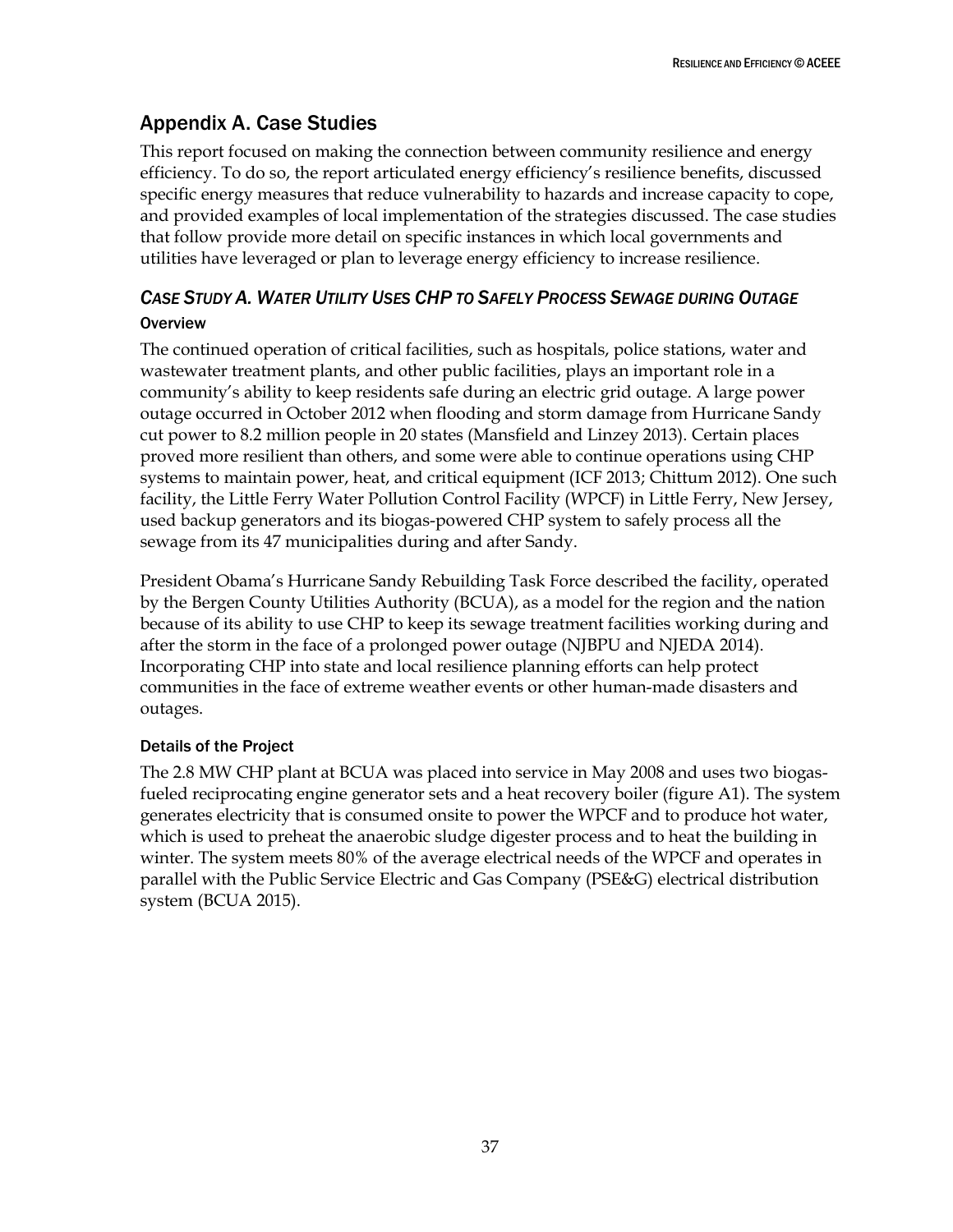

Figure A1. Cogeneration facility at BCUA's Little Ferry Water Pollution Control Facility. Source: BCUA 2015.

After PSE&G service went down during Hurricane Sandy, the facility's kerosene-powered emergency generators helped keep the system running, and the plant operated seamlessly for 24 hours without PSE&G (ICF 2013).<sup>25</sup> While other cities told residents to reduce water consumption as water treatment plants failed and raw sewage entered local watersheds for days, the 550,000 customers served by the BCUA system were able to safely use water as usual (Schwirtz 2012; Chittum 2012).

#### Impact on Resilience

 $\overline{a}$ 

Wastewater treatment facilities are critical for maintaining public sanitation and a healthy environment, and must be able to operate in the event of a natural or human-made disaster or a utility power outage (EPA 2015b). The BCUA facility was one of a small number of similar facilities that did not suffer failures during the storm. According to the state's Action Plan Amendment for disaster recovery, a majority of New Jersey's wastewater treatment facilities — 94 plants in its 21 counties — suffered a range of failures, ultimately causing more than 3 billion gallons of raw, untreated sewage to spill into local waterways. As a result, the state faces \$2.6 billion in estimated needs, including emergency repair, recovery, mitigation, and resiliency (NJDCA 2014).

BCUA's WPCF and other facilities equipped with CHP to maintain operations improve the resilience of communities they serve by decreasing the impact of grid outages on public health and safety, the local economy, and the environment. Avoiding damage to homes and other property from flooding with sewage-contaminated water can help prevent injury and save households and business owners money, time, and distress.

<sup>25</sup> Some CHP systems are equipped with black start capability, which allows systems to start up independently of the grid. According to ICF's report, BCUA plans to retire the existing backup power system, which currently operates separately from the CHP system, within the next 10 years and will then integrate black start capabilities.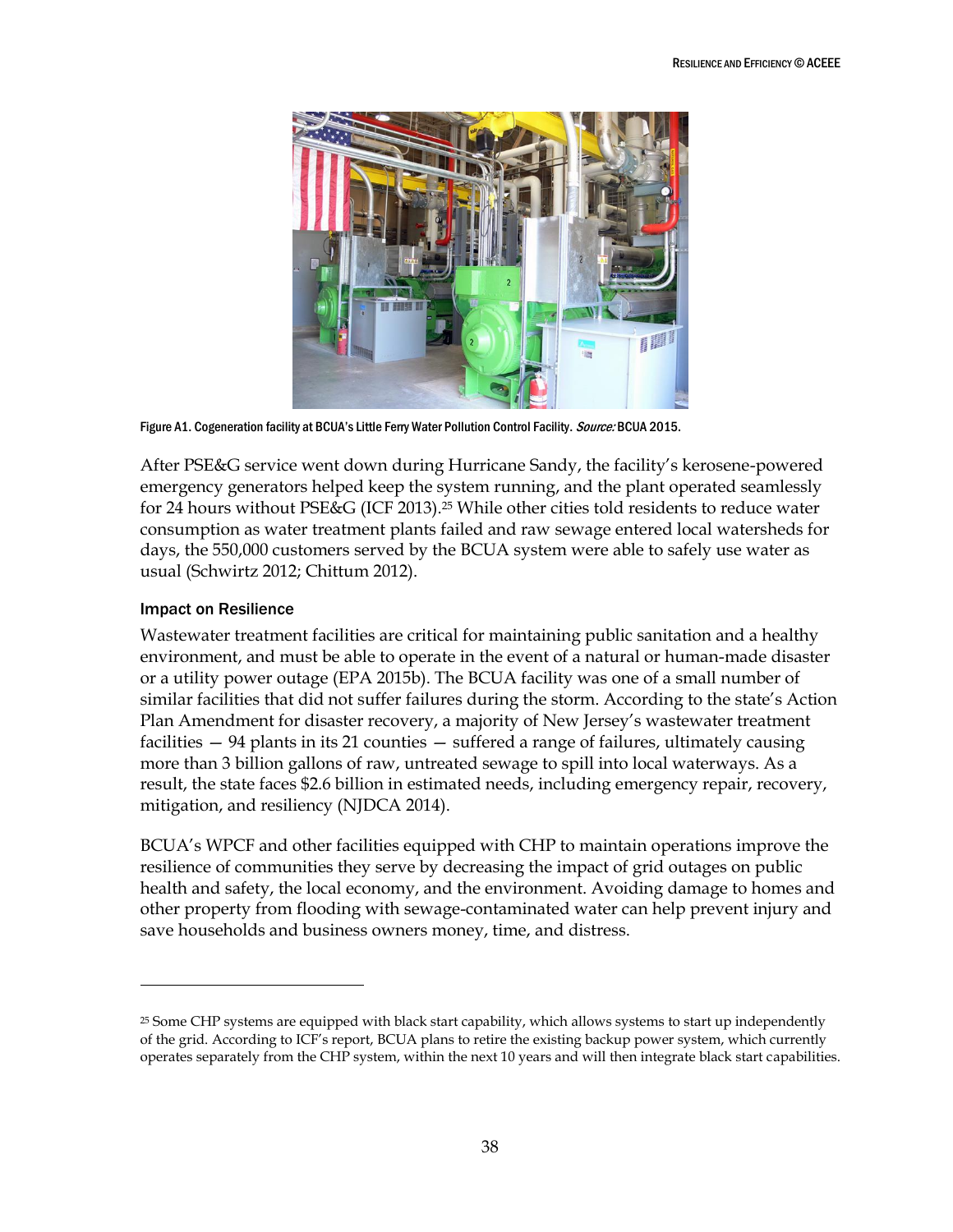BCUA's CHP system also provides significant benefits during normal operations, when grid service is fully functioning. The system improves the financial viability of BCUA by reducing the overall costs of operating the facility and reducing demand from the regional grid. According to BCUA, the system results in annual energy cost savings of more than \$3 million, which has helped the utility save more than \$10 million as of 2013. The CHP project also earned more than \$40,000 in additional revenue by reducing demand through PJM Interconnection's Demand Response Program. Moreover, the CHP system reduces greenhouse gas emissions and provides air quality benefits to society as a whole. The system has also generated \$100,000 in renewable energy credits (RECS) that contribute to New Jersey's Renewable Portfolio Standard (ICF 2013).

### <span id="page-47-0"></span>*CASE STUDY B. TRANSIT-ORIENTED DEVELOPMENT (TOD) IN THE CHICAGO METRO REGION*

Chicago is making some of the most significant strides toward fully incorporating transit into future development plans. The city has a long history of centering development on transit hubs. Since the late 1800s, much of Chicago has been constructed along the city's "L" passenger rail line, one of the primary modes of transportation among Chicago residents. The post–World War II focus on the personal automobile shifted development toward suburb-based construction (CNT 2013b), but in recent years the city has returned its attention to creating sustainable, mixed-use communities serviced by multiple modes of transportation.

Much of the city's focus on transit-oriented development has come about due to the following demographic changes. First of all, while transportation costs in Chicago's transit shed (the catchment area that generates ridership around transit nodes) are low compared to other suburban regions, they are still on the rise. TOD could reduce the continuing rise in transportation costs and could effectively be a way for people to find cheaper travel alternatives. Second, the rate of growth in the number of households was greater in the entire Chicago region than in Chicago's transit shed, which only serves to increase transportation costs. Finally, the growth of jobs within the transit shed has decreased in recent years, making it necessary for some residents to seek employment outside the transit shed, despite the longer and more expensive commute (CNT 2013b).

The concept of TOD was officially codified in the city of Chicago in 2013 with the introduction of the city's TOD ordinance. This ordinance specifies zoning regulations for developments between 600 and 1,200 feet away from Chicago Transit Authority's L and Metra stations and also includes special incentives and dispensations for construction around key transit stops. These incentives include:

- Reductions in minimum parking requirements to as little as 50% of the otherwise applicable requirements
- Reductions in minimum lot area per unit to increase density of units
- Increases in floor area ratios (FAR)
- Increases in maximum building height for buildings with reduced commercial and noncommercial parking (Metropolitan Planning Council 2015).

The Chicago City Council is currently discussing an expansion to this ordinance that will extend its reach to developments within a quarter mile from transit stops and eliminate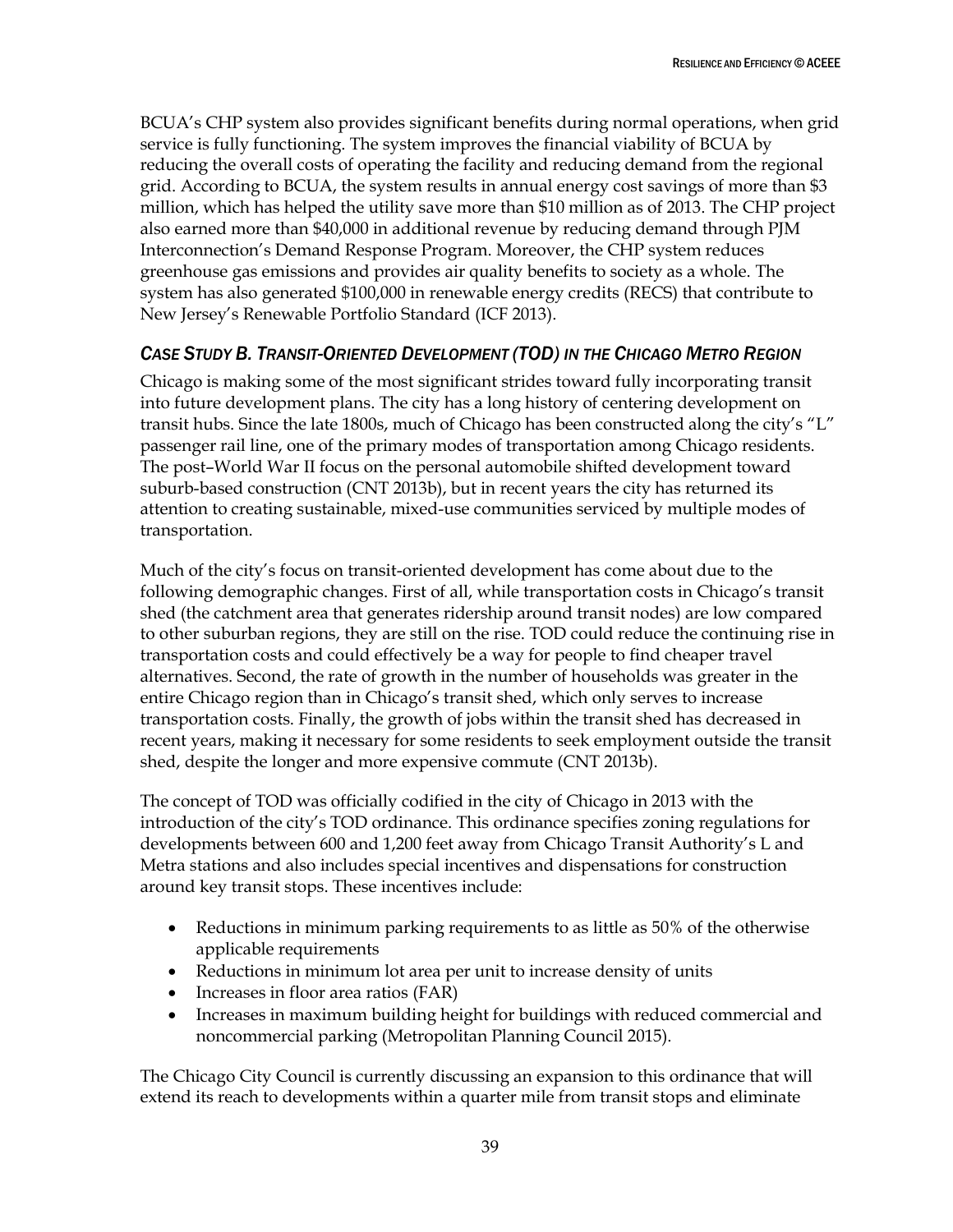parking requirements altogether, in addition to increasing floor area ratios and maximum building height allowances if low-income unit requirements are met (K. Smith, manager of transit-oriented development, CNT, pers. comm., September 3, 2015).

These codified incentives serve to create dense communities around transit stops by reducing the cost of developing in these areas. For instance, lower parking requirements can mean substantial cost savings, given that the construction costs associated with one urban parking space can range from \$2,000 to \$22,000, depending on its type and location (VTPI 2011). Spaces in high-value urban markets can cost as much as \$60,000 (EPA 2010). In Chicago, the cost of each of these high-value urban parking spots is approximately \$37,000 once adjusted for inflation, and underground parking spots go through additional regulatory approvals that incur costs above and beyond the basic construction costs (K. Smith, manager of transit-oriented development, CNT, pers. comm., September 3, 2015). Reducing the minimum number of parking spaces required for housing and commercial developments saves developers money and helps to manage vehicle ownership at the same time.

In addition to the work occurring at the city level, the Regional Transportation Authority (RTA), which serves the greater Chicago area, has taken a number of steps to create an enabling environment for TOD. The RTA created a regional TOD working group in 2008 as a way to encourage communication and coordination between the numerous players and stakeholders involved in TOD. Through its Community Planning Program, the RTA also plays an integral role in helping communities update zoning codes to support TOD and improve the overall regulatory environment. Finally, through its Access to Transit Improvement Program, the RTA has accelerated several transit projects by bundling them together to meet congestion mitigation and air quality improvement requirements and goals.

#### Impact on Resilience

Chicago's policy and program investment around transit-oriented development will create a number of resilience-related benefits in the near future. Proximity to businesses such as drug and hardware stores can increase a community's capacity to cope with unexpected natural events. Having multiple travel options for a given trip supports resilience in the face of changing or severe weather patterns by reducing the likelihood and severity of disruption to both routine and emergency functions. Access to a variety of alternative transportation options that are more efficient than the personal automobile also lessens a community's dependence on oil and minimizes the impacts of major fluctuations in oil prices. Furthermore, TOD helps households achieve economic resilience by reducing the cost burden associated with driving every day. Finally, the Chicago area has seen growth in a number of smaller job centers outside of the downtown/Loop area that are not easily accessible by transit, effectively restricting employment to those who own personal vehicles (CNT 2013b). TOD improves connectivity between job centers and residential neighborhoods, improving the ability of all residents to easily access opportunities for employment.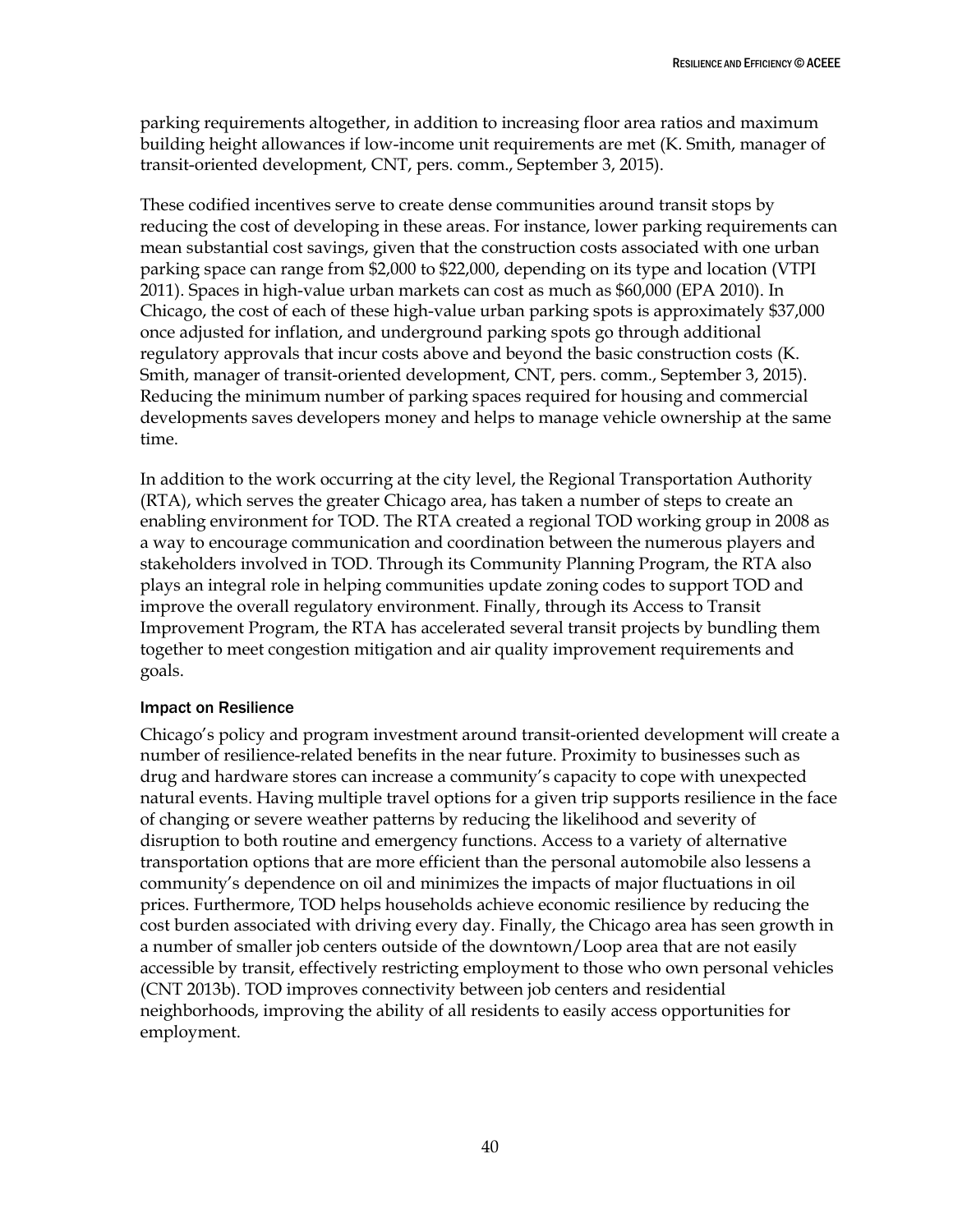# <span id="page-49-0"></span>*CASE STUDY C. INCREASING RELIABILITY THROUGH THE BROOKLYN/QUEENS DEMAND MANAGEMENT PROGRAM*

### **Overview**

In December 2014, the New York Public Service Commission (NYPSC) approved Consolidated Edison of New York (Con Edison)'s Brooklyn/Queens Demand Management (BQDM) Program. The BQDM Program is a proposal to use demand-side solutions such as energy efficiency to meet growing electricity demand instead of undertaking a costly construction project to upgrade distribution infrastructure in the Brooklyn and Queens areas of New York (NYPSC 2014) (figure A2).



Figure A2. Brooklyn/Queens Demand Management Program area. Source: Con Edison 2014.

Con Edison expects the project to provide substantial cost savings. By relying on demandside solutions instead of traditional utility infrastructure investments, Con Edison anticipates that its ratepayers will save approximately \$800 million.

The BQDM project is part of a larger effort from Con Edison called the targeted demand side management program. This program will target specific neighborhoods for demandside solutions to defer the need for expensive equipment upgrades (Con Edison 2015a). Targeting specific neighborhoods will maximize the efficiency of the limited resources available to Con Edison to reduce the cost of future electric service. It will also provide immediate benefits, including reduced pollution, economic development opportunities, and lower customer bills for program participants.

The NYPSC praised the initiative, stating, "By this Order, the Commission is making a significant step forward toward a regulatory paradigm where utilities incorporate alternatives to traditional infrastructure investment when considering how to meet their planning and reliability needs" (NYPSC 2014, 2). The initiative is also a first-of-its-kind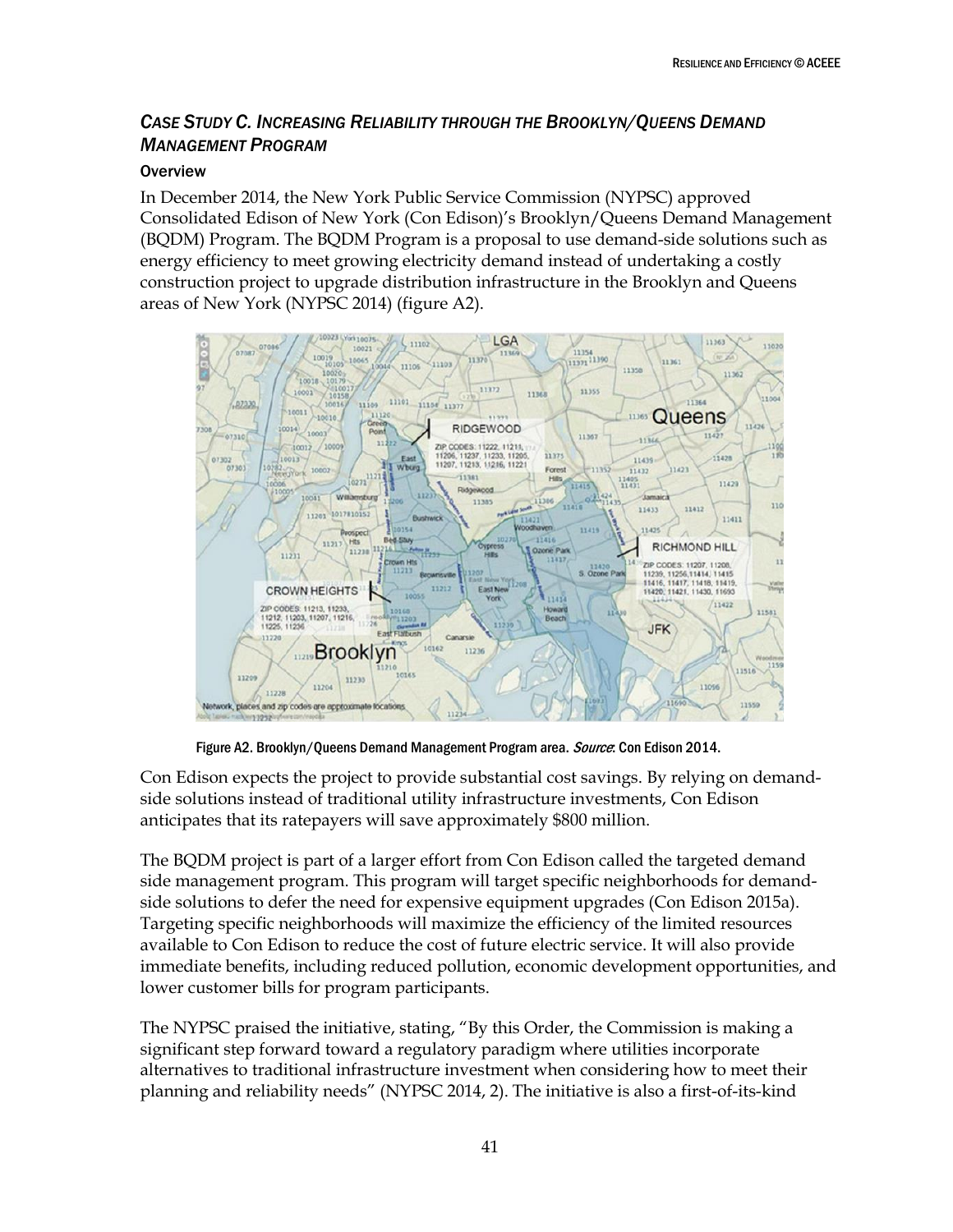project in New York, representing a utility's response with innovative demand-side solutions instead of traditional utility investment to address potential reliability concerns.

#### Details of Project

The BQDM project consists of three components to reduce demand by 69 MW by the summer of 2018. Traditional utility infrastructure investment will meet the first 17 MW, while a combination of utility-owned and customer-owned demand-side solutions will meet the remaining 52 MW. The demand-side projects will consist of energy efficiency, energy management, energy storage, customer engagement, distributed generation, and demand response. While the total number of MW to be met with customer-sited solutions is not yet fully known, Con Edison anticipated 41 MW at the time of the original filing in the summer of 2014 (Con Edison 2015b). The company has annual goals for the total amount of MW to reduce via demand-side solutions.

Con Edison's nontraditional solutions will meet approximately 11 MW of demand. These 11 MW will be met through the combination of an energy storage facility planned at the Brownsville substations 1 and 2 area, the development of microgrids at apartment complexes in the local area, and the deployment of voltage and reactive power optimization to effect a 2.25% reduction in voltage (resulting in a demand reduction of 2 MW) (NYPSC 2014, 6).

Con Edison also plans to use \$25 million of already-approved funds to bolster existing energy efficiency programs. These programs include Small Business Direct Install and Multi-Family Energy Efficiency, as both of these programs were identified for their strong potential to produce early results. The Small Business Direct Install program was able to enlist more than 1,900 customers in under five months, between August 2014 and January 2015. The projected load reduction from these 1,900 customers is 5.9 MW. The Multi-Family Energy Efficiency program is also a direct-install program, focused on multifamily dwellings with 5 to 75 units. The projected load reduction from this program is 1 MW. Con Edison is also working with the New York State Energy Research and Development Authority (NYSERDA) and National Grid (the gas utility in the area) to increase the deployment of new CHP facilities and increase the efficiency of existing CHP installations.

Con Edison is also focusing on partnerships with local agencies to identify opportunities to reduce demand. Publicly administered housing buildings account for over 46 MW of demand in the target area for the BQDM project. This includes 60 complexes and over 29,000 housing units. Con Edison is currently reviewing specific measure opportunities for these dwellings to determine the best approach to implementing these programs with the New York City Housing Authority (NYCHA) (Con Edison 2015c).

The BQDM project is currently under way. As noted, Con Edison received approval from the NYPSC in late 2014. The company is now evaluating proposals to meet the customerside portion of the demand reduction. The project will provide not only significant benefits for Con Edison customers, but also valuable insight to other states and utilities considering a similar approach.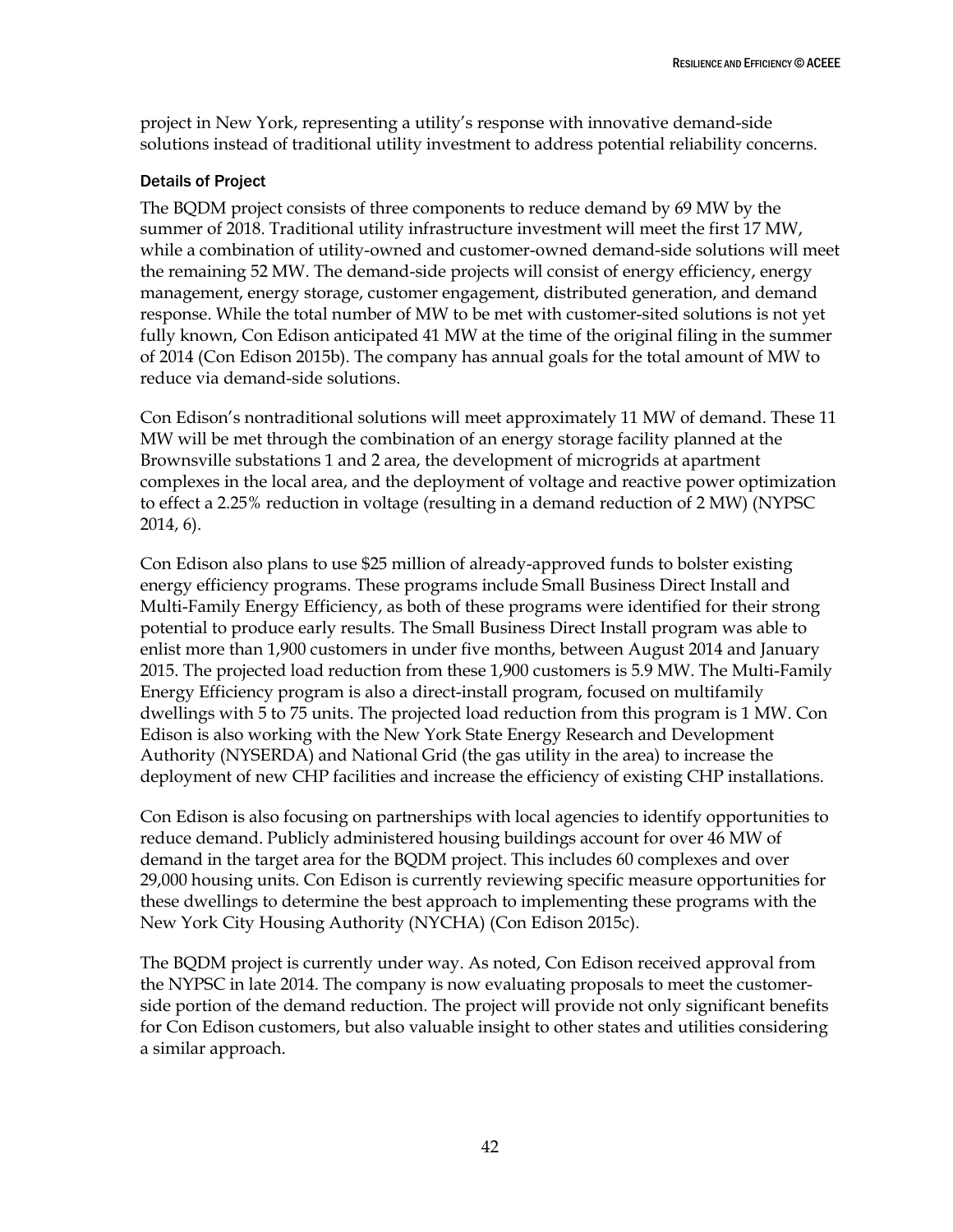#### Impact on Resilience

The BQDM project will provide the local community with multiple resilience benefits. First, the project increases electric reliability by reducing the demand on the existing system. The introduction of technologies such as conservation voltage reduction and energy storage, as well as increased funding for CHP projects, also increases electric reliability. These all increase electric reliability by reducing outages and shortening outage durations. Second, the project reduces electric costs for Con Edison ratepayers. Instead of investing over \$1 billion in traditional utility infrastructure, the BQDM project will only cost ratepayers a projected \$200 million. The cost savings are substantial and may provide the local community, especially low-income residents, with greater economic resilience from reduced electric bills, allowing them to save more money and increase their capacity to cope.

Increased funding for multifamily energy efficiency programs is also noteworthy because it will increase opportunities in the traditionally underserved multifamily housing segment. In addition, collaboration between Con Edison and NYCHA could potentially bring the social and economic benefits of energy efficiency to public housing, another traditionally underserved segment.

### <span id="page-51-0"></span>*CASE STUDY D. USING PASSIVE HOUSE TO IMPROVE RESILIENCE*

A number of stakeholders are recognizing high-performance building renovations as a key strategy to improve the habitability of buildings during periods of unreliable power. There are several ways that buildings can be renovated or designed to improve habitability in these situations. One of the building standards now used is Passive House, a standard for new buildings and renovation of existing buildings, developed and maintained by the Passive House Institute US and the Passive House Alliance US. The Passive House approach relies on minimizing home heating and cooling loads through passive measures such as insulation, building orientation, and passive solar gain and solar shading. Buildings that meet the performance requirements of the Passive House standard are expected to use 60– 80% less energy than standard buildings (PHIUS 2015). These buildings are designed to require limited active space conditioning, thereby limiting energy use and maintaining indoor temperatures.

In New York City, a social services organization, the Hellenic American Neighborhood Action Committee (HANAC), is constructing a 68-unit senior housing development to Passive House building standards. The organization cites improvement of building habitability during blackouts as a key driver of its choice to build a high-performance building. The ability to keep senior citizens in their homes during a period with no power is important to the mission of the organization. HANAC expects to be able to maintain thermal control in the units for a period of at least five days (Gregor 2015).

Low-energy passive houses contribute to improved economic conditions as well. Interest in the Passive House standard for single-family buildings in the United States has been growing since the 1970s. More recently, the standard has been applied to affordable multifamily housing projects because the buildings offer dramatically lower operating costs for both tenants and building owners, high indoor air quality and comfort, and durable structures (PHIUS 2015). An affordable multifamily building was recently completed in Hillsboro, Oregon, providing homes for 57 households. Project developers estimated that